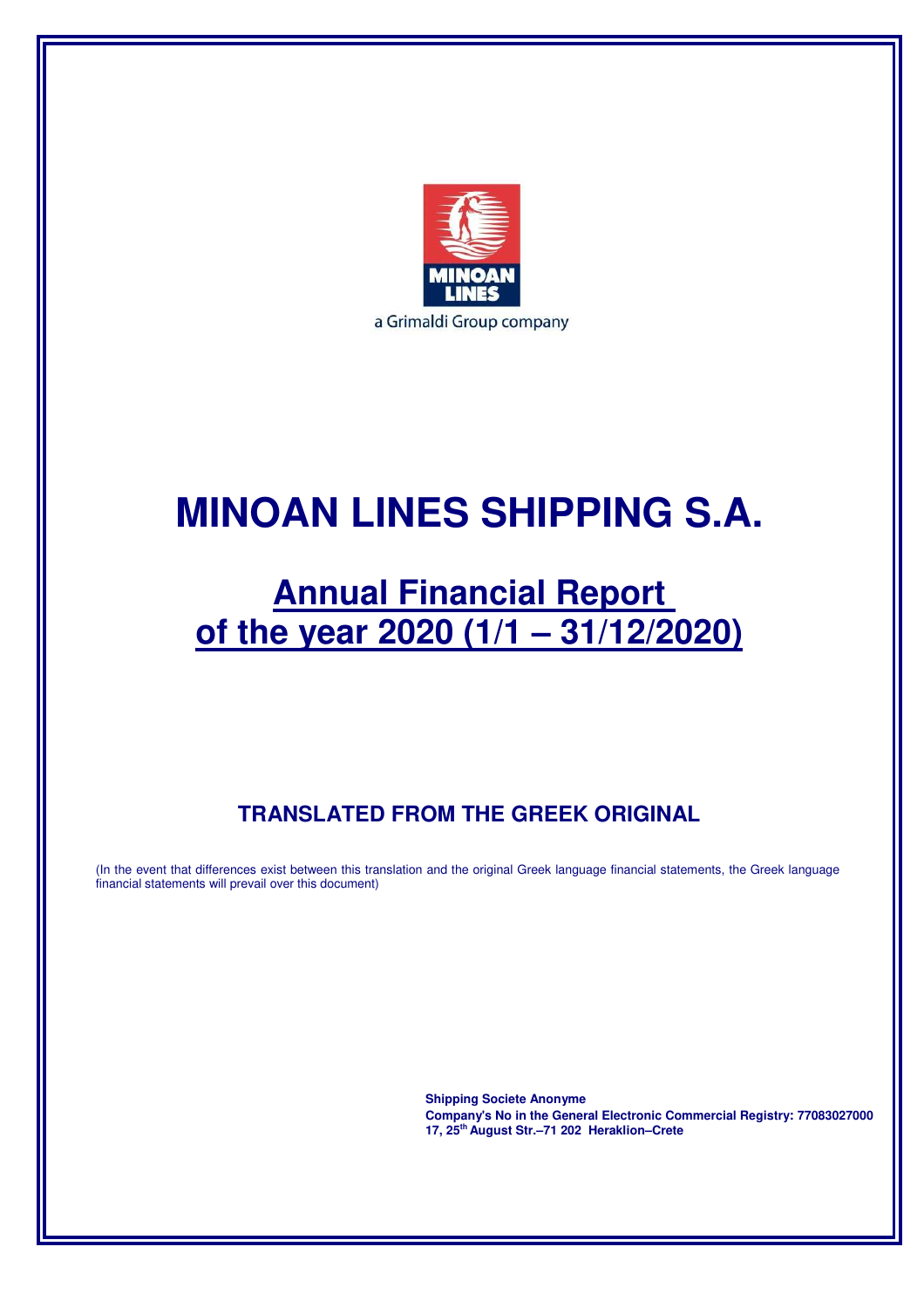## **Table of Contents Page**

|                                                                                                                        | Paue |
|------------------------------------------------------------------------------------------------------------------------|------|
| <b>Annual Report of the Board of Directors</b><br>on the financial statements of the year 2019<br>$(1/1 - 31/12/2019)$ | 3    |
| <b>Annual Financial Statements (stand alone and</b><br>consolidated) as of December 31st, 2019                         | 13   |
| <b>Independent Auditor's Report</b>                                                                                    | 48   |

**The amounts of the annual financial report are presented in thousands of € unless explicitly stated otherwise.** 

**Any last digit discrepancies are due to rounding of the figures.** 

**The Annual Financial Report has been approved by the Board of Directors meeting on 30/03/2021.**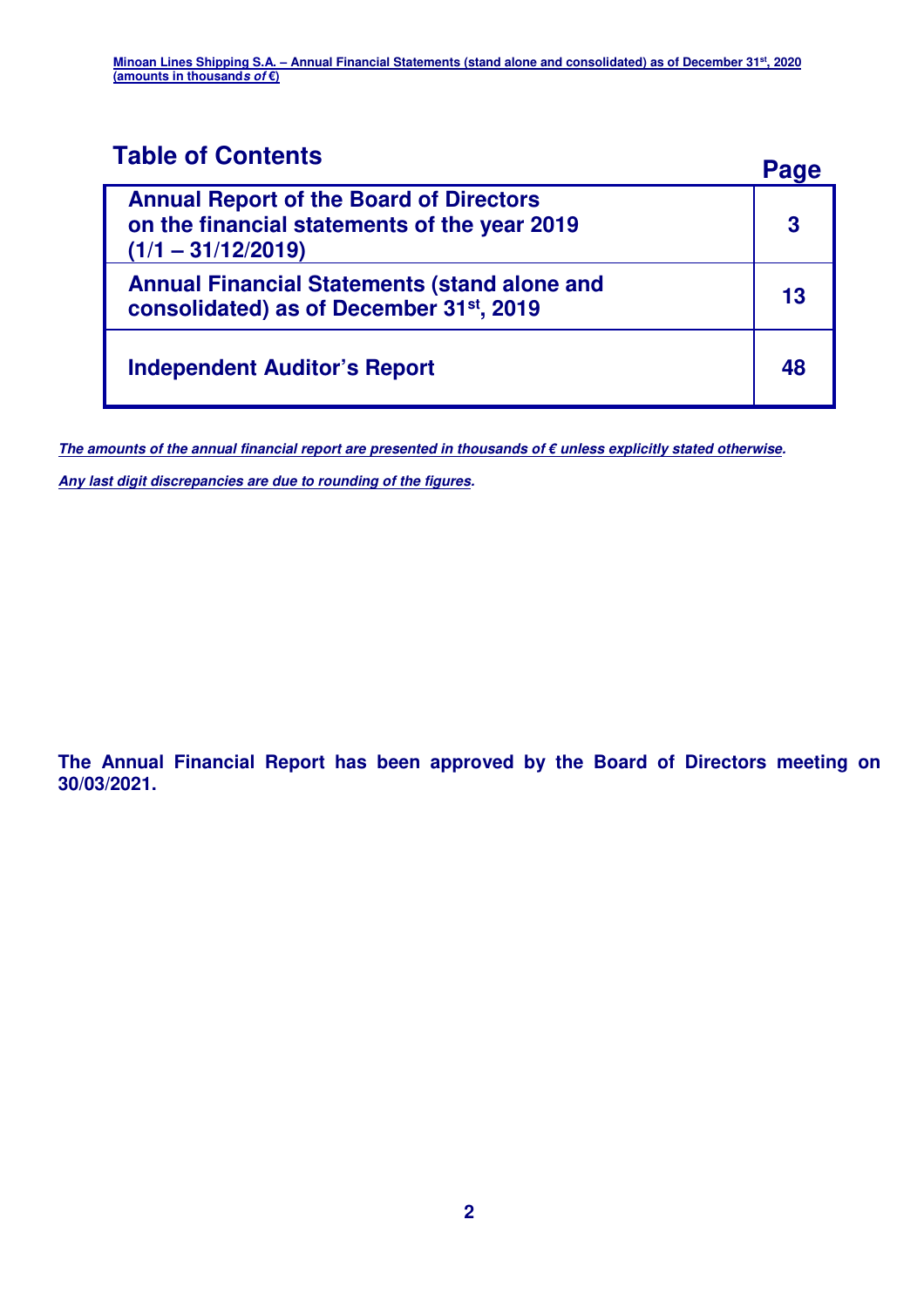## **Annual Report of the Board of Directors on the financial statements of the year 2020 (1/1 – 31/12/2020)**

This report refers to the annual consolidated Financial Statements and to the separate financial statements for the year 2020 and has been prepared in accordance with legislation in force (art.150&153 law 4548/2018). The amounts mentioned are in thousands of euros, unless it is clearly stated differently.

#### **Significant events for the year 2020 – Effect on Financial Statements**

It should be emphasized that the COVID-19 novel coronavirus, which has a global as well as a domestic effect on the economy and the society, affected the achievement of the corporate targets of the Company.

The covid-19 pandemic, which started showing its widespread effects in March 2020, has caused many countries, including Greece, as well as state organizations, to take drastic measures to contain it, including quarantines, travel restrictions and other transport restrictions.

Such measures have already caused and are likely to further cause, reduced commercial activity and affect many business sectors, including the ferry shipping sector where the Company operates, both at a local as well as at a global level.

In February 2020, the Board of Directors of the Company took the decision to change the name of RO-PAX vessel FESTOS PALACE to KYDON PALACE, and to employ her in the Chania-Piraeus route, as well as to change the name of the RO-PAX MYKONOS PALACE to FESTOS PALACE and to employ her in the Heraklion-Piraeus route.

In 2020, the Company completed a) the sale of Ro-Pax KNOSSOS PALACE to the affiliated company Grimaldi Euromed S.p.A. at the price of EUR 70,800, and b) the acquisition of Ro-Pax BONARIA (later renamed to KNOSSOS PALACE) from the affiliated company Grimaldi Euromed S.p.A at the price of EUR 70,800. Both transactions concluded within December 2020, while the sale prices corresponded to the market values of the two vessels at the time of the transaction.

It is reminded that starting from 1/1/2020, by decision of the International Maritime Organization (I.M.O.) Environment Protection Committee, becomes effective the obligation for all vessels to be supplied with low sulfur fuel (up to 0.5%). This decision affects the conventional vessels operating on Greek Coastal Sector. For that reason, In 2019, the Company concluded a approx. EUR 17 million investment for installing scrubbers at the three conventional ships of its fleet : Knossos Palace, Festos Palace (ex Mykonos Palace) and Kydon Palace (ex Festos Palace). This investment allowed the Company to avoid the consumption of low-sulfur fuel - at a higher price - to its conventional vessels and its expected to positively influence the financial figures over the following years. It should be clarified that the highspeed vessel Santorini Palace consumes fuel (M.G.O 0,1%) which is in compliance with the new stricter rules for sulfur in marine fuels.

The Company, in February 2020, completed the short-term chartering of the ship Festos Palace (ex Mykonos Palace) to the affiliated company Grimaldi Euromed SpA as to cover the transportation capacity needs of the latter. The chartering was in place since October 2019. Following that the vessel was routed to domestic line according to everything described below in "traffic volumes".

In 2020 the London Maritime Arbitration Association issued their decision regarding to the case between the Company and the company A.N.E.K. S.A. The aforementioned Court decided that the Company acted in accordance with what was explicitly committed by the parties at the completion of their private agreement. The Company won the case and the Court accepted the justified withdrawl of amount € 47,500 on Company's behalf on previous year. Furthermore, the Court decided that A.N.E.K. S.A. has to pay to the Company legal expenses of about € 1,992, which upon relevant agreement between the two parties made on October 2020, the respective amount will be transferred to the Company until January 2021.

#### **Traffic Volumes**

The Company for the entire year was active in the "Piraeus-Heraklion" route and "Piraeus-Souda, Chania" route, while it was continued the seasonal route "Heraklion-Cyclades".

Finally, the Company, as to upgrade its services to the passengers, from July to the end of the high touristic season extended the ferry route "Piraeus-Heraklion" by including the island of Milos, Cyclades as an intermediate destination for a certain number of voyages.

At the above mentioned active routes were handled by the Company's fleet 541 thousand passengers, 107 thousand cars and 69 thousand trucks, during 2020 ( 1,077, 152 and 74 the respective figures for 2019).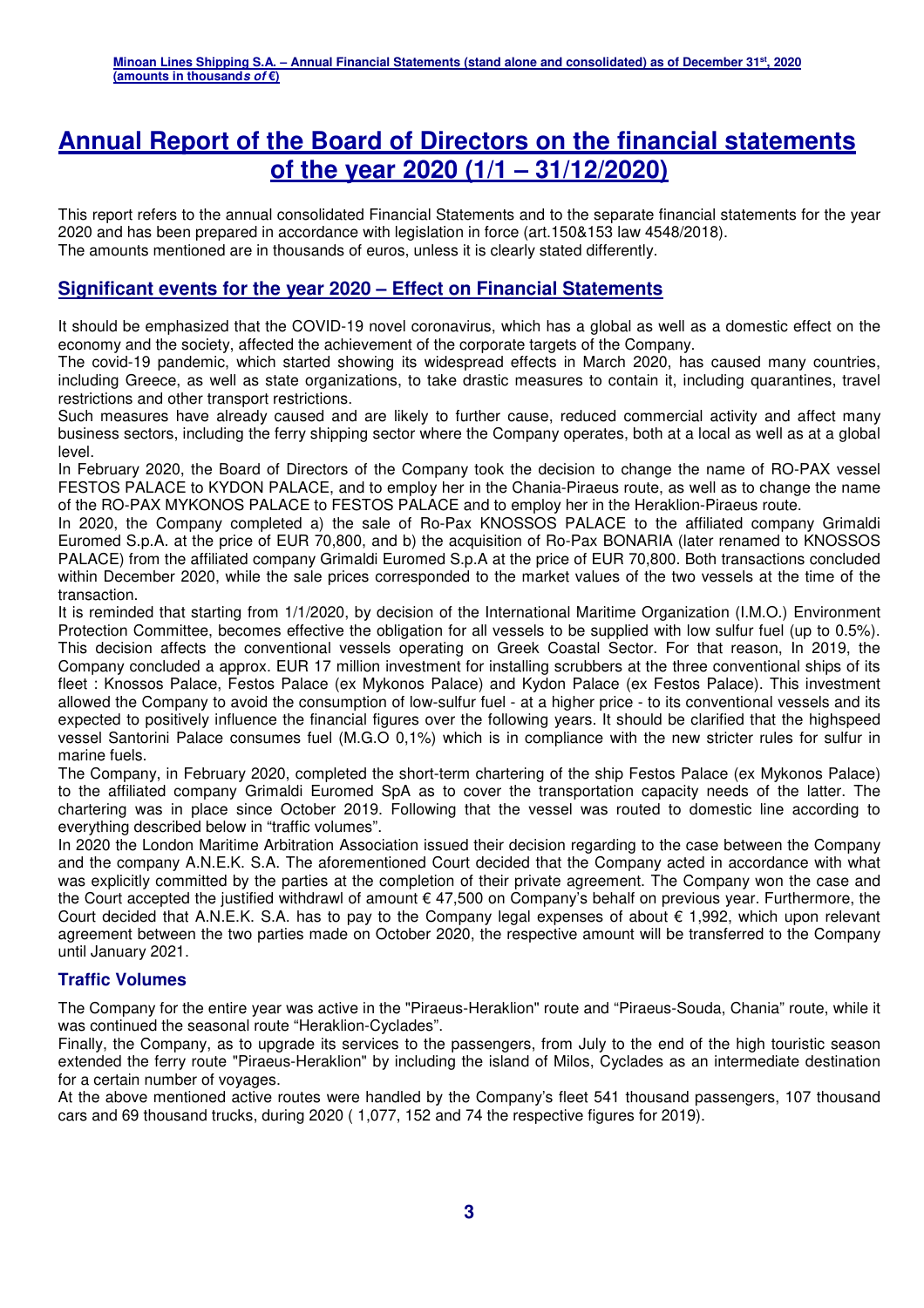## **Consolidated Balance Sheet & Financial Results**

In the following table are presented the subsidiary company which, together with the Company, is included in the consolidated financial statements and the consolidation method:

| Name                 | <b>Consolidation</b> | <b>Headquarters</b> | % Interest |      |  |
|----------------------|----------------------|---------------------|------------|------|--|
|                      | <b>Method</b>        |                     | 2020       | 2019 |  |
| Minoan Italia S.p.A. | Full                 | Palermo - Italv     | 100%       | 100% |  |

The above subsidiary remains in business inactivity and its share in the sales of the Group is zero, as in the previous year. Its contribution to the consolidated results for the year 2020 is negative and amounts to € 2,229, while it was also negative for € 52 in 2019.

The most important items of the consolidated Statement of financial position and Statement of profit or loss and other comprehensive income are presented below:

|                                                                                         | 2020      |          |           |
|-----------------------------------------------------------------------------------------|-----------|----------|-----------|
|                                                                                         |           | 2019     | €         |
| Statement of financial position - key figures                                           |           |          |           |
| Non - Current Assets                                                                    | 250,541   | 269,882  | $-19,341$ |
| <b>Current Assets</b>                                                                   | 30,087    | 31,445   | $-1,358$  |
| Equity                                                                                  | 255,173   | 270,556  | $-15,383$ |
| <b>Total Liabilities</b>                                                                | 25,455    | 30,771   | $-5,316$  |
| Statement of comprehensive income - key figures                                         |           |          |           |
| <b>Continuing operations</b>                                                            |           |          |           |
| Revenue                                                                                 | 57,456    | 92,104   | $-34,648$ |
| Cost of sales                                                                           | 61,334    | 82,089   | $-20,755$ |
| Selling and Administrative Expenses                                                     | 13,706    | 22,068   | $-8,362$  |
| Profit of the year before interest, taxes, depreciation and amortization (E.B.I.T.D.A.) | 2,214     | 9,010    | $-6,796$  |
| Net Financial and Investing Results [Expenses]                                          | -76       | $-230$   | 154       |
| (Loss) / profit of the year after taxes from continuing operations                      | $-15,397$ | $-7,650$ | $-7,747$  |
| (Loss) / profit of the year after taxes                                                 | $-15,397$ | $-7,650$ | $-7,747$  |

Note: The above financial data derive directly from the Consolidated Financial Statements

- The "Non-Current Assets" reached € 250,541 against € 269,882 on 31/12/2019, decreasing by € 19,341 mainly due to the accumulated depreciation of the year.
- The "Current Assets" decreased by € 1,358 and reached € 30,087 against € 31,445 on 31/12/2019. This change is mainly due to the decrease in the Group's receivables and inventories, as a result from reduced revenues they followed the covid-19 pandemic. An impairment of € 2,089 was also incurred in the claims of the subsidiary from claims against a third party that is being discussed in International Court of Arbitration.
- The "Equity" decreased by € 15,383 and reached € 255,173 against € 270,556 on 31/12/2019. This change is due to the current year's result.
- The "Total Liabilities" reached € 25,455 against € 30,771 on 31/12/2019, decreasing by € 5,316. This result comes from the reduction of trade and other payables that followed consequently the reduction in revenues due to the covid-19 pandemic, as previously noticed.

The Group's financial performance from continuing operations was affected mainly by the widespread effects of covid-19 pandemic and the drastic measures to contain it that had to be taken, including quarantines, travel restrictions and other transport restrictions. Analytically :

 The "Revenues" from continuing operations decreased by € 34,648 and reached € 57,456 against € 92,104 in year 2019, due to covid-19 pandemic and the restrictions that situation led to, as already mentioned.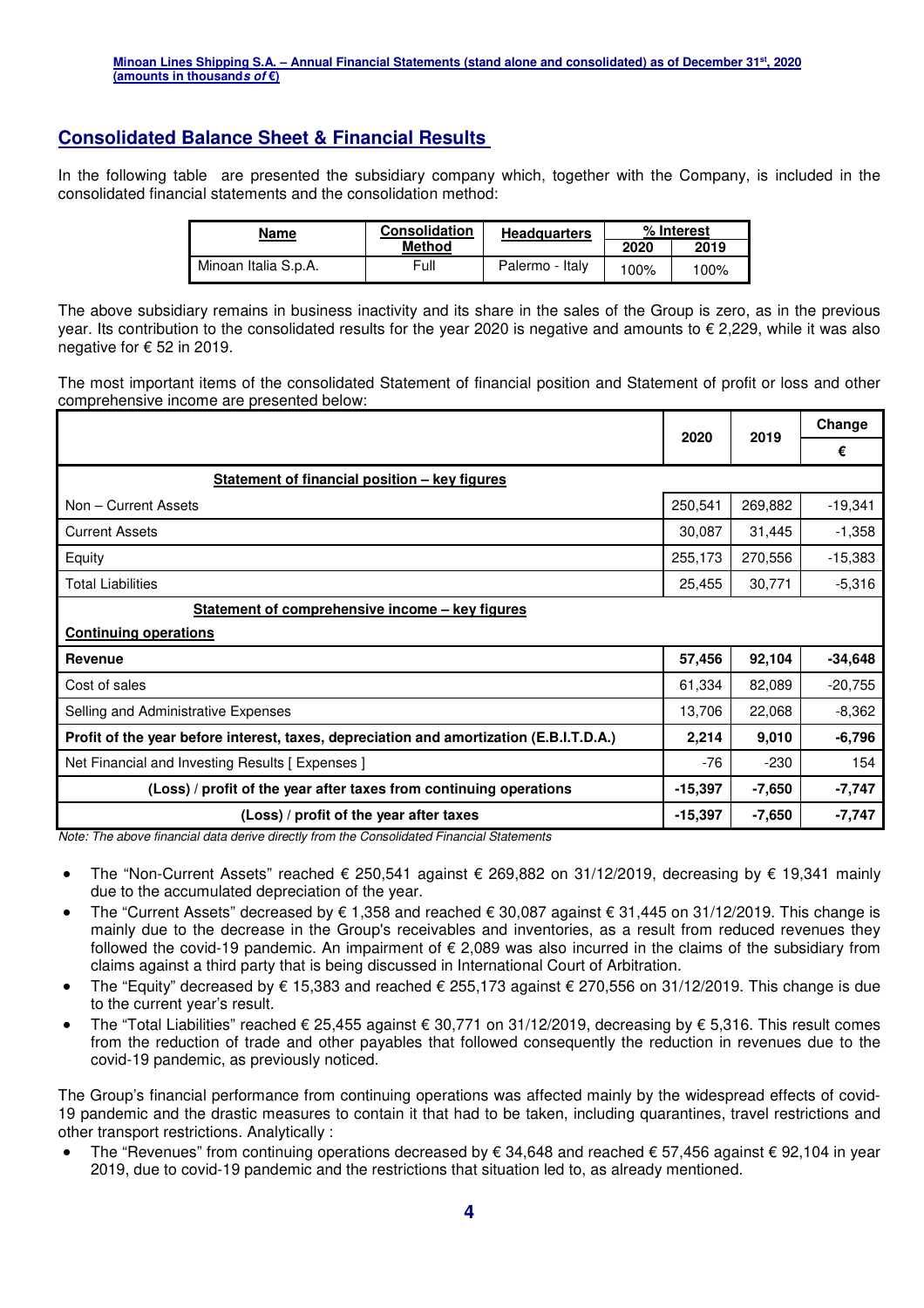- The "Cost of Sales" decreased by  $\epsilon$  20,755 and reached  $\epsilon$  61,334 against  $\epsilon$  82,089 in year 2019. This change likewise is mainly due to the lower revenues achieved, followed the covid-19 pandemic.
- The "Selling and Administrative Expenses" showed a remarkable reduction of  $\epsilon$  8,362, as a result from actions planned with caution by the Group, in an attempt to restrain the losses coming from reduced revenues due to covid-19 pandemic. They reached  $\epsilon$  13,706 compared to  $\epsilon$  22,068 of year 2019.
- Due to the reasons mentioned above, the Operating results before tax, depreciation, financing and investing costs (E.B.I.T.D.A.) from continuing operations, even though they are decreased by  $\epsilon$  6,796 compared to 2019 ones, they are still profitable at the amount of  $\epsilon$  2,214.
- The "Net Financial and Investing Results [ Expenses ]" show an increase compared to those of year 2019 fiscal year reaching € -76 against € -230 (change of € 154).

Taking into consideration all the above, the "Net Results after Taxation" from continuing operations reached loss of  $\epsilon$ 15,397 against a loss of  $\epsilon$  7,650 in previous year.

## **Financial Ratios**

The main financial ratios of the Group are presented here below:

|                                           | 2020  | 2019 |
|-------------------------------------------|-------|------|
| <b>General Liquidity</b>                  | 1.27  | 1.07 |
| <b>Total Current Assets</b>               |       |      |
| Total short term liabilities              |       |      |
| <b>Immediate Liquidity</b>                | 1.20  | 0.99 |
| <b>Total Current Assets - Inventories</b> |       |      |
| Total short term liabilities              |       |      |
| <b>Debt-equity Ratio</b>                  | 10.02 | 8.79 |
| Equity                                    |       |      |
| <b>Total Liabilities</b>                  |       |      |

- General Liquidity ratio assesses the entity's capacity to serve its current liabilities and it is derived from Group's balance sheet relevant figures.
- The Quick ratio shows how many times the direct liquidate items covers the current liabilities and arises from the Group's balance sheet relevant figures.
- Debt-Equity Ratio presents the capital structure and the relation between the Equity and Long & Short term liabilities. The said ratio derives from the relevant figures of the Group's balance sheet.

## **Balance Sheet & Financial Results at Stand Alone basis**

The most important items of Company's Statement of financial position and Statement of profit or loss and other comprehensive income, prepared in accordance with I.F.R.S., are presented below:

|                                                 | 2020    | 2019    | Change    |
|-------------------------------------------------|---------|---------|-----------|
|                                                 |         |         | €         |
| Statement of financial position - key figures   |         |         |           |
| Non - Current Assets                            | 256,735 | 277,257 | $-20,522$ |
| <b>Current Assets</b>                           | 19,597  | 19,121  | 476       |
| Equity                                          | 251,321 | 265,657 | $-14,336$ |
| <b>Total Liabilities</b>                        | 25,011  | 30,721  | $-5,710$  |
| Statement of comprehensive income - key figures |         |         |           |
| <b>Continuing operations</b>                    |         |         |           |
| Revenue                                         | 57,456  | 92,104  | $-34,648$ |
| Cost of Sales                                   | 61,292  | 82,048  | $-20,756$ |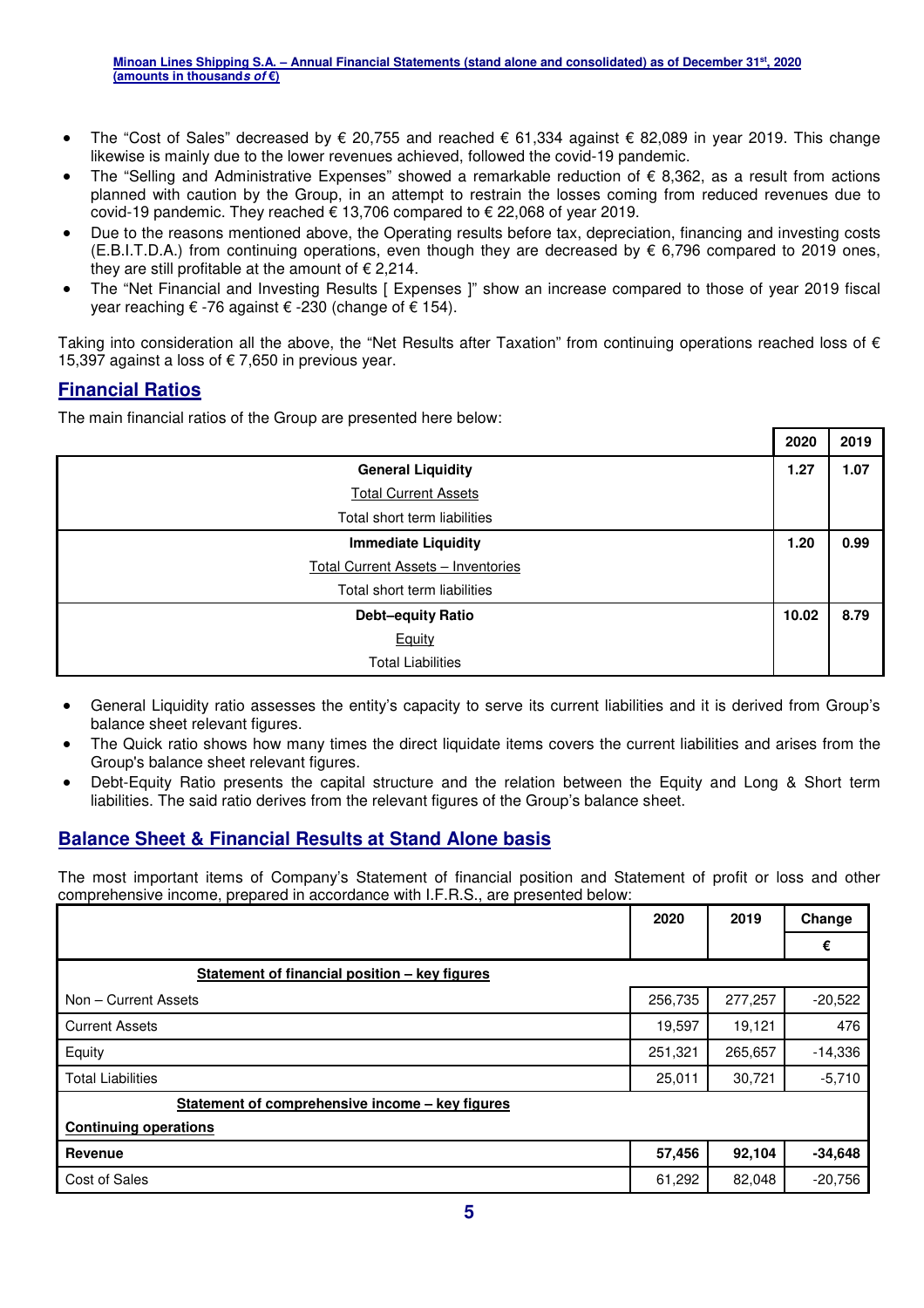| Selling and Administrative Expenses                                                     | 13.144    | 21.977   | $-8.833$ |
|-----------------------------------------------------------------------------------------|-----------|----------|----------|
| Profit of the year before interest, taxes, depreciation and amortization (E.B.I.T.D.A.) | 4.451     | 9.071    | $-4,620$ |
| Net Financial and Investing Results [Income]                                            | $-2.024$  | 2.619    | -4.643   |
| (Loss) / profit of the year after taxes from continuing operations                      | $-14.350$ | -4.698   | $-9,652$ |
| (Loss) / profit of the year after taxes                                                 | $-14.350$ | $-4.698$ | $-9,652$ |

Note: The above financial data derive directly from Company's (stand-alone) Financial Statements

#### **Subsequent Events**

There are no other events, which took place after the statement of financial position date as of 31/12/2020, that might arise an adjustment or disclosure, in the Parent or Group financial statements in accordance with International Financial Reporting Standards.

#### **Prospects for the year 2021**

The covid-19 novel coronavirus, which has a global as well as a domestic effect on the economy and the society, will affect the achievement of the corporate targets of the Company.

The covid-19 pandemic, which started showing its widespread effects in March 2020, has caused many countries, including Greece, as well as state organizations, to take drastic measures to contain it, including quarantines, travel restrictions and other transport restrictions.

Such measures have already caused and are likely to further cause, reduced commercial activity and affect many business sectors, including the ferry shipping sector where the Company operates, both at a local as well as at a global level. The extent the wide range of effects covid-19 might bring at an economic and social level, and the resulting impact on the financial condition of the Company and the Group in 2021, depends on future uncertain events which at the moment cannot by reasonably ascertained. As a result, any precise estimation of such effects cannot be done with safety and precision. In any case it is estimated that the evolution of the vaccination of the population both inside the country and rest of the world too, in combination with the restoration of the feeling of health security and the gradual opening of the markets with lifting the existing travel limitations/restrictions, will contribute significantly to the improvement of the existing conditions.

In all respects, it is estimated that Company's financial performance will be determined by the level of Greece's growth rate, which depends on the political and social stability, the intensity of competition among coastal shipping companies, the fluctuation of fuel prices, and also, the evolution of tourism which is affected by the geostrategic developments in the region.

The Management of the Company and the Group is closely monitoring how the covid-19 pandemic evolves, and how this evolution might affect their financial condition. Based on Management's current estimates, adjusted for the effects of covid-19, the Company and the Group believe that the estimated cash flows from operations in 2021, together with the liquidity the Company has secured, will be sufficient to enable the Company address the negative effects of covid-19 in the foreseeable future.

#### **Corporate Business Model – Main Strategic Goals**

Minoan Lines provides maritime transport services contributing to the development of domestic and international tourism & commerce. Company's fleet is composed with vessels which can transport passengers, cars and also trucks. In addition, the Company provides agency services in Adriatic market. Main concern and absolute priority is the constant improvement of services provided to customers and the building of strong and long term relationships with loyal customers, based on the principles of quality and reliability.

The management of Minoan Lines focuses on the application of the following policies:

- Maintain and enhance the leading position in the markets that the company operates
- Invests in modern vessels technologically advanced.
- Provides high-level quality services giving special importance in matters related to safety, security and comfort.
- Continuous improvement and quality upgrade of services provided, according to market standards and expectations, in order to achieve a high-level customer satisfaction.
- Achievement of strong customer loyalty.
- Pursue new growth expansion opportunities in the Aegean Sea region.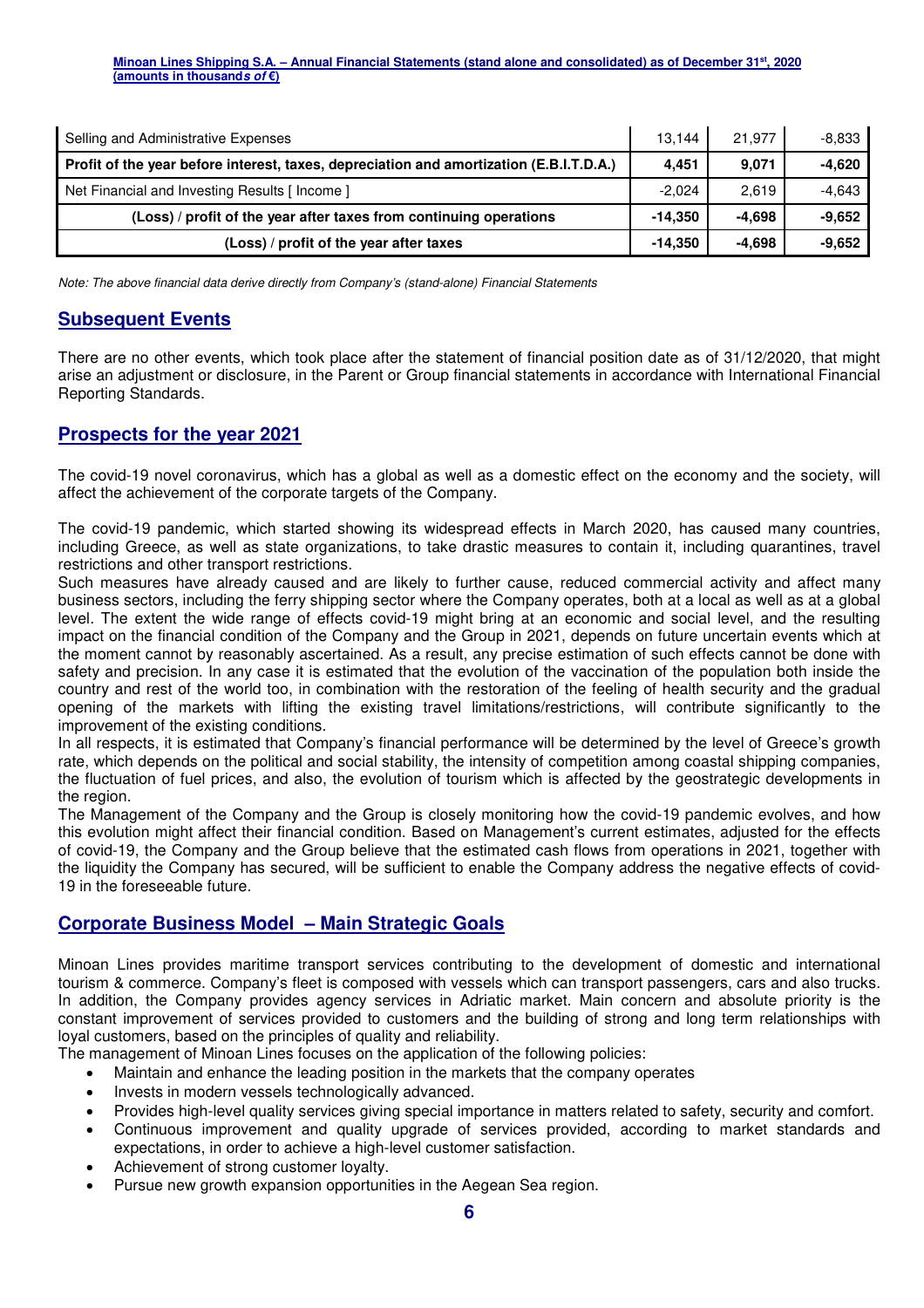Minoan Lines' main objectives are the following:

- Optimal operational level of the fleet.
- Strong, competitive performance of invested capital
- On-going healthy financial structure
- Long-term corporate value enhancement
- Exploit of arising opportunities for further development of coastal shipping operations.
- Improve competitive position in Greek coastal shipping market.

### **Quality Policies**

The long-lasting presence of Minoan Lines in Passenger Coastal Shipping, the applied strict policies about quality issues, the fully trained personnel as well as the investments in high standard vessels have led the Company to provide high level services. Within this framework, the Company has achieved to excel, receiving critical certifications and accepting important awards from established international and domestic organizations:

ISO 9001:2015, Quality Management System, issued for «Safe and Quality Transport of Passengers and Vehicles" by international classification society RINA.

ISO 22000:2005, Safe Food Management System for storage, process and service of food and beverages in vessels, issued by TÜV Hellas.

ISM-Code (International Safety Management) and ISPS-Code (International Ship and Port Facility Security), issued by certification society RINA.

HACCP certificate (Hazardous Analysis Critical Control Point), issued by ΤÜV HELLAS (member of RWMTÜV Group) for securing health standards in the storage, production and consumption of food and beverages in ships.

Environmental Management System ISO 14001:2004, issued by certification society RINA.

ISO 27001:2013, Information Security Management System, to manage and secure sensitive Company Information - in final stage for certification.

GDPR.

Minoan Lines is fully complied with the GDPR Regulation (EU Regulation 2016/679 ).

The above certifications awarded to the Company confirm the strict regulations and procedures followed in the ships and also by Company's staff ashore. It should be stated that these certifications are awarded by independent competent inspectors after thorough relevant on-site inspection.

#### **Environmental Issues**

Minoan Lines, alongside its dynamic development in the field of shipping, recognizes its responsibility for environmental protection as well, emphasizing and prioritizing on energy management issues.

In compliance to the requirements of MARPOL, the Regulation (EU) 2015/757 of the European Parliament and of the Council on the monitoring of carbon dioxide emissions and to the Ship Energy Efficiency Management Plan, the company adopted innovative methods of improving the energy efficiency of its ships.

#### **Human Resource**

The Company believes that the personality of each employee contributes significantly to its success, as a company of high reputation in coastal shipping sector and it aims to employ persons with suitable skills (talents) intending to keep high standard of the services both on land and on board.

The Company co-operates with the most important educational institutions through their career offices and frequently employs students and provides equal opportunities and fair treatment at the employment irrespective of age, sexual orientation, race, nationality, religion or beliefs.

The promotion of the equality and of equal opportunities in the sector of employment constitutes the main goal of the Company and it is applied on all levels of the administrative pyramid. The candidates for each department, administrative position, or supervisory body should have the suitable skills, qualifications, knowledge and experience in the sector or the department of their employment. Furthermore, the Company invests in the training of its employs with the aim to their continuous improvement as well as their professional development, while the rights of the employees are fully respected and protected.

The promotion of the principle of equality in the work place for all the participants, irrespective of their personality traits or/and choices in combination with the continuous training and the code ethics of the Company which includes, among others, principles such as quality, transparency, responsibility, respect, innovation, contribute to the upgrade of the provided services and the overall optimization of the performance of the human resources of the Company.

The Company believes in handling people with respect and dignity, both as individuals and as part of the human resources.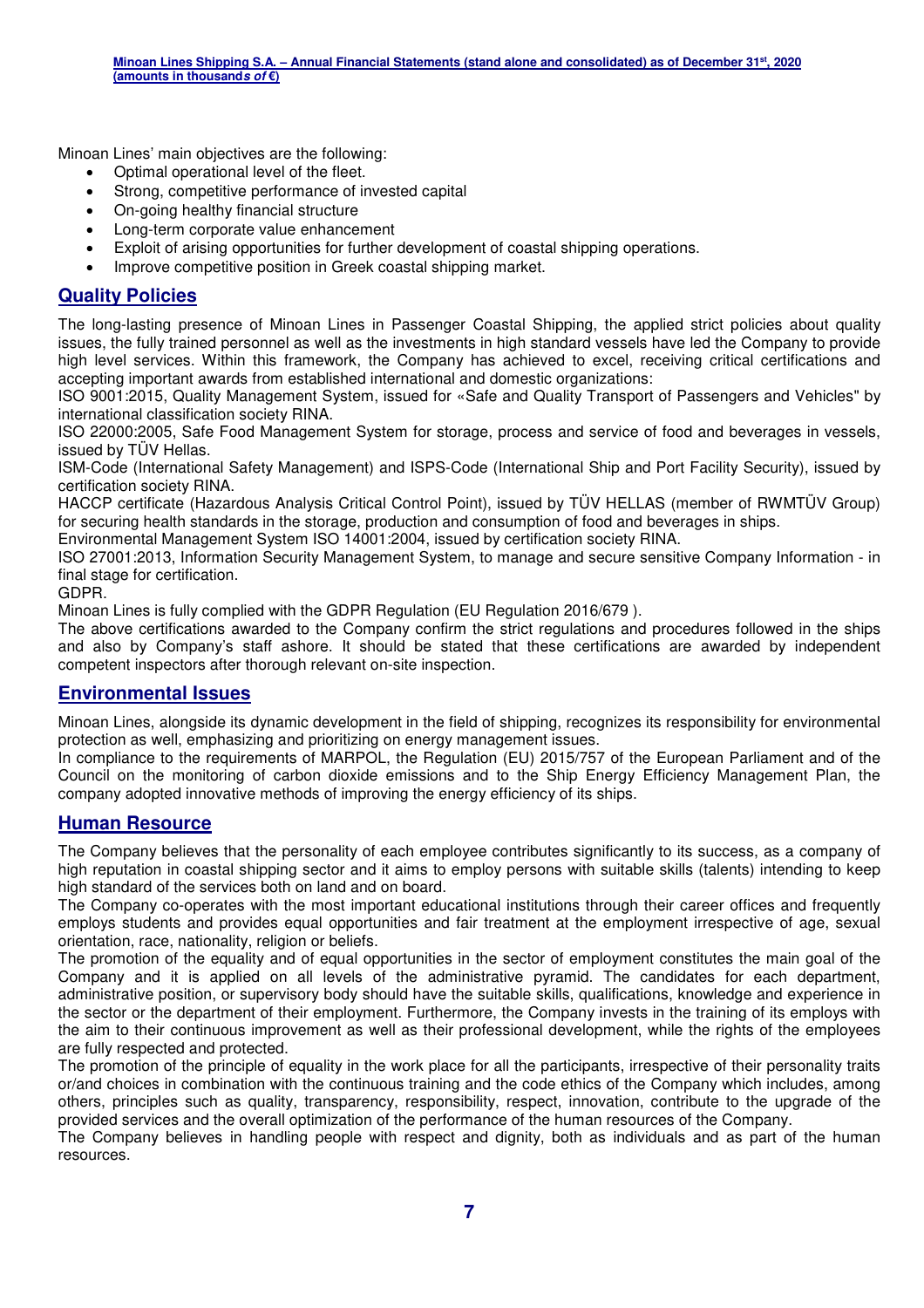#### **Personnel Employed in 2020:**

Departments in land  $\rightarrow$  136 employees. Crew in ships  $\rightarrow$  279 seamen.

#### **Health and Safety**

Safety in the work place is Minoan Lines' first priority. All necessary measures are taken to prevent and to avoid accidents, and also best practices are implemented as to detect and face any possible dangers for the health and safety of the employees as well as of the customers and partners that visit Company' establishments.

The Company has also implemented mechanisms aiming to improve the work conditions and ensure the health and safety personnel.

#### **Branches**

The Company for effectively conducting its operations, besides the central offices at Heraklion, Crete, it has established branches within the ports of Heraklion, Souda-Chania, Igoumenitsa and Piraeus, as well as in the cities of Piraeus and Athens.

#### **Risks and Uncertainties**

The Company and the Group are exposed mainly to the following financial risks which might possibly be affected by the macroeconomic and operating environment as analyzed below.

This note presents information about the Group's exposure to each of the above risks, the Group's objectives, policies and processes for measuring and managing risk, and the Group's management of capital. Further quantitative disclosures are included throughout these financial statements.

The Board of Directors has overall responsibility for the establishment and oversight of the Company's and the Group's risk management framework. The Board has delegated authority to the finance division for monitoring of financial risks. The Company's and Group's risk management policies are established to identify and analyze the risks faced by the Group, to set appropriate risk limits and controls, and to monitor risks, adherence to limits and to hedge such risk depending on the prevailing market conditions each period of time. Risk management policies and systems are reviewed regularly to reflect changes in market conditions and the Group's activities. Cash and cash equivalents are also elements with high credit risk as the current conditions in Greece exert considerable pressure on domestic banks. In order for the risk to be reduced, the Company's and Group's cash and cash equivalents are only deposited for a short amount of time.

#### **Credit risk**

The Company's turnover comes from a range of categories like passenger and private vehicles transportation, on board sales (restaurants, bars and shops), transportation of freight units and vessels' chartering. Hence, the Company's customer base is analyzed as follows:

a) Those with professional collaboration such as:

- Travel Agents
- Central Agents
- Cargo Companies
- Cargo Owners
- Car rental companies
- Shipping Companies
- b) Individuals-Passengers

There are ongoing efforts to attract more potential customers (in all the above categories) in order to enhance sales and develop the Company's customer base. Under the Company's set credit policy, every new customer is analyzed individually for creditworthiness before the Company's standard payment and credit terms and conditions are offered. The Company constantly monitors the balance of its clients and examines the prospect of forming provisions. Hence, a possible failure of the clients to meet their obligations, may affect the Company's results through the creation of relevant provisions.

#### **Liquidity risk**

The liquidity risk is referred to the Company's or the Group's ability to meet their financial obligations as they fall due.The approach adopted by the Company and the Group regarding liquidity management is to ensure the necessary liquidity to meet their liabilities when due. Therefore, it has ensured an appropriate combination of cash, cash equivalents and approved bank credits.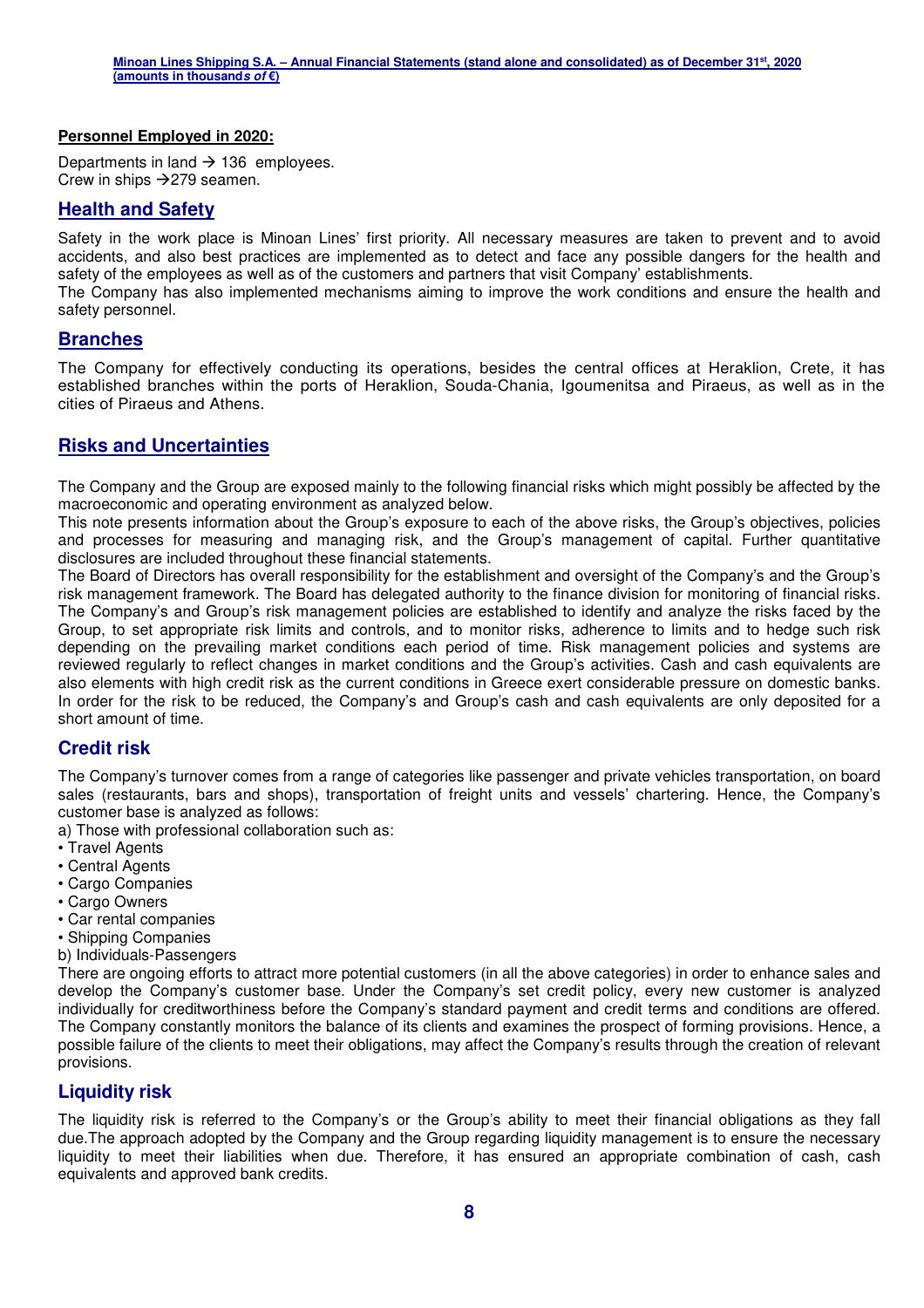On 31/12/2020 the Group's cash and cash equivalents amounted to  $\epsilon$  9,735 while on 31/12/2019 amounted to  $\epsilon$  9,904. Furthermore, the Group maintains credit line with commercial bank, which as of 31/12/2020 and 31/12/2019 amounted to € 7,000, which it was unused, it ends 31/12/2021 and it is expected that it will be renewed. The interest charged on the credit line is based on the EURIBOR rate and the bank's margin. Moreover, a lien has been registered on two of the Company's properties. Considering that the available bank credit balance, the lack of debt obligations and the level of the Group's cash balance, the Management is in a position to claim the non–existence of liquidity risk in the foreseeable future.

#### **Market conditions risk**

A common feature of a perfectly competitive market is the freedom of entry and exit. Thus, the deliberate routes in which the Company operates are highly competitive. The effort for growth and increase of each company's market shares could possibly create an overwhelming competition reflected to the financial results of the sector. In this respect the Company, in cooperation with the overlying parent company's Group, reschedules its itineraries seeking efficiency and profit while remaining competitive in terms of pricing, and also, maintains branches in Greece and abroad. A possible intensification of the market conditions in the routes the Company operates could lead to adverse impacts on its operating results, cash position and financial performance. The Company, in cooperation with the overlying parent company's Group, monitors closely the above mentioned competition and acts accordingly.

#### **Currency risk**

Considering the fact that all transactions performed abroad are mainly in the Euro currency, after the adoption of the common European currency, the company's foreign exchange risk is almost eliminated.

Indirectly, the Company is exposed to currency risk from the bunkers supplies.

#### **Interest rate risk**

Following the full repayment of the Group's borrowings within 2018, the exposure to interest rate risk has been almost eliminated and exists only for cash and cash equivalents.

#### **Capital management**

The Board of Directors' policy is to maintain a strong capital base so as to maintain investor, creditor and market confidence and to sustain future development of the business.

The Board of Directors monitors the return on invested capital, aiming to its maximization so as to ensure the distribution of dividends according to the relevant legislation and meeting the Group's commitments.

#### **Supply chain**

The Company has developed a supply chain in order to serve both the needs for its marine operation (fuel supplies, spare parts, etc.) as well as the needs of its hotelier business (stores, restaurants and bars). No particular difficulty or delay in the supply of goods and services has been observed. In addition, the long-term cooperation and the trust relationship that has been developed amongst the Company and its suppliers facilitate all parties to overcome any difficulty that may arise.

#### **Fuel prices**

The main risk in which the Company is exposed is the sensitivity of fuel prices. Due to the nature of the sector and as fuel cost is the most significant part of cost of sales, the Company is exposed to the said risk. Moreover, the Company considers several financial derivatives' strategies that will be used accordingly in case the proper situation arises.

#### **Environmental risk**

The Company attributes great attention to environmental issues. In this context, being aware of how important it is to safeguard and to protect the environment from human activities, business evolution and technological progress, it has been created an environmental policy, which complies not only with the IMO ISM Code and ISO 14001:2004 but also with the environmental regulatory framework.

#### **Significant transactions among the related parties**

The tables below present the most significant transactions among the related parties according to I.A.S. 24 for the year end 2019 and 2018 respectively:

| 1/1-31/12/2020 |                            | The<br>Company |                                          | <u>The</u><br>Group |
|----------------|----------------------------|----------------|------------------------------------------|---------------------|
| company        | Minoan Lines Shipping S.A. |                | <b>Minoan</b><br><b>Italia</b><br>S.p.A. |                     |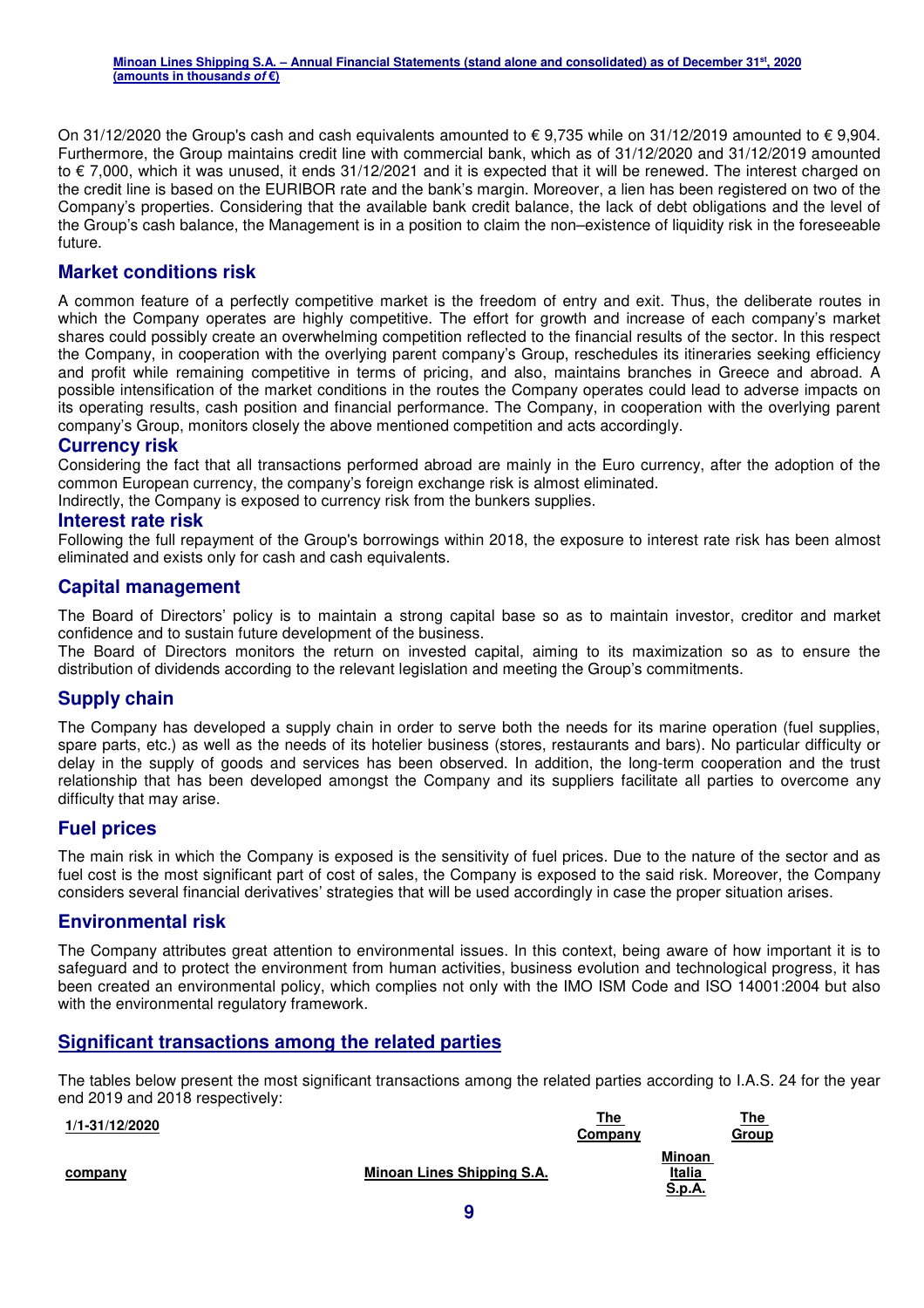|                                                                      | Grimaldi<br>Group<br><u>S.p.A. *</u> | Grimaldi<br><b>Euromed</b><br>S.p.A. | Grimaldi<br>Deep<br>Sea<br><u>S.p.A.</u> | <b>Totals</b> | Grimaldi<br>Group<br><u>S.p.A. *</u> | <u>Totals</u> |
|----------------------------------------------------------------------|--------------------------------------|--------------------------------------|------------------------------------------|---------------|--------------------------------------|---------------|
| Expenses related to the on board sales<br>(concession fees etc)      |                                      | 4.649                                |                                          | 4.649         |                                      | 4.649         |
| Attributing agency costs                                             |                                      | $-4.048$                             | $-19$                                    | $-4.067$      |                                      | $-4.067$      |
| Bunkers cost                                                         |                                      |                                      |                                          | 0             |                                      | 0             |
| Other expenses                                                       | 8                                    | 349                                  |                                          | 357           | 24                                   | 381           |
| Proceeds from sale of tangible assets                                |                                      | 71.321                               | $\overline{\phantom{0}}$                 | 71.321        |                                      | 71.321        |
| <b>Totals</b>                                                        | 8                                    | 72.271                               | $-19$                                    | 72.260        | 24                                   | 72.284        |
| Revenue from crew coat reduction<br>Revenue from services rendered   |                                      | 577                                  |                                          | 577           |                                      | 577           |
| (commissions, fees and other revenue<br>related to agency operation) | 18                                   | 5.564                                | 6                                        | 5.588         |                                      | 5.588         |
| Revenue related to the on board sales                                |                                      | 2.158                                | $\overline{\phantom{0}}$                 | 2.158         | $\overline{\phantom{0}}$             | 2.158         |
| Chartering revenue                                                   |                                      | 661                                  |                                          | 661           |                                      | 661           |
| Revenue from bunker disposal                                         |                                      | 149                                  |                                          | 149           |                                      | 149           |
| Other revenue                                                        |                                      | 20                                   |                                          | 20            |                                      | 20            |
| Proceeds from sale of tangible assets                                |                                      | 72.563                               |                                          | 72.563        |                                      | 72.563        |
| <b>Totals</b>                                                        | 18                                   | 81.692                               | 6                                        | 81.716        | 0                                    | 81.716        |

\* Grimaldi Tours and Grimaldi Group (Roma) are included

| 1/1-31/12/2019                                                                                  |                             |                                      |                                                 |                             | <b>The</b><br>Company             |                                    |               |  |
|-------------------------------------------------------------------------------------------------|-----------------------------|--------------------------------------|-------------------------------------------------|-----------------------------|-----------------------------------|------------------------------------|---------------|--|
|                                                                                                 |                             | <b>Minoan Lines Shipping S.A.</b>    |                                                 |                             | Minoan<br><b>Italia</b><br>S.p.A. |                                    |               |  |
| company                                                                                         | Grimaldi<br>Group<br>S.p.A. | Grimaldi<br><b>Euromed</b><br>S.p.A. | Grimaldi<br><u>Deep</u><br>Sea<br><b>S.p.A.</b> | Grimaldi<br>Germany<br>GmbH | <b>Totals</b>                     | Grimaldi<br>Group<br><b>S.p.A.</b> | <b>Totals</b> |  |
| Expenses related<br>to the on board<br>sales (concession<br>fees etc)                           |                             | 10,458                               |                                                 |                             | 10,458                            |                                    | 10,458        |  |
| Attributing agency<br>costs                                                                     |                             | $-2,642$                             | $-241$                                          |                             | $-2,883$                          |                                    | $-2,883$      |  |
| Other expenses                                                                                  | 23                          | $-177$                               |                                                 | 5                           | $-149$                            | 20                                 | $-129$        |  |
| Proceeds from<br>sale of tangible<br>assets                                                     |                             | 1,754                                |                                                 |                             | 1,754                             |                                    | 1,754         |  |
| <b>Totals</b>                                                                                   | 23                          | 9,393                                | $-241$                                          | 5                           | 9,180                             | 20                                 | 9,200         |  |
| Revenue from<br>crew coat<br>reduction<br>Revenue from                                          |                             | 649                                  |                                                 |                             | 649                               |                                    | 649           |  |
| services rendered<br>(commissions,<br>fees and other<br>revenue related to<br>agency operation) | 82                          | 9,021                                | 46                                              |                             | 9,149                             |                                    | 9,149         |  |
| Revenue related to<br>the on board sales                                                        |                             | 3,564                                |                                                 |                             | 3,564                             |                                    | 3,564         |  |
| Chartering<br>revenue                                                                           |                             | 1,517                                |                                                 |                             | 1,517                             | -                                  | 1,517         |  |
| Revenue from<br>bunker disposal                                                                 |                             | 283                                  |                                                 |                             | 283                               |                                    | 283           |  |
| Other revenue                                                                                   |                             | 32                                   |                                                 |                             | 32                                |                                    | 32            |  |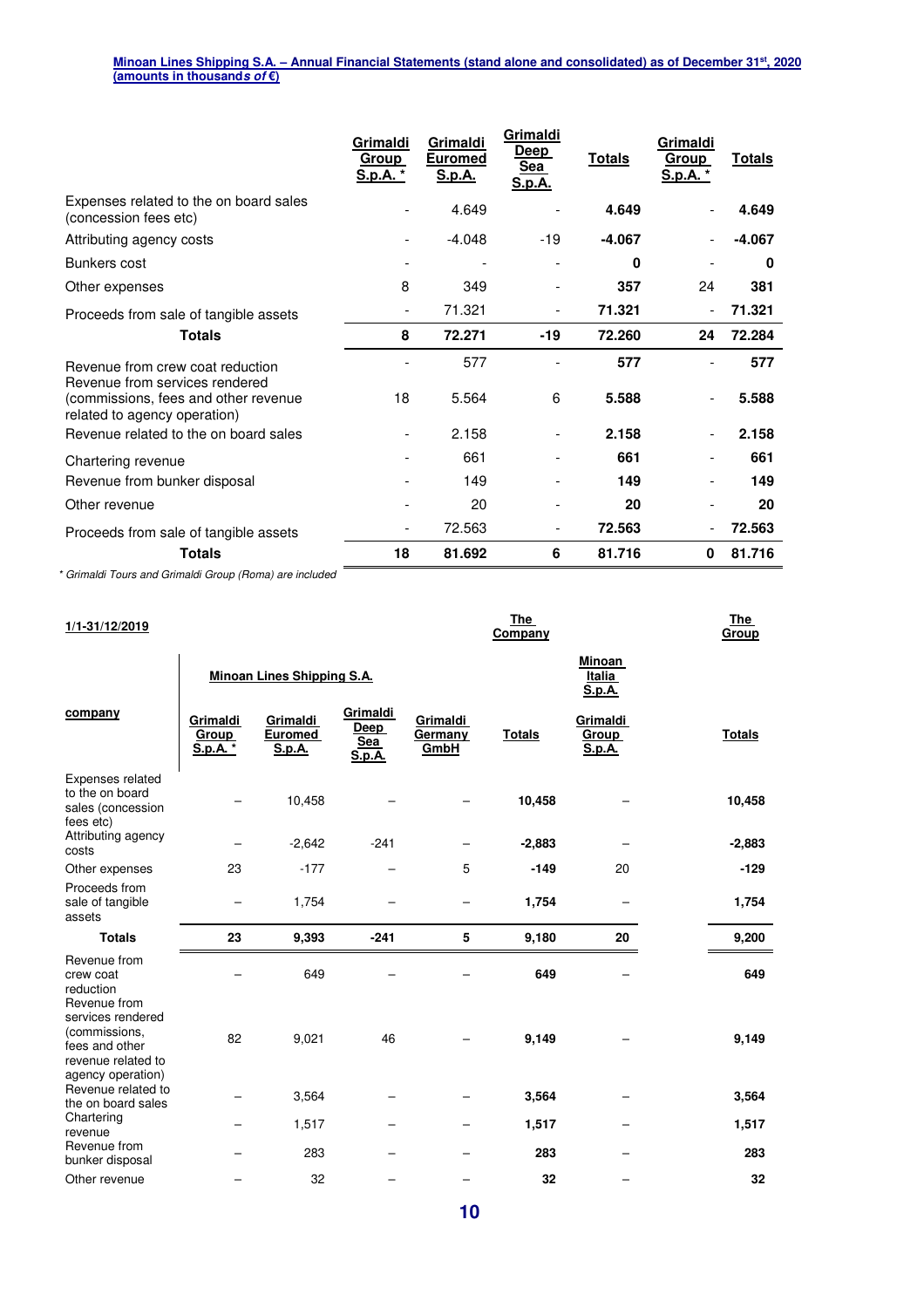| assets<br><b>Totals</b>           | 82                       | 15,504 | 46                       |                          | 15,632 |                          | 15,632 |
|-----------------------------------|--------------------------|--------|--------------------------|--------------------------|--------|--------------------------|--------|
| Proceeds from<br>sale of tangible | $\overline{\phantom{0}}$ | 438    | $\overline{\phantom{0}}$ | $\overline{\phantom{0}}$ | 438    | $\overline{\phantom{0}}$ | 438    |

\* Grimaldi Tours and Grimaldi Group (Roma) are included

The aforementioned transactions were made at arm's length.

Here below the most significant outstanding balances on 31/12/2019 and on 31/12/2018 between the related parties are presented:

| 31/12/2020 |                               |                                             |                                       |                                                | The<br>Company                           |  | The<br><b>Group</b> |
|------------|-------------------------------|---------------------------------------------|---------------------------------------|------------------------------------------------|------------------------------------------|--|---------------------|
|            |                               | Minoan Lines Shipping S.A.                  |                                       |                                                | Minoan<br><b>Italia</b><br><b>S.p.A.</b> |  |                     |
| company    | Grimaldi<br>Group<br>S.p.A. * | Grimaldi<br><b>Euromed</b><br><u>S.p.A.</u> | Grimaldi<br>Deep Sea<br><u>S.p.A.</u> | Grimaldi<br>Logistica<br>Espana<br><b>S.L.</b> | <b>Totals</b>                            |  | <b>Totals</b>       |
| due from   | 107                           |                                             | 87                                    |                                                | 194                                      |  | 194                 |
| payable to |                               | 6.847                                       |                                       | 15                                             | 6.862                                    |  | 6.862               |

\* Grimaldi Tours and Grimaldi Group (Roma) are included

| 31/12/2019 |                               |                                             |                                       | The<br>Company |                                   | The<br>Group  |
|------------|-------------------------------|---------------------------------------------|---------------------------------------|----------------|-----------------------------------|---------------|
|            |                               | Minoan Lines Shipping S.A.                  |                                       |                | Minoan<br>Italia<br><u>S.p.A.</u> |               |
| company    | Grimaldi<br>Group<br>S.p.A. * | Grimaldi<br><b>Euromed</b><br><u>S.p.A.</u> | Grimaldi<br>Deep Sea<br><u>S.p.A.</u> | <b>Totals</b>  |                                   | <b>Totals</b> |
| due from   | 72                            |                                             | 135                                   | 207            |                                   | 207           |
| payable to |                               | 5,905                                       |                                       | 5,905          |                                   | 5,905         |

\* Grimaldi Tours and Grimaldi Group (Roma) are included

#### **Compensations to Directors and members of the Board of Directors**

The short-term compensations of the Company to Directors and members of the Board of Directors for the years 2020 and 2019 are presented on the table below:

|                             | 31/12/2020 | 31/12/2019 |
|-----------------------------|------------|------------|
| Executive directors         | 414        | 431        |
| $Non - executive$ directors | 324        | 339        |
| Management                  | 1.573      | 1,616      |
| <b>Totals</b>               | 2.311      | 2,386      |

Of the total remunerations above, an amount of € 82 and € 152 remains unpaid as of 31/12/2020 and 31/12/2019 respectively. It is noted that in the amount of management is also included payment of dismissal allowances attributed to staff left the Company during year 2020 along with needed proportion of respective ratio coming from same amounts attributed to staff that left the Company at the earlies of 2021.

Moreover, during the year ended 31/12/2020, the Company concluded commercial transactions with entities owned by BoD members amounting to € 4 compared to last year's € 19, while as of 31/12/2020 from such transactions an amount of € 176 was receivable compared to last year's € 188 receivable and of € 1 payable.

Finally, during the year ended 31/12/2020, transactions with relatives of the management and of executives amounted to € 177, while as of 31/12/2020 it was unpaid the amount of € 18. The nature of these transactions was mainly labour (payroll/dismissal allowances) and commercial cooperation (compensation for goods and services received).

#### **Structure of the Company's share capital**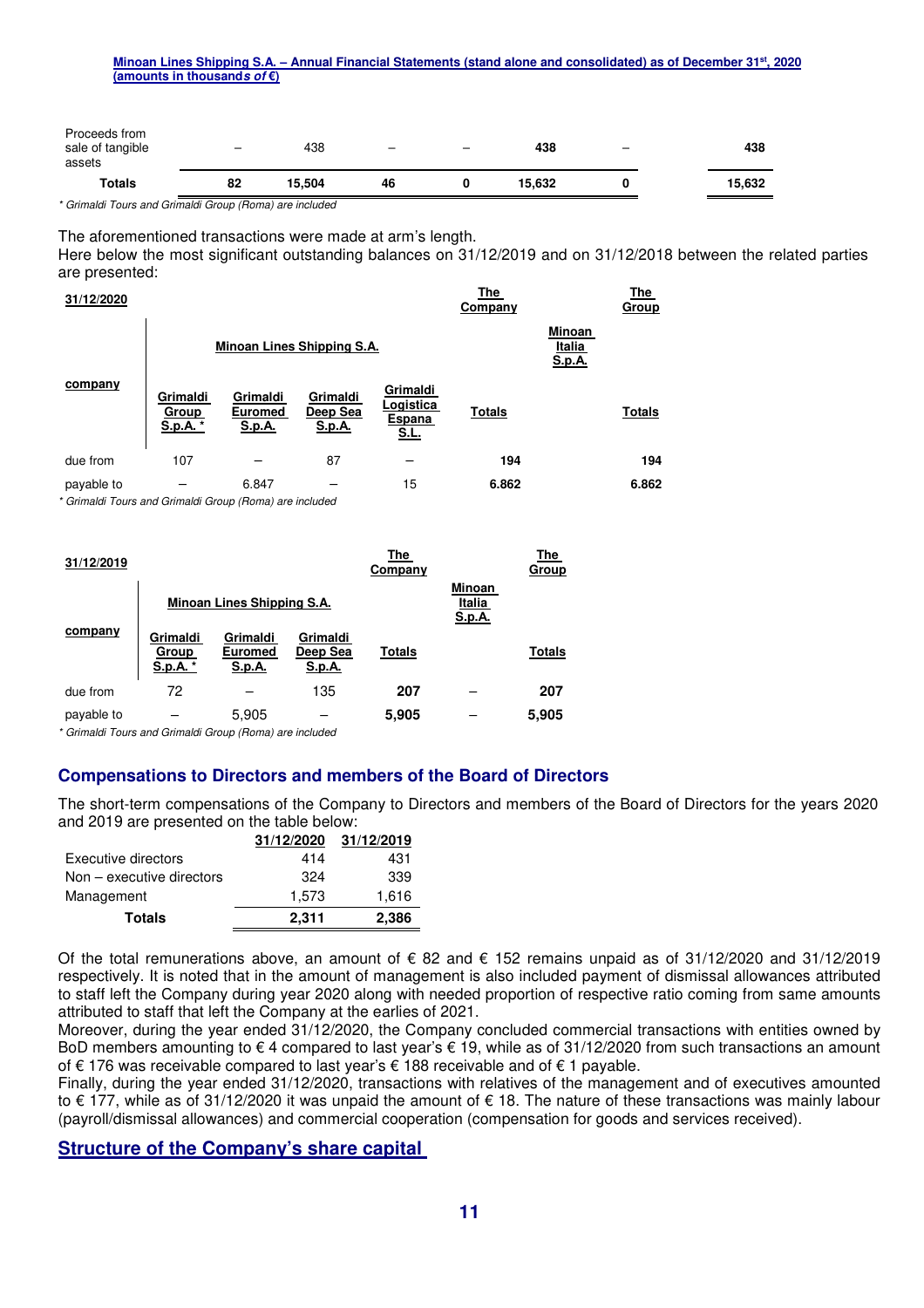The Company's share capital amounted  $\epsilon$  240,705,112.50 on December 31<sup>st</sup>, 2020 and it is split into 106,980,050 ordinary shares with a nominal value of € 2.25 each. Each share carries all the rights and obligations set out in law.

#### **Limitations on transfer of Company shares**

Company's shares may be transferred as provided by the law and there are no restrictions regarding the transfer of shares.

#### **Shares carrying special control rights**

None of Company's shares carry any special rights of control.

#### **Limitations on voting rights**

There are no limitations on voting rights.

#### **Agreements among Company's shareholders**

The Company is not aware of any other agreements among shareholders entailing limitations on the transfer of shares or limitations on voting rights.

 $\checkmark$  .

, according to the valid legislation and the normative arrangements.

#### **Informative data regarding the composition of the Board of Directors**

#### **Composition of the B.o.D.**

The Ordinary General Shareholders' Meeting of 22/6/2017 elected the members of the current Board of Directors of the Company, and also the members of the Audit Committee. As of 31/12/2020 the B.o.D consists of nine (9) members, of which two executive, five non-executive members and two independent non-executive members. The executive members are occupied in the company or serve it by exerting administrative duties. The non-executive members of the B.o.D. do not exert administrative duties.

| Name                     | <b>Status</b>                             | <b>Starting</b><br>of tenure | <b>Expiry of</b><br>tenure |
|--------------------------|-------------------------------------------|------------------------------|----------------------------|
| 1. Emanuele Grimaldi     | Chairman - Executive member               | 22/6/2017                    | G.A. of 2021               |
| 2. Michael Hatzakis      | Vice Chairman - Non-executive member      | 22/6/2017                    | G.A. of 2021               |
| 3. Antonis Maniadakis    | Managing Director - Executive member      | 22/6/2017                    | G.A. of 2021               |
| 4. Gianluca Grimaldi     | Non-executive member                      | 22/6/2017                    | G.A. of 2021               |
| 5. Paul Kyprianou        | Non-executive member                      | 22/6/2017                    | G.A. of 2021               |
| 6. Diego Pacella         | Non-executive member                      | 22/6/2017                    | G.A. of 2021               |
| 7. Mario Fuduli          | Non-executive member                      | 22/6/2017                    | G.A. of 2021               |
| 8. Constantine Mamalakis | Non-executive member - independent member | 22/6/2017                    | G.A. of 2021               |
| 9. George Papageorgiou   | Non-executive member - independent member | 22/6/2017                    | G.A. of 2021               |

#### **Heraklion, March 30th 2021 For and on Behalf of the Board of Directors**

**The Chairman of the B.o.D.** 

**The Managing Director** 

**Emanuele Grimaldi Pass Nο IT / ΑΑ 2179472 ID C Nο AI 944699** 

**Antonios Maniadakis**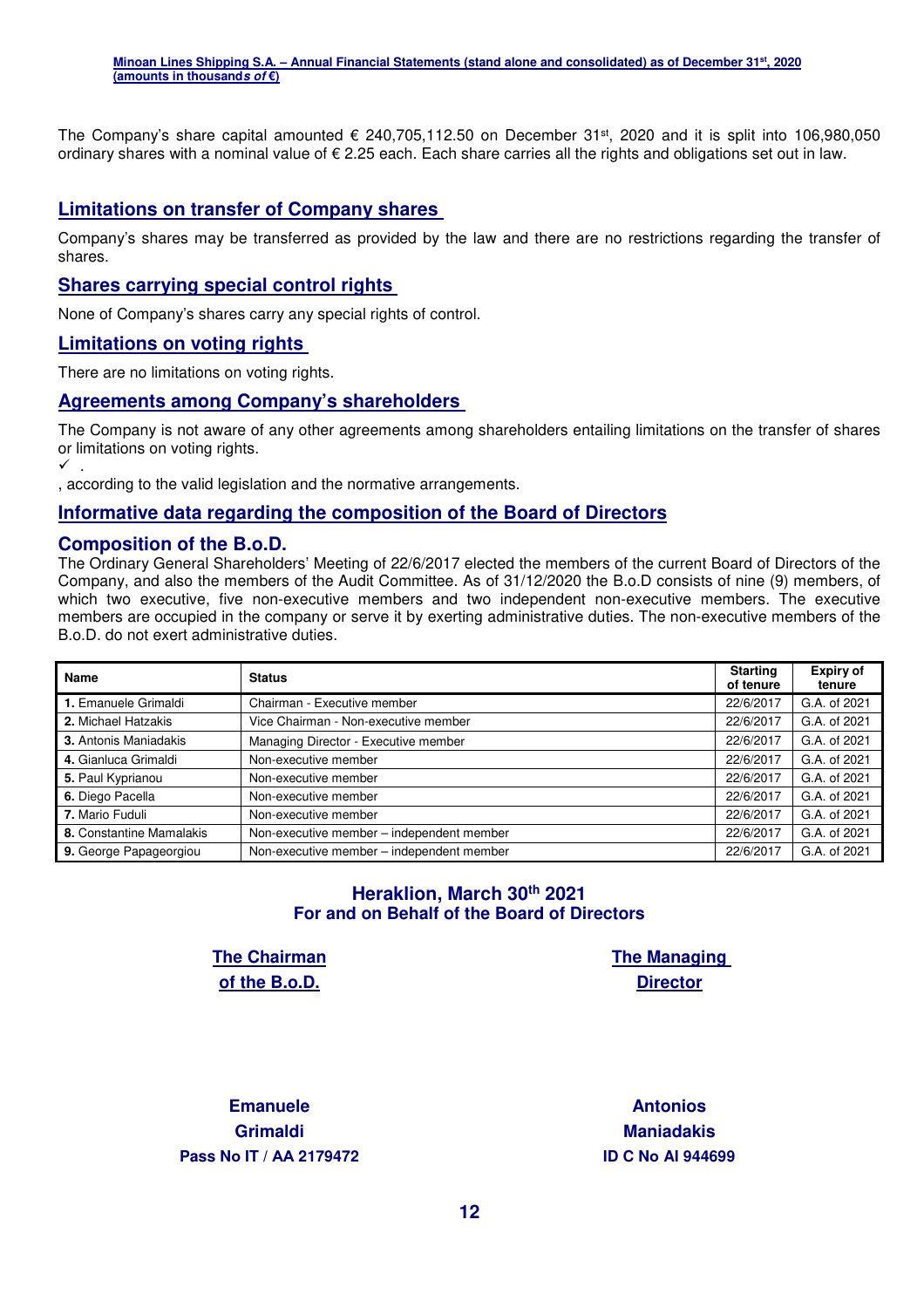

# **Annual Financial Statements (stand alone and consolidated) as of December 31st, 2020**

In accordance with International Financial Reporting Standards

## **TRANSLATED FROM THE GREEK ORIGINAL**

(In the event that differences exist between this translation and the original Greek language financial statements, the Greek language financial statements will prevail over this document)

The accompanying Financial Statements on pages below have been approved by the Board of Directors meeting on 30/03/2021.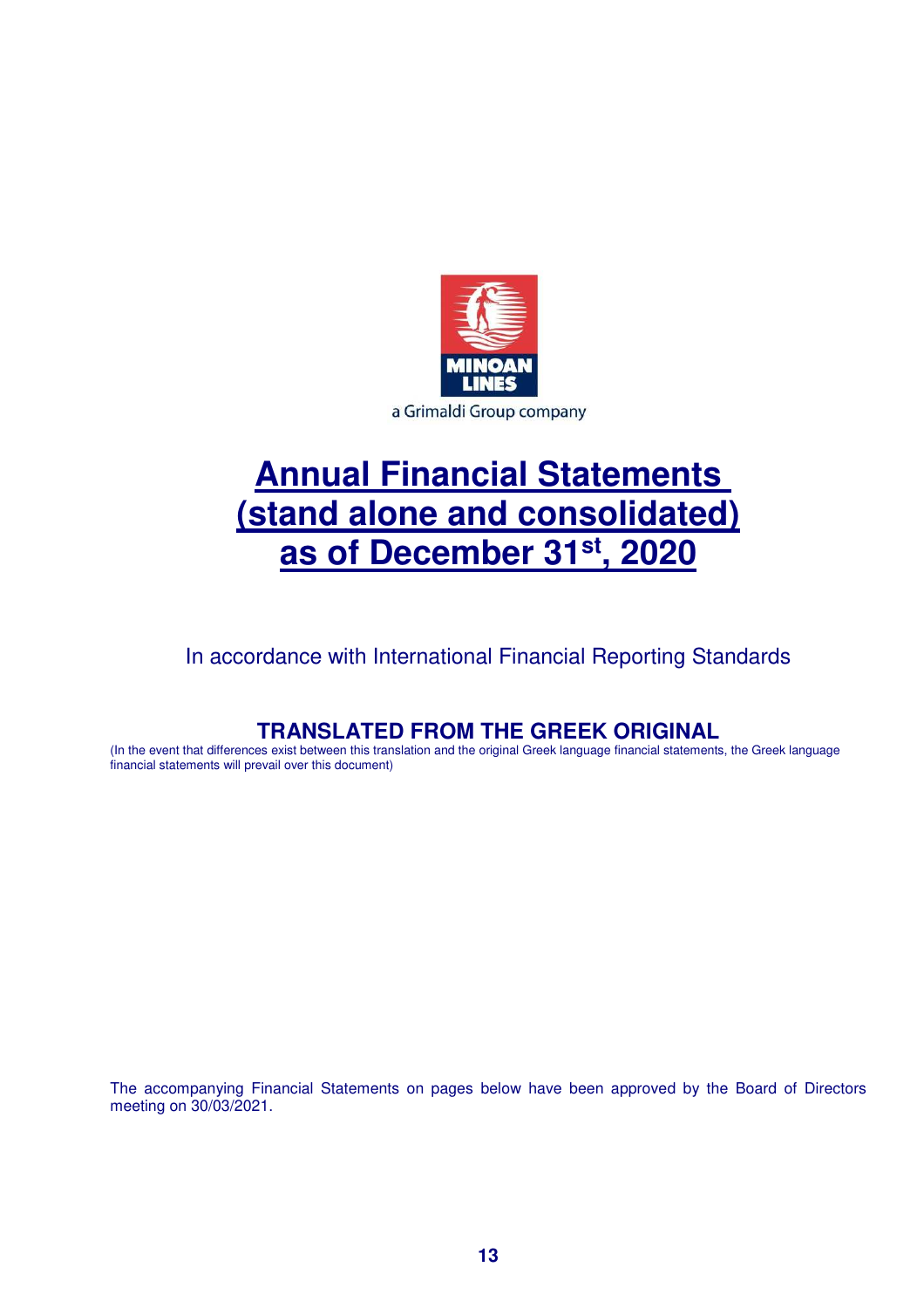| <b>Table of Contents</b>                                          |                                                                                            |    |  |  |
|-------------------------------------------------------------------|--------------------------------------------------------------------------------------------|----|--|--|
| <b>Statement of Profit or Loss and Other Comprehensive Income</b> |                                                                                            |    |  |  |
| <b>Statement of Financial Position</b>                            |                                                                                            |    |  |  |
|                                                                   | <b>Company Statement of Changes in Equity</b>                                              | 19 |  |  |
|                                                                   | <b>Consolidated Statement of Changes in Equity</b>                                         | 20 |  |  |
| <b>Statement of Cash Flows</b>                                    |                                                                                            | 21 |  |  |
| <b>Note</b>                                                       |                                                                                            |    |  |  |
| 1                                                                 | <b>General Company's information</b>                                                       | 22 |  |  |
| $\overline{2}$                                                    | <b>Basis of preparation of the Financial Statements</b>                                    | 22 |  |  |
| 2.1                                                               | <b>Statement of Compliance</b>                                                             | 22 |  |  |
| 2.2                                                               | <b>Basis of Preparation</b>                                                                | 23 |  |  |
| 2.3                                                               | <b>Use of estimates</b>                                                                    | 23 |  |  |
| 3                                                                 | <b>Significant Accounting Policies</b>                                                     | 24 |  |  |
| 3.1                                                               | <b>Basis of Consolidation</b>                                                              | 24 |  |  |
| 3.1.1                                                             | <b>Subsidiaries</b>                                                                        | 24 |  |  |
| 3.1.2                                                             | <b>Associates</b>                                                                          | 24 |  |  |
| 3.1.3                                                             | <b>Transactions eliminated on Consolidation</b>                                            | 24 |  |  |
| 3.2                                                               | <b>Foreign Currency Transactions and Functional Currency</b>                               | 24 |  |  |
| 3.3                                                               | <b>Financial Instruments</b>                                                               | 24 |  |  |
| 3.3.1                                                             | Non-derivative financial instruments                                                       | 24 |  |  |
| 3.3.1.a                                                           | <b>Trade and Other receivables</b>                                                         | 25 |  |  |
| 3.3.1.b                                                           | Financial assets at fair value either though P&L or through<br>other comprenhensive income | 25 |  |  |
| 3.3.1.c                                                           | <b>Cash and Cash equivalents</b>                                                           | 25 |  |  |
| 3.3.1.d                                                           | <b>Interest bearing loans and borrowings</b>                                               | 25 |  |  |
| 3.3.1.e                                                           | <b>Trade and other payables</b>                                                            | 25 |  |  |
| 3.3.1.f                                                           | <b>Offsetting of financial assets and liabilities</b>                                      | 25 |  |  |
| 3.4                                                               | <b>Share capital</b>                                                                       | 25 |  |  |
| 3.5                                                               | <b>Tangible and intangible assets</b>                                                      | 25 |  |  |
| 3.6                                                               | <b>Investment property</b>                                                                 | 26 |  |  |
| 3.7                                                               | <b>Leases</b>                                                                              | 26 |  |  |
| 3.8                                                               | <b>Inventories</b>                                                                         | 27 |  |  |
| 3.9                                                               | <b>Impairment</b>                                                                          | 27 |  |  |
| 3.9.1                                                             | <b>Financial assets</b>                                                                    | 27 |  |  |
| 3.9.2                                                             | <b>Non - Financial assets</b>                                                              | 27 |  |  |
| 3.10                                                              | Non - Current assets held for sale                                                         | 27 |  |  |
| 3.11                                                              | <b>Dividends</b>                                                                           | 27 |  |  |
| 3.12                                                              | <b>Employee benefits</b>                                                                   | 27 |  |  |
| 3.12.1                                                            | <b>Defined contribution plans</b>                                                          | 27 |  |  |
| 3.12.2                                                            | <b>Defined benefit plans</b>                                                               | 27 |  |  |
| 3.12.3                                                            | <b>Termination benefits</b>                                                                |    |  |  |
|                                                                   |                                                                                            | 28 |  |  |
| 3.12.4                                                            | <b>Short - term benefits</b>                                                               | 28 |  |  |
| 3.13                                                              | <b>Provisions</b>                                                                          | 28 |  |  |
| 3.14                                                              | <b>Revenue</b>                                                                             | 28 |  |  |
| 3.14.1                                                            | Operating revenue (fares - chartering - agency services)                                   | 28 |  |  |
| 3.14.2                                                            | Revenue from on - board sales                                                              | 28 |  |  |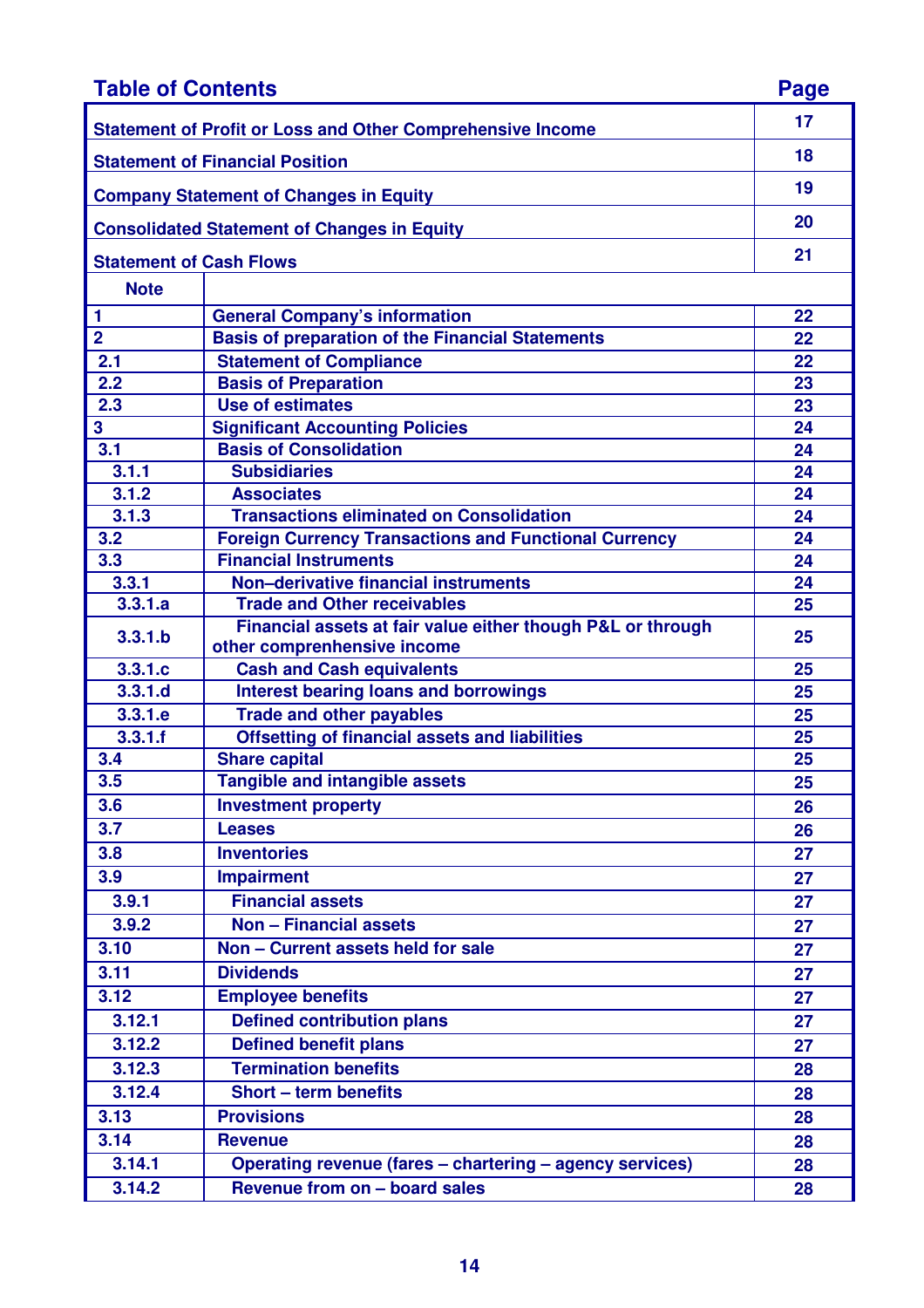| <b>Note</b>    |                                                               | <b>Page</b> |
|----------------|---------------------------------------------------------------|-------------|
| 3.14.3         | <b>Other income</b>                                           | 28          |
| 3.14.4         | <b>Dividend income</b>                                        | 28          |
| 3.14.5         | <b>Government grants</b>                                      | 28          |
| 3.15           | <b>Net Financial Results</b>                                  | 29          |
| 3.16           | <b>Income Tax</b>                                             | 29          |
| 3.17           | <b>Earnings per share</b>                                     | 29          |
| 3.18           | New Standards, Interpretations and Amendments of existing     | 29          |
| 4              | <b>Revenue</b>                                                | 31          |
| 5              | <b>Cost of sales</b>                                          | 31          |
| 6              | <b>Selling expenses</b>                                       | 32          |
| $\overline{7}$ | <b>Administrative expenses</b>                                | 32          |
| 8              | <b>Other operating income</b>                                 | 32          |
| 9              | <b>Other operating expenses</b>                               | 32          |
| 10             | <b>Finance income</b>                                         | 33          |
| 11             | <b>Finance expenses</b>                                       | 33          |
| 12             | <b>Personnel expenses</b>                                     | 33          |
| 13             | <b>Income Tax</b>                                             | 33          |
| 14             | <b>Tangible and intangible assets</b>                         | 33          |
| 15             | <b>Investment property</b>                                    | 35          |
| 16             | <b>Investments in subsidiaries</b>                            | 36          |
| 17             | Financial assets at fair value though P&L                     | 36          |
| 18             | Other long term assets-receivables                            | 36          |
| 19             | <b>Inventories</b>                                            | 36          |
| 20             | Trade and Other receivables - Other current assets            | 36          |
| 21             | <b>Cash and Cash equivalents</b>                              | 37          |
| 22             | <b>Share capital</b>                                          | 37          |
| 23             | <b>Reserves</b>                                               | 37          |
| 24             | <b>Dividends</b>                                              | 37          |
| 25             | <b>Employee defined benefit obligations</b>                   | 37          |
| 26             | <b>Contractual obligations &amp; Trade and Other payables</b> | 38          |
| 27             | <b>Financial Risk Management</b>                              | 39          |
| 27.1           | <b>General</b>                                                | 39          |
| 27.2           | <b>Credit risk</b>                                            | 39          |
| 27.2.1         | <b>Credit Risk exposure</b>                                   | 39          |
| 27.2.2         | <b>Impairment loss</b>                                        | 40          |
| 27.3           | <b>Liquidity risk</b>                                         | 40          |
| 27.4           | <b>Market conditions risk</b>                                 | 41          |
| 27.5           | <b>Currency risk</b>                                          | 41          |
| 27.5.1         | <b>Interest Rate Risk</b>                                     | 41          |
| 27.6           | <b>Capital management</b>                                     | 41          |
| 27.7           | <b>Supply chains</b>                                          | 41          |
| 27.8           | <b>Fuel price</b>                                             | 41          |
| 27.9           | <b>Environmental risk</b>                                     | 41          |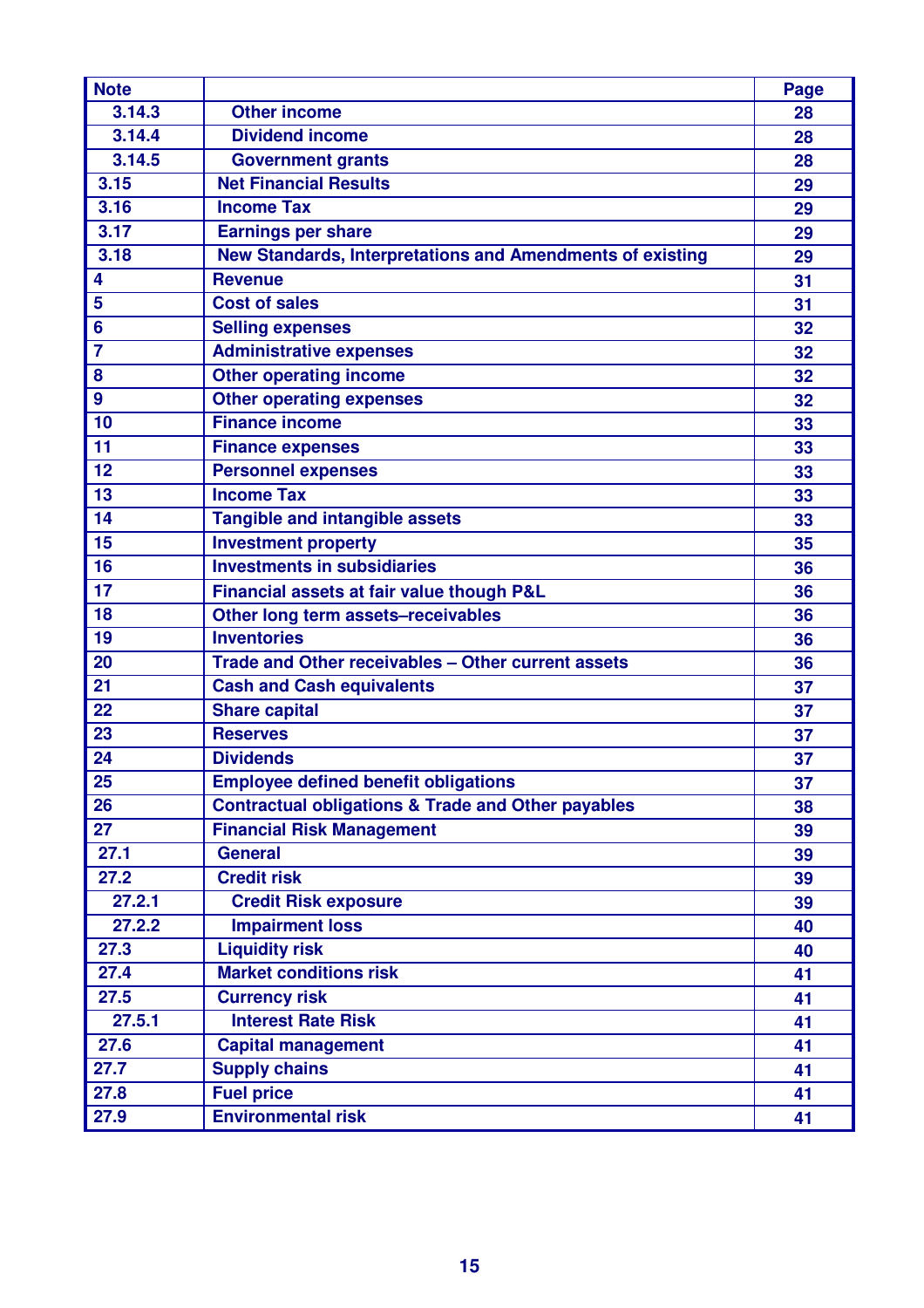| <b>Note</b> |                                                         | Page |
|-------------|---------------------------------------------------------|------|
| 28          | <b>Fair value estimation</b>                            | 42   |
| 29          | <b>Earnings per share</b>                               | 42   |
| 30          | <b>Related Party transactions</b>                       | 42   |
| 30.1        | <b>Group of Ultimate Parent Company</b>                 | 43   |
| 30.2        | <b>Subsidiaries</b>                                     | 44   |
| 30.3        | <b>Members of the Board of Directors and management</b> | 45   |
| 31          | <b>Contingent liabilities</b>                           | 45   |
| 32          | <b>Audit fees</b>                                       | 46   |
| 33          | <b>Subsequent events</b>                                | 46   |

**The amounts of the annual financial statements are presented in thousands of € unless explicitly stated otherwise.** 

**Any last digit discrepancies are due to rounding of the figures.**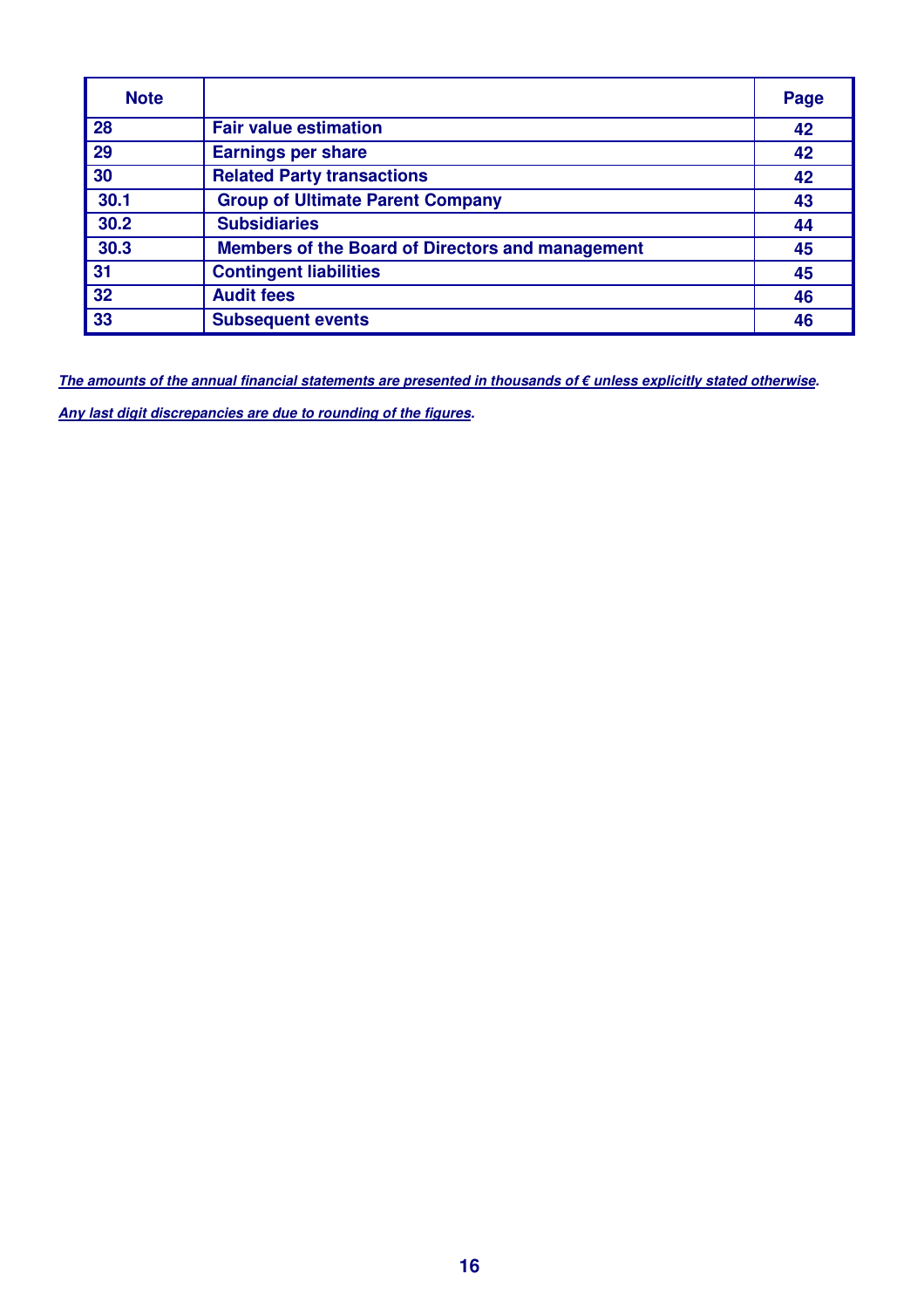## **STATEMENT OF PROFIT or LOSS and OTHER COMPREHENSIVE INCOME (amounts in thousands of €)**

|                                                                                                                                                                                                |                |                |                |                | <b>The Group</b> |  | <b>The Company</b> |  |
|------------------------------------------------------------------------------------------------------------------------------------------------------------------------------------------------|----------------|----------------|----------------|----------------|------------------|--|--------------------|--|
|                                                                                                                                                                                                | <b>Note</b>    | 1/1-31/12/2020 | 1/1-31/12/2019 | 1/1-31/12/2020 | 1/1-31/12/2019   |  |                    |  |
| <b>Continuing operations</b>                                                                                                                                                                   |                |                |                |                |                  |  |                    |  |
| Revenue                                                                                                                                                                                        | 4              | 57,456         | 92,104         | 57,456         | 92,104           |  |                    |  |
| Cost of sales                                                                                                                                                                                  | 5              | $-61,334$      | $-82,089$      | $-61,292$      | $-82,048$        |  |                    |  |
| <b>Gross Profit of the year</b>                                                                                                                                                                |                | $-3,878$       | 10,015         | $-3,836$       | 10,056           |  |                    |  |
| Selling expenses                                                                                                                                                                               | 6              | $-8,520$       | $-14,602$      | $-8,520$       | $-14,602$        |  |                    |  |
| <b>Administrative expenses</b>                                                                                                                                                                 | $\overline{7}$ | $-5,186$       | $-7,466$       | $-4,624$       | $-7,375$         |  |                    |  |
| Other operating income                                                                                                                                                                         | 8              | 5,108          | 4,863          | 4,694          | 4,830            |  |                    |  |
| Other operating expenses                                                                                                                                                                       | 9              | $-2,129$       | $-229$         | $-40$          | $-226$           |  |                    |  |
| Operating (Loss) / profit of the year before<br>financing costs                                                                                                                                |                | $-14,605$      | $-7,419$       | $-12,326$      | $-7,317$         |  |                    |  |
| Impairment loss on non-current assets                                                                                                                                                          | 14             | $-716$         |                | $-1,940$       |                  |  |                    |  |
| Finance income                                                                                                                                                                                 | 10             | 136            | 114            | 128            | 106              |  |                    |  |
| Finance expenses                                                                                                                                                                               | 11             | $-212$         | $-345$         | $-212$         | $-345$           |  |                    |  |
| <b>Net finance results</b>                                                                                                                                                                     |                | $-76$          | $-231$         | -84            | $-239$           |  |                    |  |
| Dividend income from participations                                                                                                                                                            | 30.2           |                |                |                | 2,858            |  |                    |  |
| (Loss) / profit of the year before taxes                                                                                                                                                       |                | $-15,397$      | $-7,650$       | $-14,350$      | $-4,698$         |  |                    |  |
| Income tax                                                                                                                                                                                     |                |                |                |                |                  |  |                    |  |
| (Loss) / profit of the year after taxes from<br>continuing operations                                                                                                                          |                | $-15,397$      | $-7,650$       | $-14,350$      | $-4,698$         |  |                    |  |
| (Loss) / profit of the year after taxes                                                                                                                                                        |                | $-15,397$      | $-7,650$       | $-14,350$      | $-4,698$         |  |                    |  |
| Other comprehensive income of the year (B)<br>Items that will not be reclassified subsequently<br>to profit or loss<br>Actuarial (Loss) / gain<br>Total comprehensive income of the year after | 12,25          | 14             | $-109$         | 14             | $-109$           |  |                    |  |
| taxes $(A) + (B)$                                                                                                                                                                              |                | $-15,383$      | $-7,759$       | $-14,336$      | $-4,807$         |  |                    |  |
| The (Loss) / profit of the year is attributable<br>$\mathsf{to}$ :                                                                                                                             |                |                |                |                |                  |  |                    |  |
| Owners of the parent company                                                                                                                                                                   |                | $-15,397$      | $-7,650$       | $-14,350$      | $-4,698$         |  |                    |  |
| (Loss) / profit of the year after taxes                                                                                                                                                        |                | $-15,397$      | $-7,650$       | $-14,350$      | $-4,698$         |  |                    |  |
| The total comprehensive income of the year is<br>attributable to:                                                                                                                              |                |                |                |                |                  |  |                    |  |
| <b>Owners of the parent</b><br>Total comprehensive income of the year after                                                                                                                    |                | $-15,383$      | $-7,759$       | $-14,336$      | $-4,807$         |  |                    |  |
| taxes                                                                                                                                                                                          |                | $-15,383$      | -7,759         | $-14,336$      | $-4,807$         |  |                    |  |
| Basic Earnings per Share after Taxes (in €)                                                                                                                                                    | 29             | $-0.1439$      | $-0.0715$      | -0.1341        | -0.0439          |  |                    |  |

The accompanying notes are integral part of the Annual Financial Statements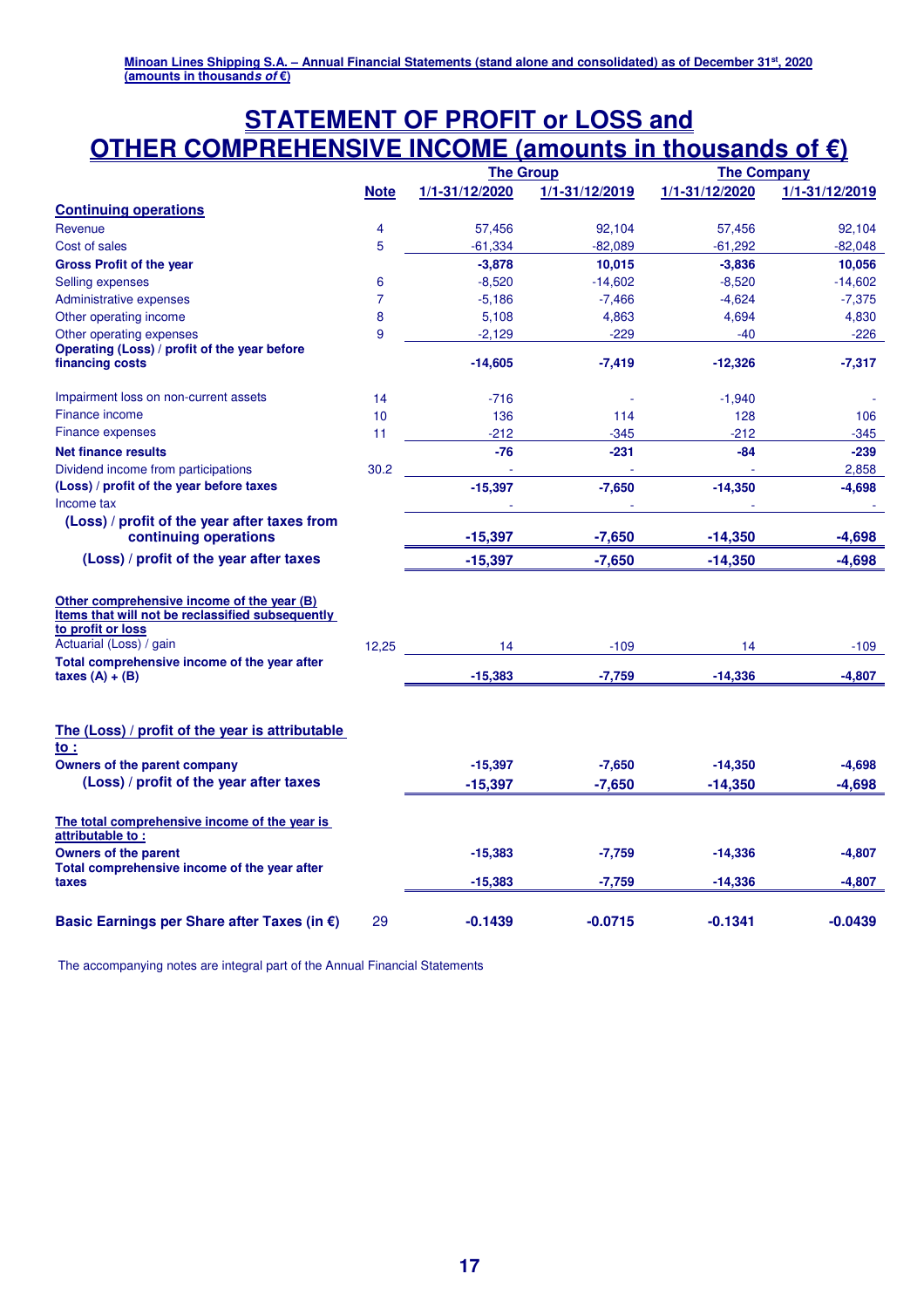## **STATEMENT OF FINANCIAL POSITION (amounts in thousands of €)**

|                                                           |             |             | <b>The Group</b> | <b>The Company</b> |              |  |
|-----------------------------------------------------------|-------------|-------------|------------------|--------------------|--------------|--|
|                                                           | <b>Note</b> | 31/12/2020  | 31/12/2019       | 31/12/2020         | 31/12/2019   |  |
| <b>Assets</b>                                             |             |             |                  |                    |              |  |
| <u>Non – current assets</u>                               |             |             |                  |                    |              |  |
| Property, plant and equipment                             |             | 236,838     | 249,000          | 233,032            | 245.152      |  |
| Intangible assets                                         | 14          | 127         | 2,459            | 127                | 2.459        |  |
| Investment property                                       | 15          | 1,054       | 1,094            | 1,054              | 1,094        |  |
| <b>Investments in subsidiaries</b>                        | 16          |             |                  | 10,000             | 11,223       |  |
| Other non-current financial assets                        | 28          | 93          | 94               | 93                 | 94           |  |
| Other long term assets - receivables                      | 18          | 12,429      | 17,238           | 12,429             | 17,238       |  |
| Total non - current assets                                |             | 250,541     | 269,885          | 256,735            | 277,260      |  |
| <b>Current assets</b>                                     |             |             |                  |                    |              |  |
| Inventories                                               | 19          | 1,821       | 2,484            | 1,821              | 2,484        |  |
| Trade and other receivables                               | 20          | 17,458      | 17,980           | 12,934             | 11,782       |  |
| Other current assets                                      | 20          | 1,073       | 1,076            | 1,073              | 1,076        |  |
| Cash and cash equivalents                                 | 21          | 9,735       | 9,904            | 3,769              | 3,777        |  |
| <b>Total current assets</b>                               |             | 30,087      | 31,444           | 19,597             | 19,119       |  |
| <b>Total Assets</b>                                       |             | 280,628     | 301,329          | 276,332            | 296,379      |  |
| <b>Equity and liabilities</b>                             |             |             |                  |                    |              |  |
| <b>Equity</b>                                             |             |             |                  |                    |              |  |
| <b>Share capital</b>                                      | 22          | 240,705     | 240,705          | 240,705            | 240,705      |  |
| Share premium                                             |             | 25,744      | 25,744           | 25,744             | 25,744       |  |
| Other reserves                                            | 23          | 13,930      | 13,916           | 12,826             | 12,812       |  |
| <b>Retained earnings</b>                                  |             | $-25,206$   | $-9,808$         | $-27,954$          | $-13,601$    |  |
| Total Equity attributable to equity holders of the parent |             | 255,173     | 270,557          | 251,321            | 265,660      |  |
| <b>Non-controlling interests</b>                          |             |             |                  |                    |              |  |
| <b>Total Equity</b>                                       |             | 255,173     | 270,557          | 251,321            | 265,660      |  |
| Non - current liabilities                                 |             |             |                  |                    |              |  |
| Loans                                                     |             |             |                  |                    |              |  |
| Deferred tax liabilities                                  |             |             |                  |                    |              |  |
| Retirement benefit obligations                            | 25          | 1,327       | 1,341            | 1,327              | 1,341        |  |
| Government grants                                         |             | 350         | $\mathbf 0$      | 350                | $\Omega$     |  |
| Other provisions                                          |             | 180         | 180              | 180                | 180          |  |
| <b>Total Non - current liabilities</b>                    |             | 1,857       | 1,521            | 1,857              | 1,521        |  |
| <b>Current liabilities</b>                                |             |             |                  |                    |              |  |
| <b>Bank overdrafts</b>                                    |             | $\mathbf 0$ | $\mathbf 0$      | $\mathbf 0$        | $\mathbf{0}$ |  |
| Employee benefit liabilities                              | 25          | 200         | $\mathbf 0$      | 200                | $\Omega$     |  |
| Income tax obligations                                    |             | $\mathbf 0$ | $\overline{0}$   | $\Omega$           | $\Omega$     |  |
| Contractual obligations                                   | 20          | 3,485       | 3,150            | 3,078              | 3,150        |  |
| Trade and other payables                                  | 26          | 19,913      | 26,101           | 19,876             | 26,048       |  |
| <b>Total Current liabilities</b>                          |             | 23,598      | 29,251           | 23,154             | 29,198       |  |
| <b>Total Liabilities</b>                                  |             | 25,455      | 30,772           | 25,011             | 30,719       |  |
| <b>Total Equity and Liabilities</b>                       |             | 280,628     | 301,329          | 276,332            | 296,379      |  |

The accompanying notes are integral part of the Annual Financial Statements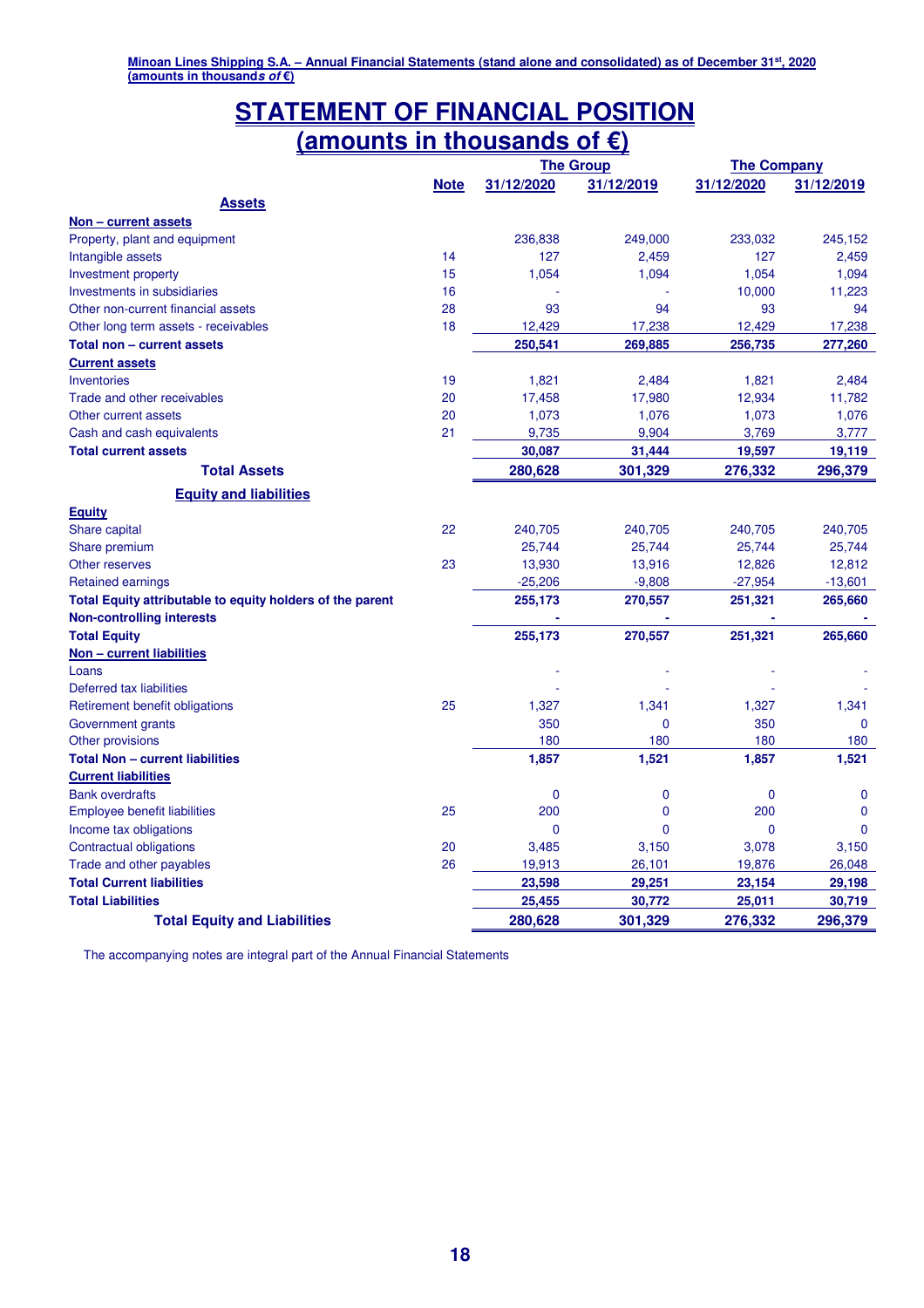## **COMPANY STATEMENT OF CHANGES IN EQUIT (amounts in thousands of €)**

|                                                           | <b>Note</b> | <b>Share</b><br><b>Capital</b> | <b>Sh</b><br><b>Pren</b> |
|-----------------------------------------------------------|-------------|--------------------------------|--------------------------|
| Balance as at 1/1/2019                                    |             | 240,705                        | 25                       |
| Changes in equity $1/1 - 31/12/2019$                      |             |                                |                          |
| Profit of the year after taxes<br><b>Actuarial (Loss)</b> |             |                                |                          |
| Other comprehensive income of the year                    | 25          |                                |                          |
| Total comprehensive income of the year after taxes        |             |                                |                          |
| <b>Balance as at 31/12/2019</b>                           |             | 240,705                        | 25                       |
| Adjusted Balance as at 1/1/2020                           |             | 240,705                        | 25                       |
| Changes in equity 1/1 - 31/12/2020                        |             |                                |                          |
| (Loss) of the year after taxes<br><b>Actuarial (Loss)</b> | 25          |                                |                          |
| Other comprehensive income of the year                    |             |                                |                          |
| Total comprehensive income of the year after taxes        |             |                                |                          |
| <b>Balance as at 31/12/2020</b>                           |             | 240,705                        | 25                       |
|                                                           |             |                                |                          |

The accompanying notes are integral part of the Annual Financial Statements

**19**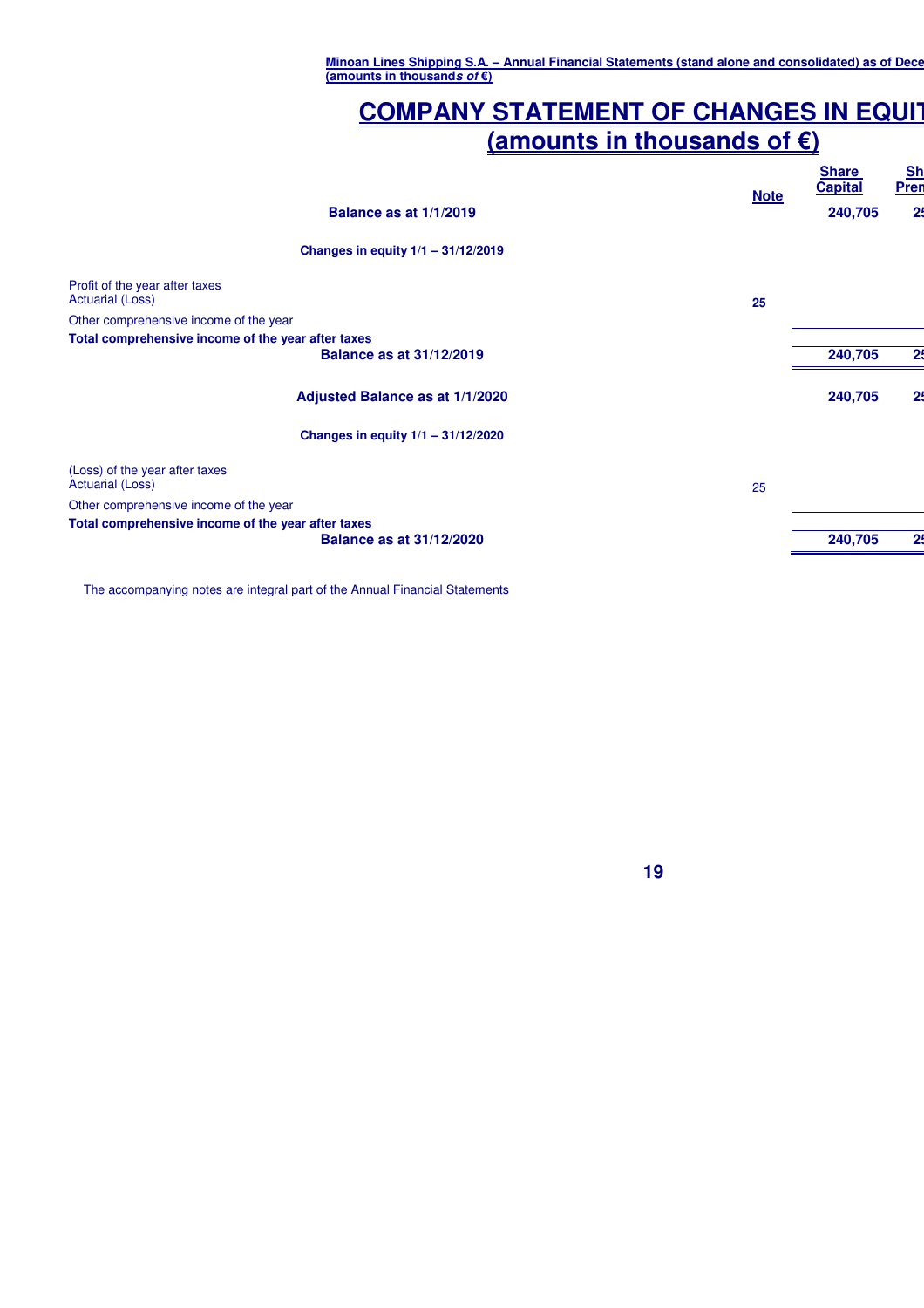## **CONSOLIDATED STATEMENT OF CHANGES IN EQUITY**

|                                                                          | <u>(amounts in thousands of €)</u> |                                            |                                |                                 |                                    |                               |
|--------------------------------------------------------------------------|------------------------------------|--------------------------------------------|--------------------------------|---------------------------------|------------------------------------|-------------------------------|
|                                                                          | <b>Note</b>                        | Attributed to owners of the parent company |                                |                                 |                                    |                               |
|                                                                          |                                    | <b>Share</b><br><b>Capital</b>             | <b>Share</b><br><b>Premium</b> | <b>Other</b><br><b>Reserves</b> | <b>Retained</b><br><b>Earnings</b> | <b>Total</b><br><b>Equity</b> |
| Balance as at 1/1/2019                                                   |                                    | 240,705                                    | 25,744                         | 13,875                          | $-2,009$                           | 278,315                       |
| Changes in equity $1/1 - 31/12/2019$                                     |                                    |                                            |                                |                                 |                                    |                               |
| Transfer between retained earnings and other reserves (ordinary reserve) |                                    |                                            |                                | 150                             | $-150$                             | 0                             |
| (Loss) of the year after taxes<br><b>Actuarial (Loss)</b>                | 25                                 |                                            |                                | $-109$                          | $-7,650$                           | $-7,650$<br>$-109$            |
| Other comprehensive income of the year                                   |                                    |                                            |                                |                                 |                                    | $\mathbf 0$                   |
| Total comprehensive income of the year after taxes                       |                                    |                                            |                                | $-109$                          | $-7,650$                           | $-7,759$                      |
| <b>Balance as at 31/12/2019</b>                                          |                                    | 240,705                                    | 25,744                         | 13,916                          | $-9,809$                           | 270,556                       |
| Balance as at 1/1/2020                                                   |                                    | 240,705                                    | 25,744                         | 13,916                          | $-9,809$                           | 270,556                       |
| Changes in equity $1/1 - 31/12/2020$                                     |                                    |                                            |                                |                                 |                                    |                               |
| Transfer between retained earnings and other reserves (ordinary reserve) |                                    |                                            |                                | $\mathbf 0$                     | $\overline{0}$                     | $\mathbf{0}$                  |
| (Loss) of the year after taxes                                           |                                    |                                            |                                |                                 | $-15,397$                          | $-15,397$                     |
| <b>Actuarial (Loss)</b>                                                  | 25                                 |                                            |                                | 14                              |                                    | 14                            |
| Other comprehensive income of the year                                   |                                    |                                            |                                |                                 |                                    | 0                             |
| Total comprehensive income of the year after taxes                       |                                    |                                            |                                | 14                              | $-15,397$                          | $-15,383$                     |
| <b>Balance as at 31/12/2020</b>                                          |                                    | 240,705                                    | 25,744                         | 13,930                          | $-25,206$                          | 255,173                       |

The accompanying notes are integral part of the Annual Financial Statements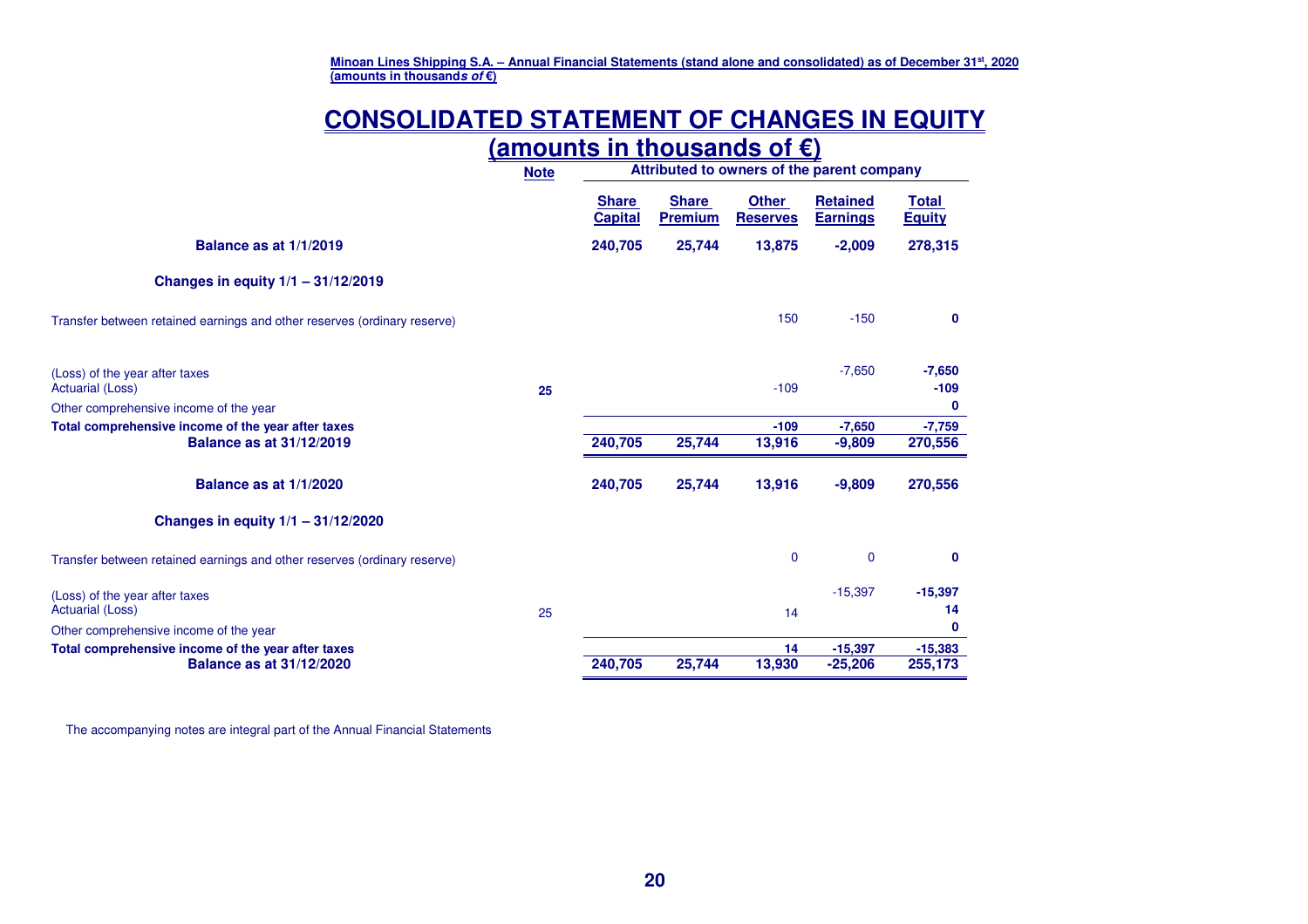#### **(amounts in thousands of €)**

## **STATEMENT OF CASH FLOWS**

| <b>Indirect Presentation Method</b>                                   | <b>The Group</b> |                |                |                | <b>The Company</b> |  |
|-----------------------------------------------------------------------|------------------|----------------|----------------|----------------|--------------------|--|
|                                                                       | <b>Note</b>      | 1/1-31/12/2020 | 1/1-31/12/2019 | 1/1-31/12/2020 | 1/1-31/12/2019     |  |
| <b>Cash Flows from Operating Activities</b>                           |                  |                |                |                |                    |  |
| Profit of the year before taxes                                       |                  | $-15,397$      | $-7,650$       | $-14,350$      | $-4,698$           |  |
| Plus / Less adjustments for:                                          |                  |                |                |                |                    |  |
| Net depreciation                                                      | 14,15            | 16,819         | 16,430         | 16,777         | 16,388             |  |
| Impairment loss on non-current assets                                 | 14               | 2,805          |                | 1,939          |                    |  |
| <b>Provisions</b>                                                     |                  | 157            | $-4,393$       | 157            | $-4,393$           |  |
| Net Foreign Exchange losses                                           |                  | $-29$          |                | $-29$          |                    |  |
| (Income), (gains) from investing activities                           | 14, 15, 16       | $-36$          | $-7$           | $-36$          | $-2,865$           |  |
| Interest and other financial expenses                                 |                  | 212            | 345            | 212            | 345                |  |
| Adjustments for changes in working capital or<br>operating activities |                  |                |                |                |                    |  |
| Decrease / (Increase) in inventories                                  |                  | 663            | 84             | 663            | 84                 |  |
| Decrease / (Increase) in trade and other<br>receivables               |                  | 5,012          | 43             | 5,429          | 424                |  |
| (Decrease) in liabilities other than borrowings                       |                  | $-5,853$       | 2,165          | $-6,248$       | 7,728              |  |
| Less :                                                                |                  |                |                |                |                    |  |
| Government grants                                                     |                  | 350            | 0              | 350            | $\mathbf{0}$       |  |
| Interest and related expenses paid                                    |                  | $-212$         | $-345$         | $-212$         | $-345$             |  |
| Income taxes paid                                                     |                  | 0              | $\Omega$       | 0              | $\mathbf{0}$       |  |
| Net cash generated by operating activities (a)                        |                  | 4,491          | 6,672          | 4,652          | 12,668             |  |
| <b>Cash Flows from Investing activities</b>                           |                  |                |                |                |                    |  |
| Upgrades - improvements of tangible fixed<br>assets                   |                  | $-4,660$       | $-20,934$      | $-4,660$       | $-20,934$          |  |
| Proceeds from sale of tangible and intangible                         |                  |                | 1              |                | 1                  |  |
| assets<br>Dividends received                                          |                  |                |                |                | 2,858              |  |
| Net cash generated by / (used in)<br>investing activities (b)         |                  | $-4,660$       | $-20,933$      | $-4,660$       | $-18,075$          |  |
| <b>Cash Flows from Financing activities</b>                           |                  |                |                |                |                    |  |
| Repayment of long/short term borrowings                               |                  |                |                |                |                    |  |
| Net cash (used in) financing activities                               |                  |                |                |                |                    |  |
| (c)<br>Net Increase in cash and cash                                  |                  |                | $-14,261$      |                |                    |  |
| equivalents(a) + (b) + (c)                                            |                  | $-169$         |                | -8             | $-5,407$           |  |
| Cash and cash equivalents at the<br>beginning of the year             |                  | 9,904          | 24,165         | 3,777          | 9,184              |  |
| <b>Cash and cash equivalents at</b><br>the end of the year            |                  | 9,735          | 9,904          | 3,769          | 3,777              |  |

The accompanying notes are integral part of the Annual Financial Statements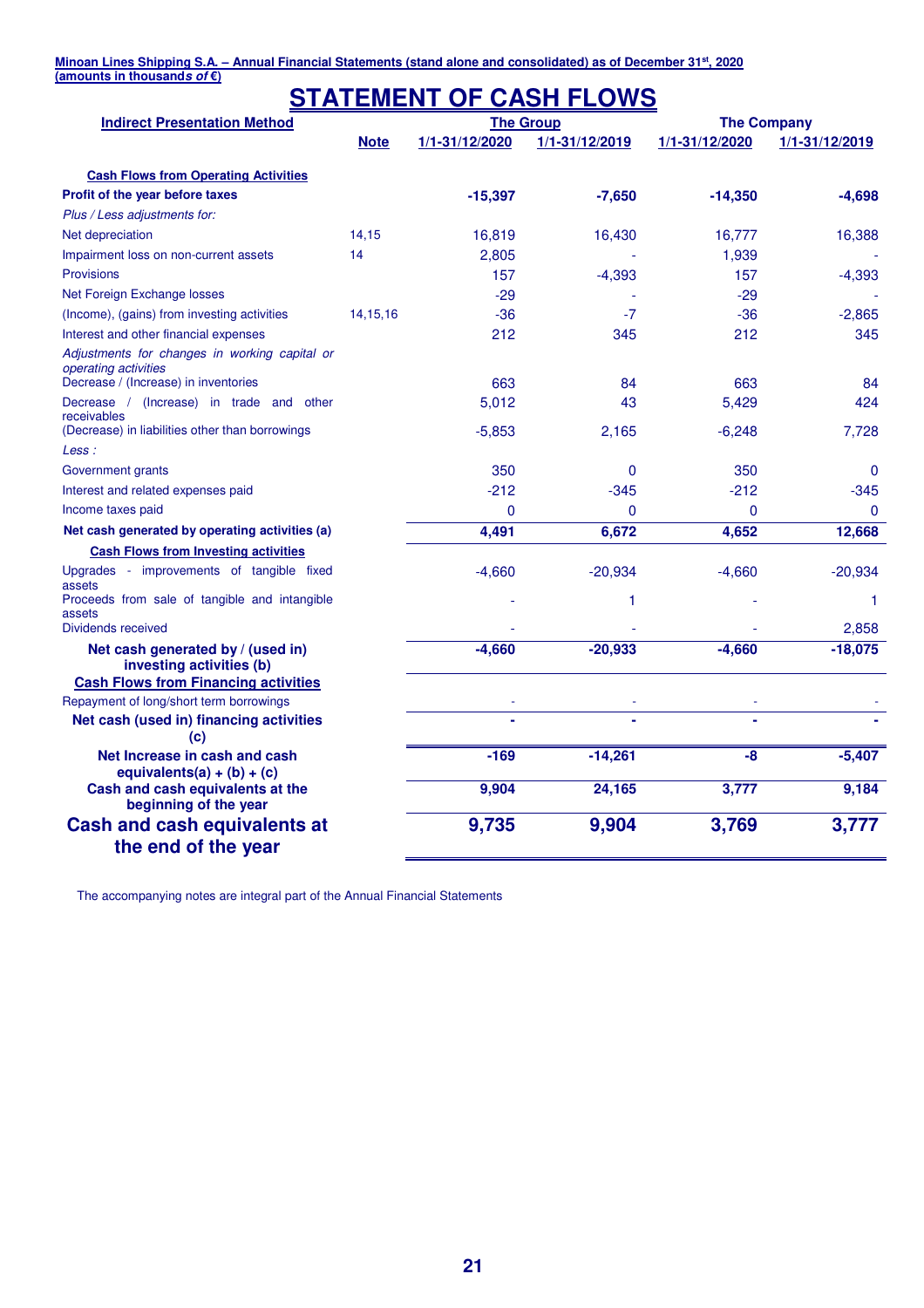## **Notes to the annual financial statements of the year 2020 (1/1 – 31/12/2020)**

## **1. General Company's information**

The Company was established on May 25<sup>th</sup> 1972 (FEK 939–25/5/1972), is based in the Municipality of Heraklion–Crete and its discrete name is "MINOAN LINES". It operates in the Ferry shipping sector both in Domestic and International sea routes.

As at 31/12/2020 and 31/12/2019 the total number of ordinary shares outstanding was 106,980,050. Every share carries one voting right.

From 2008, the majority of the Company's shares are held by "Grimaldi Group S.p.A", a member of the Grimaldi Group which is based in Palermo – Italy and became overlying parent company which has control of both the Company and the Group.

The General Shareholders' Meeting elects the Board of Directors which consists of 7–9 members. The current structure of the Board of Directors is comprised by nine (9) members, who were elected by the General Shareholders' Meeting held on 22/6/2017. On 31/12/2020, two (2) members of the board were executive, five (5) were non–executive and two (2) were non–executive–independent members.

The Annual Financial Statements for the year ended 31/12/2020 include the Company and consolidated financial statements (the "Financial Statements") and were approved by the Board of Directors meeting on 30/03/2021, while are subject to the final approval by the Shareholders' Annual General Meeting. The consolidated financial statements include the Company and its subsidiary (the Group).

The subsidiary that is included in the consolidated financial statements and the ownership interest that the parent company holds, directly or indirectly, is outlined in the table below:

|                      | <b>Consolidation</b> |                     | % Interest |      |  |
|----------------------|----------------------|---------------------|------------|------|--|
| company              | Method               | <b>Headquarters</b> | 2019       | 2018 |  |
| Minoan Italia S.p.A. | Full                 | Palermo – Italv     | 100%       | 100% |  |

For this reason, no third party (minority) rights are calculated.

## **2. Basis of preparation of the Financial Statements**

## **2.1 Statement of Compliance & Going Concern**

The financial statements have been prepared in accordance with the International Financial Reporting Standards (IFRS) as issued by the International Accounting Standards Board and adopted by the European Union.

#### Going Concern

These financial statements have been prepared on the basis that the Group operates as a going concern which implies that it takes all necessary measures and proceeds to all the necessary actions and negotiations in order to has sufficient financial resources to meet its financial and operating obligations for the foreseeable future. More specifically, the Group through the measures taken by the Management in the previous years as well as in the current year has generated profitable results. Moreover, the Group has sufficient liquidity, has no debt obligations, while having an open credit line with commercial bank and is fully consistent with its obligations to the Social Security's Organizations, to the Tax Authorities, to its employees and to its suppliers. This fact enables the Group to secure the continuation of its activities or to reduce the risks of unforeseen events, outside the control of the Company and the Group, as mentioned below. Covid-19

It should be emphasized that the COVID-19 novel coronavirus, which has a global as well as a national effect on the economy and the society, might affect the achievement of the corporate targets of the Company.

The covid-19 pandemic, which started showing its widespread effects in March 2020, has caused many countries, including Greece, as well as state organizations, to take drastic measures to contain it, including quarantines, travel restrictions and other transport restrictions.

Such measures have already caused and are likely to further cause, reduced commercial activity and affect many business sectors, including the ferry shipping sector where the Company operates, both at a local as well as at a global level. The extent the wide range of effects covid-19 might bring at an economic and social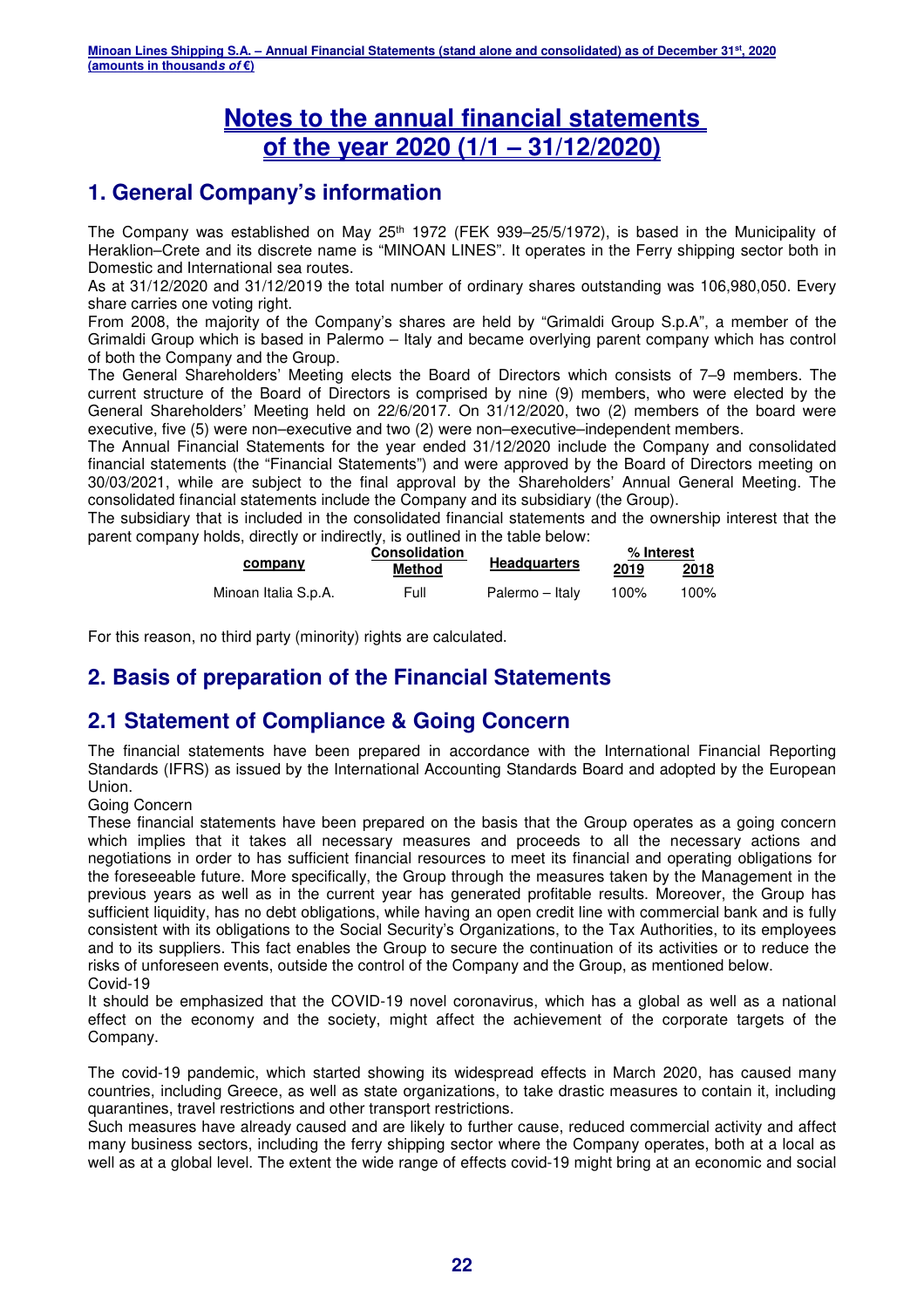level, and the resulting impact on the financial condition of the Company and the Group in 2020, depends on future uncertain events which at the moment cannot by reasonably ascertained. As a result, any precise estimation of such effects cannot be done with safety and precision.

The Management of the Company and the Group is closely monitoring how the covid-19 pandemic evolves, and how this evolution might affect their financial condition. Based on Management's current estimates, adjusted for the effects of covid-19, the Company and the Group believe that the estimated cash flows from operations in 2021, together with the liquidity the Company has secured, will be sufficient to enable the Company address the negative effects of covid-19 in the foreseeable future.

The amounts of the annual financial statements are presented in thousands of  $\epsilon$ , unless explicitly stated otherwise. Any last digit discrepancies are due to the rounding of the figures.

## **2.2 Basis of Preparation**

The financial statements are prepared on the historical cost basis except of financial assets at fair value either though P&L or through other comprenhensive income which are measured as indicated in note 3.3.1.b.

## **2.3 Use of estimates**

The preparation of the financial statements in conformity with IFRS requires management to make judgements, estimates and assumptions that affect the application of policies and reported amounts of assets and liabilities, income and expenses. The estimates and underlying assumptions are based on historical experience and various other factors that are considered to be reasonable under the circumstances. The results of the aforementioned estimates form the basis of making decisions about carrying values of assets and liabilities that are not readily apparent from other sources. Actual results may differ from these estimates.

The estimates and underlying assumptions are reviewed on an on – going basis. Revisions to accounting estimates are recognized in the period in which the estimate is revised if the revision affects only that period or in the period of the revision and future periods if the revision affects both current and future periods.

Information about significant estimates and critical judgements in applying accounting policies that have significant effect on the financial statements as well as those which involve potential adjustment risks for the next fiscal year or years are as follows:

- Tangible and intangible assets (depreciation/impairment): The Group and the Company must estimate the useful life of property, plant and equipment and intangible assets recognized at acquisition or as a result of a business combination. These estimates are revisited at least on an annual basis taking into account new developments and market conditions.(note 3.5, 14 and 17). A similar estimation is taking place for impairment for potential cases where the recoverable amount is less than the carrying amount in the book records,as formed through the useful life.
- Financial assets at fair value though P&L: Their valuation based either on studies by independent appraisers taking into account all available appraising methods in order to reach the fair value of the investment. In specific cases, the acquisition cost reflects fair value. Additionally, where applicable, Management uses its experience to take into account other qualitative or quantitative factors that should be included in such a way that their fair value is considered reliable and objective (note 3.3.1.b, 17 and 28).
- Employee Defined Benefit Obligation: The present value of the liabilities for post-employment benefits depends on a number of factors defined on actuarial basis via the use off a significant number of assumptions. The assumptions used for the determination of the net cost (income) for post-employment benefits include the discount rate. Any changes in the assumption would have material effect on the accounting measurement of the liabilities for post-employment benefits. The Group defines the appropriate discount rate in each reporting period. It is the interest rate applicable for the calculation of the present value of the estimated future payments required for the settlement of the benefit liabilities. For the estimation of the appropriate discount rate the Group takes into consideration the interest rates prevailing in high credit rating corporate bonds denominated in the currency of the benefit payments and with maturity dates similar to the ones of the respective liabilities. Other significant accounting assumptions for post-employment benefit liabilities are based in part on the current market conditions (note 3.12.2 and 25).
- Financial Risk Management: For the adequacy of provisions for doubtful and disputed claims, in relation to credit policy, Management conducts an assessment taking documentation, based on historical data, of its legal advisors handling the cases, the existence of debtors' assets and recent developments (note 3.3.1.a, 18, 20 and 27.2).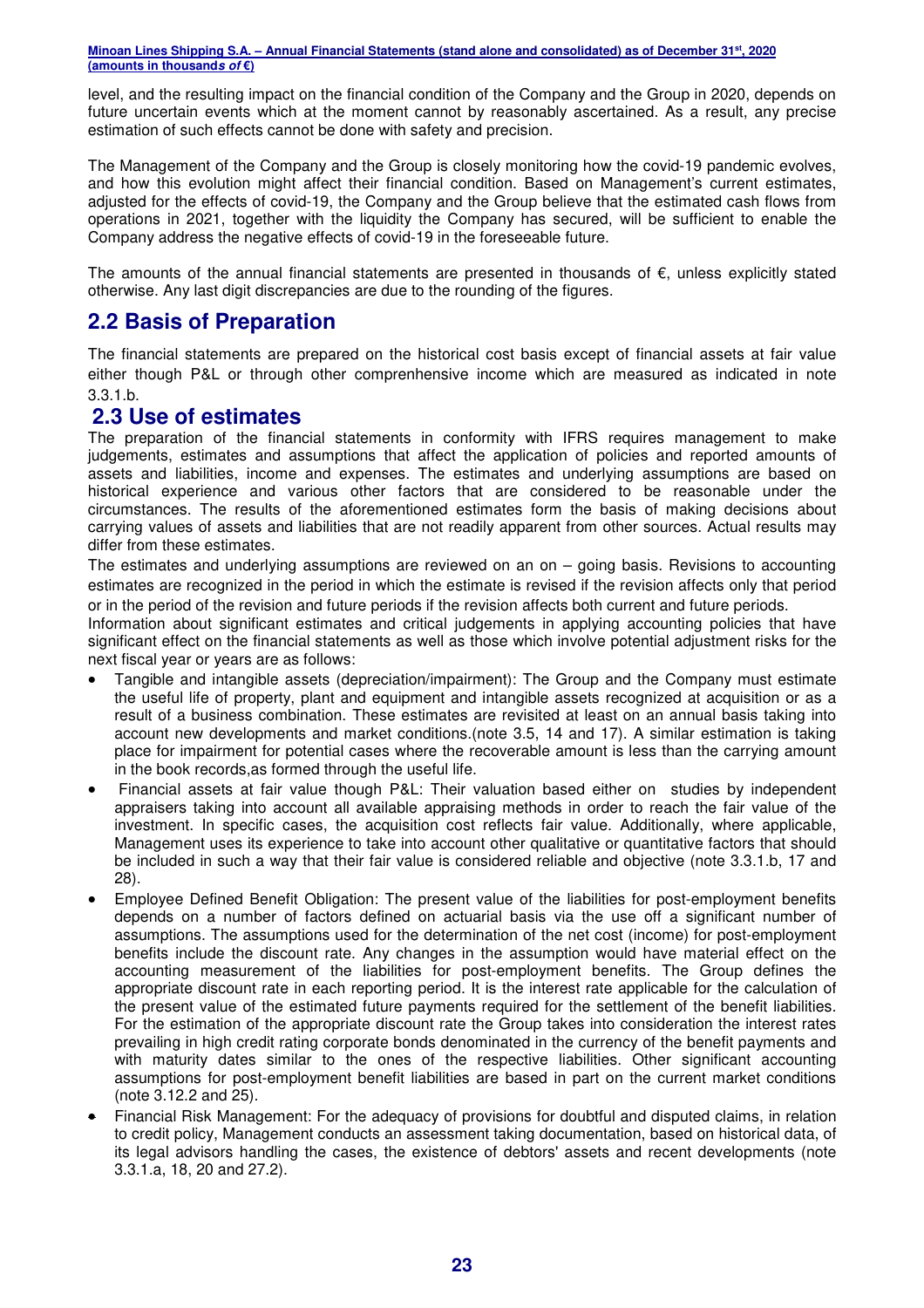Contingent liabilities: their existence requires the Management conducting durable assumptions and estimates concerning the likelihood of future events and their relative impact on Group results (note 31).

## **3. Significant Accounting Policies**

The significant accounting policies presented below, have been consistently adopted in all periods presented in these financial statements by all companies of the Group.

## **3.1 Basis of Consolidation**

## **3.1.1 Subsidiaries**

Subsidiaries are entities managed and controlled directly or indirectly by the Company. Control exists when the Company has the power to govern the financial and operating policies of an entity so as to obtain benefits from its activities. In assessing control, potential voting rights that are presently are exercisable or convertible are taken into account. The financial statements of the subsidiaries are included in the consolidated financial statements from the date that control commences until the date that control ceases.

In the Company's financial statements, investment in subsidiaries is presented at the acquisition cost less any impairment loss.

When the Group sells a subsidiary, this action is measured at its net selling price less cost of disposal, at the date of disposal or when the control is lost, with the change in carrying amount recognized as profit or loss.

#### **3.1.2 Associates**

Associates are those entities in which the Company has significant influence, but not control, over their financial and operating policies and do not meet the requirements to consider them as subsidiaries. They are initially recognized at cost plus any goodwill arising on acquisition. In the consolidated financial statements, associates are accounted for using the equity method. The consolidated financial statements include the Group's share of the income and expenses of equity accounted investees, from the date that significant influence commences until the date that significant influence ceases. When the Group's share of losses exceeds its interest in an equity accounted investee, the carrying amount of that interest is reduced to nil and the recognition of further losses is discontinued except to the extent that the Group has an obligation or has made payments on behalf of the investee. In the individual consolidated financial statements of the parent company, investments in associates are accounted at cost less any possible impairment.

## **3.1.3 Transactions eliminated on Consolidation**

Intra – group balances and transactions, and any income and expenses arising from intra–group transactions, are eliminated in preparing the consolidated financial statements. Gains and losses arising from transactions with equity accounted investees are eliminated against the investment to the extent of the Group's interest in the investee.

## **3.2 Foreign Currency Transactions and Functional Currency**

The companies of the Group maintain their books in Euro and the financial statements are presented in Euro (functional currency). Transactions in foreign currencies are translated to Euro at the exchange rates at the date of the transaction. Monetary assets and liabilities denominated in foreign currencies at the balance sheet date are translated to Euro at the closing exchange rate on that date. Foreign exchange differences arising out of transaction are recognized in the profit or loss and other comprenhensive income statement. Non–monetary assets that are accounted for at cost are translated at the exchange rate at the date of the transaction.

## **3.3 Financial Instruments**

## **3.3.1 Non – derivative financial instruments**

Non – derivative financial instruments comprise of: financial instruments at fair value through profit or loss, available for sale securities, trade and other receivables, cash and cash equivalents, loans and borrowings, and trade and other payables.

Non – derivative financial instruments are initially recognized at fair value plus (for instruments not at fair value through profit or loss) any directly attributable transaction costs. Subsequent to initial recognition, non– derivative financial instruments are measured as described below.

Non–derivative financial instruments are recognized in the financial statements when the Company and the Group transact as parties with scope these financial instruments. Financial assets are derecognized, when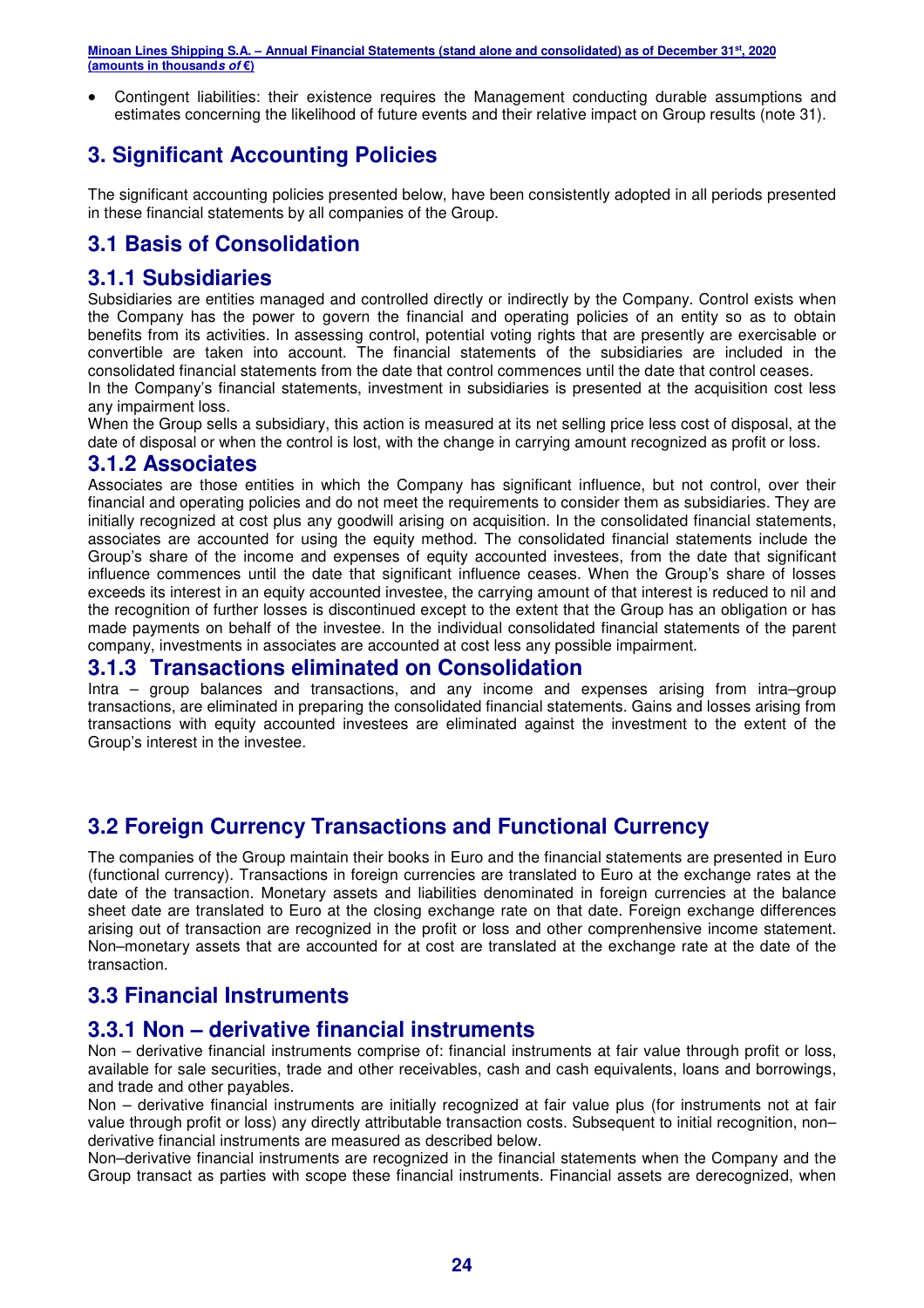the Group's contractual rights on the financial assets cash flows expire, or the financial assets are transferred to a third party without retaining control or material benefit or risk. The financial assets purchases and sales in the ordinary course of business are recorded in the financial statements at the transaction date which corresponds to the date of purchasing or selling by the Group. Financial liabilities are derecognized in the financial statements at the time that the contractual obligations of the Group is expired or cancelled.

#### **3.3.1.a Trade and Other receivables**

Trade and Other Receivables are stated at amortized cost using the effective interest rate, except of the cases in which indications of impairment exist. In such cases, a provision is determined for the estimated impairment loss. Receivables whose recovery is estimated to take place in a period of less or equal than a year are classified as short term receivables, while those ones with an estimated recovery period of more than a year are classified as long term receivables. Receivables with a short–term duration are not discounted.

#### **3.3.1.b Financial assets at fair value either though P&L or through other comprenhensive income**

The classification of the financial assets at initial recognition depends on the financial asset's contractual cash flow caracteristics and the business model within which the financial asset is held.

- For the purpose of subsequent measurement, financial assets are classified in two categories:
- i. Financial assets at fair value though P&L
- ii. Financial assets at fair value through other comprenhensive income (no such elements held as at 31/12/2020)

Financial assets at fair value through profit or loss are carried in the statement of financial position at fair value with net changes in fair value recognized in the statement of profit or loss. Gains or losses arising from changes in the fair value of the financial assets carried at fair value through profit or loss are recognized in the income statement within "Impairment loss on financial assets at fair value through P&L".

#### **3.3.1.c Cash and Cash equivalents**

Cash and cash equivalents comprise of cash in hand and in banks, as well as short term investments of high liquidity, such as time deposits maturing within three months.

#### **3.3.1.d Interest bearing loans and borrowings**

The interest bearing loans and borrowings are initially measured at their fair value that represents the amount of cash borrowed after reducing any direct transaction costs. Subsequent to initial recognition, the loans are measured at amortized cost using the effective interest rate method.

#### **3.3.1.e Trade and other payables**

The trade and other payables are recognized primarily at their fair value. They are subsequently measured at amortized cost using the effective interest method. Payables are classified as current liabilities if payment is due within one year or less. If not, they are presented as non-current liabilities.

#### **3.3.1.f Offsetting of financial assets and liabilities**

Financial assets and liabilities are compensated and the net amount reported in the statement of financial position when the Group or the Company has the legal right and intends to offset on a net basis with one another or to require the asset and settle the liability simultaneously.

## **3.4 Share capital**

Ordinary shares are classified as equity. Costs directly attributable to the issuance of ordinary shares are recognized as a deduction from share premium.

## **3.5 Tangible and intangible assets (investment property characteristics included)**

Items of property, plant and equipment are stated at cost less accumulated depreciation and impairment losses. Cost includes expenditure that is directly attributable to the acquisition of the asset. The carrying amount of the above items is increased by the subsequent expenditures incurred only if there is probability that the future economic benefits embodied within these expenditures will flow to the Group companies and its cost can be measured reliably. All other costs are recognized in the income statement.

Borrowing costs directly attributable to the acquisition or construction of property, for assets that are necessarily required for a substantial period of time to get ready for use are capitalized as part of the cost of ownership of the asset till the time that the assets are substantially ready for use or sale, comes.All other costs are recognized in the profit or loss as incurred.

The net result from the assets disposal is determined by comparing the net sale proceeds reduced with the carrying value of the asset and the gain or loss is recognized in the income statement as other operating income/expense.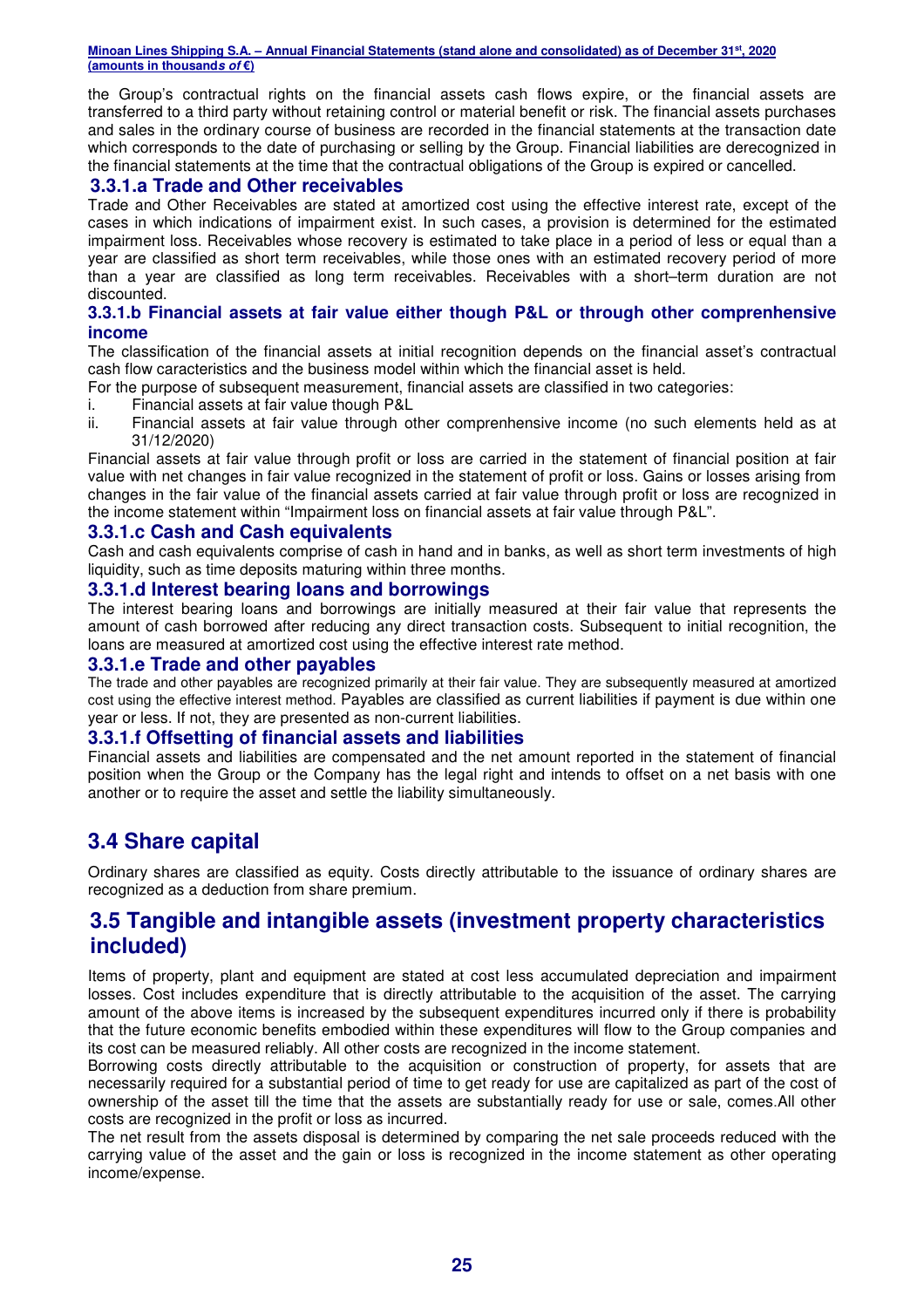Depreciation is recognized in the income statement on a straight–line basis over the estimated useful life of each asset. Land is not depreciated. The residual and useful lives of assets are reviewed on an annual basis.

The depreciation of the vessels is calculated on the cost less the residual value, estimated at 15% of the acquisition cost including any new additions while for the High Speed Catamarans (HSC) is estimated at 20%. Management's estimates that may have an effect in the future on the financial statements relate to the useful lives and the residual value of vessels. The useful lives and the residual value are based on historical data and assumptions that, at the present time, are considered reasonable. The aforementioned assumptions are not expected to change within the next 12 months.

The Group monitors the control of impairment of assets. A fixed asset should not have a carrying amount greater than its recoverable amount. The recoverable amount is the higher of an asset's fair value less costs to sell and its value in use (expected future cash flows from its holding).

The estimated useful lives are as follows:

| Years                                                   |
|---------------------------------------------------------|
| 33                                                      |
| 35 from the building year                               |
| 25 from the building year                               |
| 5                                                       |
| 4.16                                                    |
| 4 (attributing in proportion to the period of validity) |
| 6.66                                                    |
| 6.66                                                    |
| 4.16                                                    |
| 2                                                       |
| according to the period of validity                     |
|                                                         |

## **3.6 Investment property**

The Investment Property includes assets which are no longer self–own–used by the companies of the Group, is initially recognized and subsequently measured at cost, reduced by the relevant depreciation and increased by the subsequent additions. Depreciation is recorded in the income statement on a straight–line basis over the estimated useful lives of the property (33 years).

## **3.7 Leases**

#### *The Group as a lessee*

The Group assesses whether a contact is or contains a lease, at inception of a contract. Accordingly, it recognizes a right-of-use asset and a corresponding lease liability with respect to all lease agreements in which it is the lessee, except for short-term leases (defined as leases with a lease term of 12 months or less) and leases of low value assets. For these leases, the Group recognizes the lease payments as an operating expense on a straight-line basis over the term of the lease.

Leases in terms of which the Company and the Group assume substantially all the risks and rewards of ownership are classified as finance leases. For the property, plant and equipment acquired through a finance lease, the relevant leased asset and liability are initially recognized at an amount equal to the fair value of leased asset or, if lower, the present value of the minimum lease payments that have been agreed to be paid to the lessor at the beginning of the lease. After the initial recognition the leased assets are depreciated over the shorter of the term of the lease agreement or the asset's useful life. The lease payments are apportioned between the finance charge and reduction of the outstanding liability for the duration of the lease agreement.

Other leases that do not fulfill the criteria of a finance lease, are operating leases and the leased assets are not recognized in the Company and Group's balance sheet. The lease payments to the lessor are recognized systematically in the income statement over the term of the lease agreement.

Finally, as permitted by IFRS 16, the Group applied the practical expedient according to which a lessee is not required to separate non-lease components, and as such, it accounts for any lease and associated nonlease components as a single arrangement.

#### *The Group as a lessor*

Leases for which the Group is a lessor are classified as finance or operating leases. Whenever the terms of the lease transfer substantially all the risks and rewards of ownership to the lessee, the contract is classified as a finance lease. All other leases are classified as operating leases.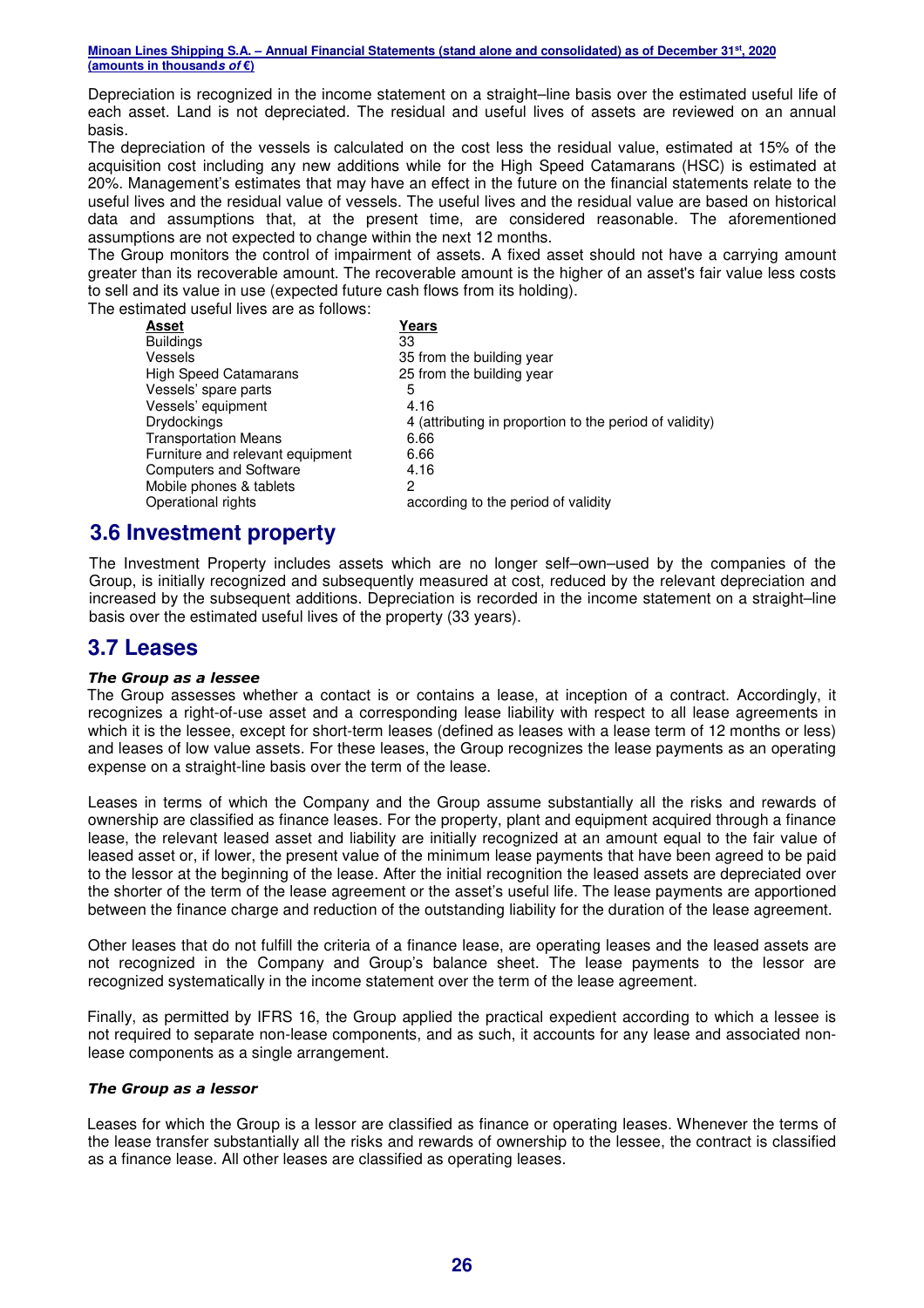Rental income from operating leases is recognized on a straight-line basis over the term of the relevant lease. Initial direct costs incurred in negotiating and arranging an operating lease are added to the carrying amount of the leased asset and recognized on a straight-line basis over the lease term.

## **3.8 Inventories**

Inventories are stated at the lower of cost and net realisable value. The cost of inventories is based on the F.I.F.O. (First In First Out) method. Net realisable value is the estimated selling price in the ordinary course of business, less the selling expenses.

## **3.9 Impairment**

## **3.9.1 Financial assets**

The Group assesses at each reporting date, based on all available data, to determine whether there is objective evidence of impairment of the value of one or a group of financial assets.

The Group recognizes a provision for impairment against expected credit losses on all financial assets that are not carried at fair value through profit or loss. Credit loss is the difference between the contractual cash flows and the expectected flows the Group assess to receive.

For trade receivables and any contingent assets, the Group applies the simplified approach to calculate the expected credit losses. The Group at each reporting date assess the financial instruments' credit risk variation. The Group derecognizes a financial asset when there are no reasonable expectations of recovering all or part of the cash flow of the asset.

#### **3.9.2 Non – Financial assets**

The carrying amounts of non – financial assets, other than inventories, are reviewed at each reporting date to determine whether there is any indication that their carrying value is greater than their recoverable amount. The impairment loss of non–financial assets is recognized directly in the income statement.

The recoverable amount of an asset is the greater of its fair value (decreased by selling costs) and its value in use. In assessing value in use, the estimated future cash flows are discounted to their present value using a pre–tax discount rate that reflects current market assessments of the time value of money and the risks specific to the asset.

Impairment losses recognized in prior periods are assessed at each reporting date for any indications that the loss has decreased. An impairment loss is reversed if there has been a change in the estimates used to determine the recoverable amount. An impairment loss is reversed only to the extent that the asset's carrying amount does not exceed the carrying amount that would have been determined, net of depreciation, if no impairment loss had been recognized.

## **3.10 Non – Current assets held for sale**

Non–current assets that are expected to be recovered primarily through sale rather than through continuing use are classified as held for sale. These assets are measured at the lower of their carrying amount and fair value (decreased by selling costs). The Company during the end of current use does not possess such assets.

## **3.11 Dividends**

Dividends payable are recognized as a liability at the time they are approved by the General Shareholder's Meeting of the companies that are included in the consolidation.

## **3.12 Employee benefits**

## **3.12.1 Defined contribution plans**

A defined contribution plan relates to contributions by the Company to independent pension funds for retirement benefits of the employees for which an entity will have no legal or constructive obligation to pay further future amounts. Obligations for contributions to defined contribution pension plans are recognized as an employee benefit expense in profit or loss on an accrual basis.

#### **3.12.2 Defined benefit plans**

A defined benefit plan is a pension plan that defines an amount of pension benefit that an employee will receive a lump sum payment on retirement. The liability recognized in respect of defined benefit pension plans is the present value of the future benefit that employees have earned in return for their service in the current and prior years. The calculation is determined by discounting the expected future cash flows at the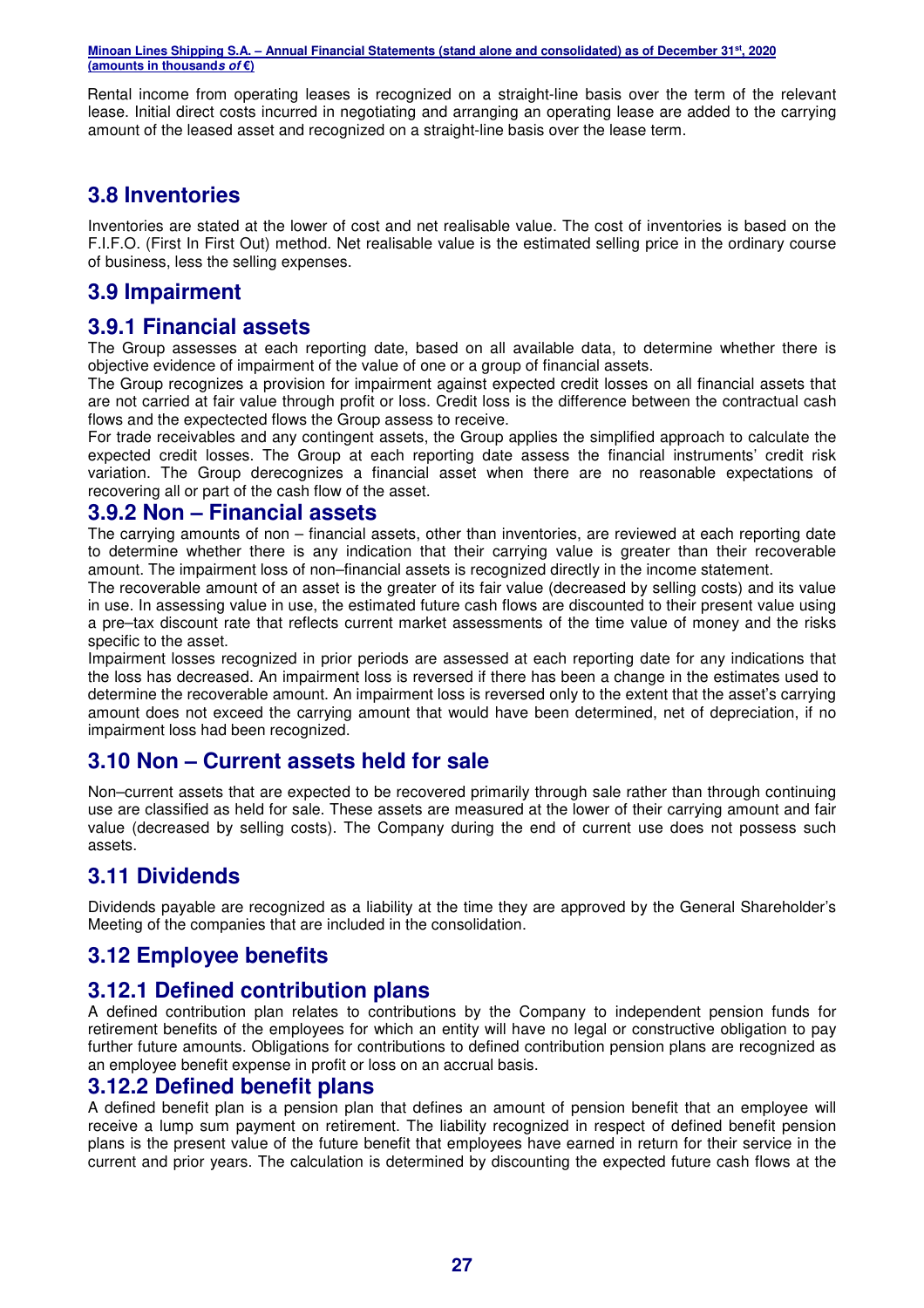weighted average yield of high quality European corporate bonds which have an expiration date approaching the time limits of the obligations of the Company and the Group. The defined benefit obligation is calculated annually based on actuarial valuation performed by independent actuaries using the projected unit credit method.

Actuarial profit or loss are recognized directly in other comprehensive income aggregates for the period in which they occur and not be transferred to the income statement in a subsequent period but are recognized directly in equity of the Company and the Group.

## **3.12.3 Termination benefits**

Termination benefits are payable when the employees leave prior to retirement. The Group recognizes these benefits when committed to either terminating the employment of current employees according to a detailed formal plan without possibility of withdrawal, or upon provision of these benefits as an incentive for voluntary redundancy. Termination benefits falling due 12 months after the balance sheet date are discounted. Upon termination of employment and in cases where there is inability in determining the number of employees that will make use of these benefits, there is no accounting recording made, however need to be disclosed as a contingent liability.

## **3.12.4 Short–term benefits**

Short–term employee benefits are expensed as incurred.

## **3.13 Provisions**

A provision is recognized when the Company and the Group have a present contractual or legal obligation as a result of a past event and it is probable that an outflow will be required to settle the obligation and the amount can be reliably estimated. Provisions are recognized at a discounted base with the use of a pre–tax rate which reflects current market assessments of the time value of money and the risks associated with the liability. Provisions are determined by discounting the expected future cash flows at a rate that reflects current market assessments of the time value of money. At each reporting period, provisions are re– assessed.

## **3.14 Revenue**

The Revenues consist of the following:

## **3.14.1 Operating revenue (fares – chartering – agency services)**

Income from vessel's services (passengers, vehicles and truck fares) is recognized in the income statement when the trip is realized which coincides with the time the services are rendered.

The Company implements the customer loyalty program "Minoan Lines Bonus Club", according to which each member, from any service rendered by the Company, receives points that can be redeemed as free tickets. The allocation of fares from each sale, in actual and un–realized future services, is based on the fair value of the earned points and calculated by the estimated rate of redemption according to historical data. The fair value amount is recognized as deferred income and recorded in the income statement at the time the points are redeemed.Similarly, depending on the time of the service provided, are recognized in the income statement also the revenue from agency services.Income from chartering is recognized in the income statement on a straight line the chartering period.

#### **3.14.2 Revenue from on – board sales**

Revenue from on–board sales (shops, bars and restaurant services) is recognized in the income statement at their fair value less discounts and returns, when the risks and rewards of ownership have been transferred to the buyer and the collection is reasonably assured.

## **3.14.3 Other income**

Other income is recognized in the income statement when the services have been rendered except for revenues from slot machines that are recognized in the income statement at the time that the money is collected. Additionally the income coming from dividends and profit from sale of securities is included.

## **3.14.4 Dividend income**

Dividend income is recognized as income at the date the dividends are approved by the General Shareholder's Meeting.

#### **3.14.5 Government grants**

Government grants are recognized in the financial statements if there is reasonable assurance that they will be received and that the companies of the Group will comply with the conditions attaching to them. Grants that compensate the Company and the Group for expenses incurred are recognized as income in the income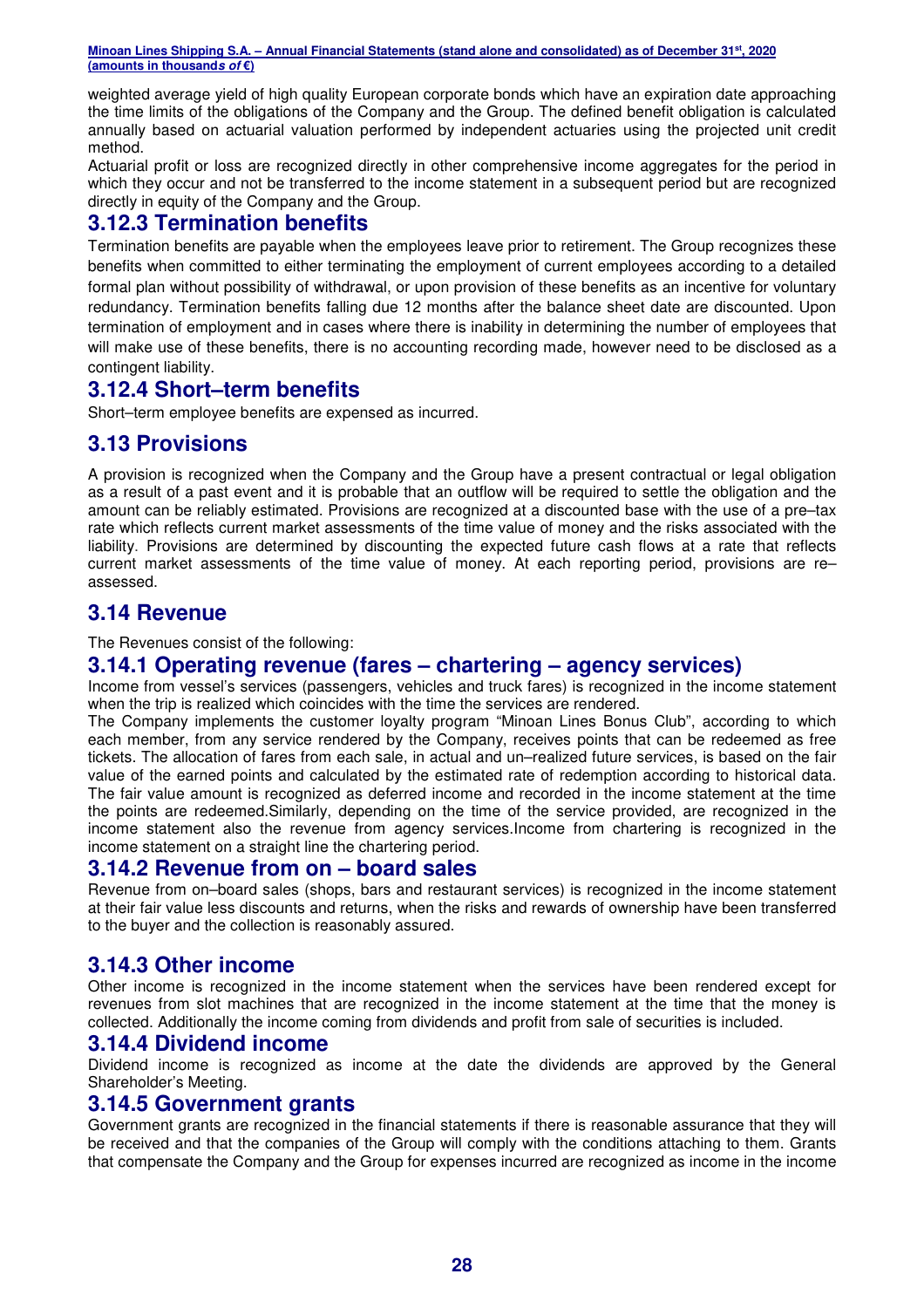statement on a systematic basis in the same periods in which the expenses are incurred. Grants that compensate the Company and the Group for the acquisition cost of an asset are recognized in the income statement as deferred income on a systematic basis over the useful life of the asset.

## **3.15 Net Financial Results**

Net financial results, comprise of accrued interest expense on borrowings recognized in the income statement using the effective interest rate method, interest income on funds invested and foreign exchange gains and losses.

## **3.16 Income Tax**

Income tax on profits is calculated in accordance with the tax laws established at the date of the publishing of the balance sheet in the countries where the Group of companies are registered and is recognized as an expense in the period in which profits arise. Income tax comprises current and deferred taxes. Current tax is the expected tax payable on the taxable income for the year using tax rates enacted or substantially enacted at the balance sheet date, and any adjustment to tax payable in respect of previous years. Current tax is measured at the tax rates that are applicable to the taxable income of each financial year.

The Company is a shipping company that operates self–owned vessels under Greek flag. According to the article 72 par. 14 of the law 4172/2013, revenue from self–owned vessels operation are income tax exempted, and are subjected to a special fiscal regime related to the law 27/1975. The above exemption also applies to any dividend distribution. For revenues derived apart from the self–owned vessels' operation, (i.e.rental income, interest income, on board stores, agency services etc.), the provisions of the Law 27/1975 apply. In reference to the above, if a domestic or a foreign shipping company, which owns vessels under Greek, E.U. or Eurozone country's flag, operates additionally to other activities, the tax exemption on the net profits or dividends equals to the ratio of vessels' revenue to the total gross revenue of the Company. The tax rate that applies in the computation of the income tax expense for profits other than vessels' operation is 24% (art. 58 of the law 4172/2013). In addition to the above mentioned, according to the art. 48 and 63 of tax law 4172/2013, in any dividend distribution takes place between companies of a group, since January 2014 and then, not only applies an income tax exemption, but a withholding tax exemption too. For all these to be at force, it is absolutely necessary the Company to be involved in the company that distributes the dividend at least 10% for two consecutive years.

Deferred income tax is the expected future tax that will be paid or recovered from income or expenses occurred during the closing period and considered deferred taxable income or expenses (temporary differences). Deferred tax is calculated using the tax rates expected to be applied in the period of which the taxable income or expense will be recognized. Temporary differences arising from the initial recognition of assets or liabilities that affect neither accounting nor taxable profit are not accounted for. A deferred tax asset is recognized only to the extent that it is probable that future taxable profits will be available against which the corresponding temporary differences can be deducted. Due to the specific tax regime, no deferred taxes are recognized in the Company's financial statements.

## **3.17 Earnings per share**

The Group and the Company presents basic and diluted earnings per share (EPS). Basic EPS is calculated by dividing the profit or loss attributable to ordinary shareholders of the Company by the weighted average number of ordinary shares outstanding during the year. Diluted EPS is determined by adjusting the profit or loss attributable to ordinary shareholders and the weighted average number of ordinary shares outstanding for the effects of all dilute potential ordinary shares, which comprise convertible notes and share options granted to employees.

## **3.18 New standards, interpretations and amendments of existing standards**

Certain new standards, amendments to standards and interpretations have been issued that are mandatory for periods beginning during the current financial year and subsequent years. The Group is in the process of assessing the impact of the implementations of the IFRS amendments in the financial statements. In any such case, unless otherwise stated, the Group considers that the following amendments have no or insignificant effect to the annual financial statements.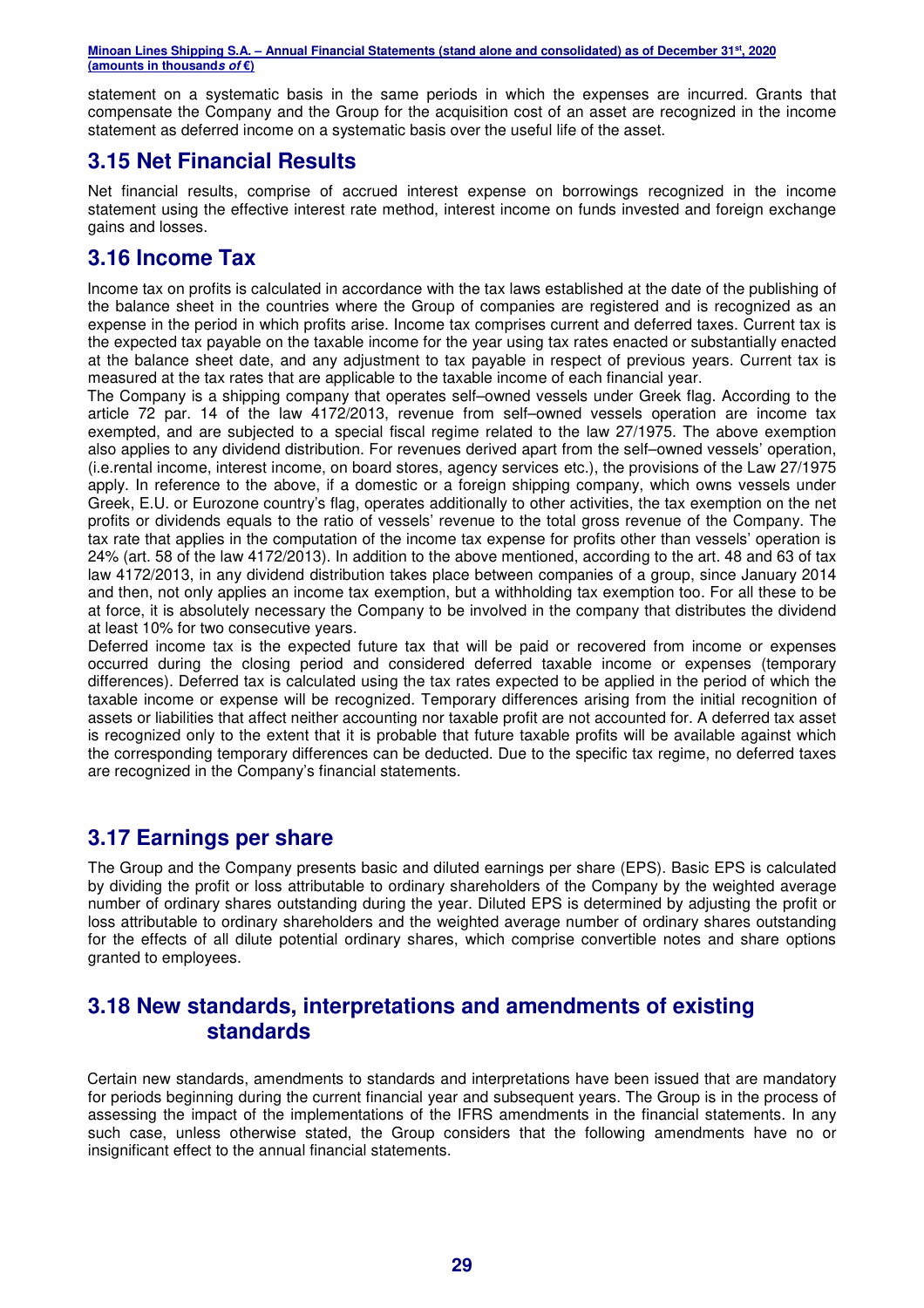## **Standards and Interpretations effective for the current financial year**

## **IFRS 3: "Business Combinations"**

IASB has issued amendments related to the definition of a business (IFRS 3 amendments), in order to overcome certain challenges arising when an enterprise determines whether it has acquired a business or a group of assets. The amended definition emphasises that the output of a business is to provide goods and services to customers, whereas the previous definition focused on returns in the form of dividends, lower costs or other economic benefits to investors and others.

## **IAS 1 and IAS 8: "Definition of Material"**

The amendments clarify the definition of material and how it should be applied by including in the definition guidance which until now was featured elsewhere in IFRS. In addition, the explanations accompanying the definition have been improved. Finally, the amendments ensure that the definition of material is consistent across all IFRS.

The adoption of all the above amendments to existing standards did not have a significant impact on the financial position and / or the financial performance of the Group and the Company.

## **Standards and Interpretations effective for subsequent periods**

## **IFRS 9, IAS 39 and IFRS 7: "Interest Rate Benchmark Reform"**

The amendments published deal with issues affecting financial reporting in the period before the replacement of an existing interest rate benchmark with an alternative interest rate and address the implications for specific hedge accounting requirements in IFRS 9 (Financial Instruments) and IAS 39 (Financial Instruments: Recognition and Measurement), which require forward-looking analysis.

There are also amendments to IFRS 7 (Financial Instruments: Disclosures) regarding additional disclosures around uncertainty arising from the interest rate benchmark reform.

During 2020 certain other amendments were issued, after which the IASB's project on the financial reporting implications related to the replacement of an existing interest rate benchmark with an alternative interest rate was concluded. These amendments offer certain practical expedients dealing with the implications of the replacement of an existing interest rate benchmark with an alternative interest rate, including situations in which an existing interest rate benchmark is replaced with an alternative low-risk interest rate.

## **IFRS 16: "Rent concessions arising as a result of COVID-19"**

The specific IFRS 16 amendment provides lessees with an exemption from assessing whether COVID-19 related rent concession is a lease modification.

The specific amendment requires lessees that apply the exemption to account for any changes or rent reductions effected as a result of COVID-19 as if they were not lease modifications, provided that:

- the change in lease payments results in revised consideration for the lease that is substantially the same as, or less than, the consideration for the lease immediately preceding the change.
- any reduction in lease payments affects only payments originally due on or before 30/6/21.
- there is no substantive change to other terms and conditions of the lease.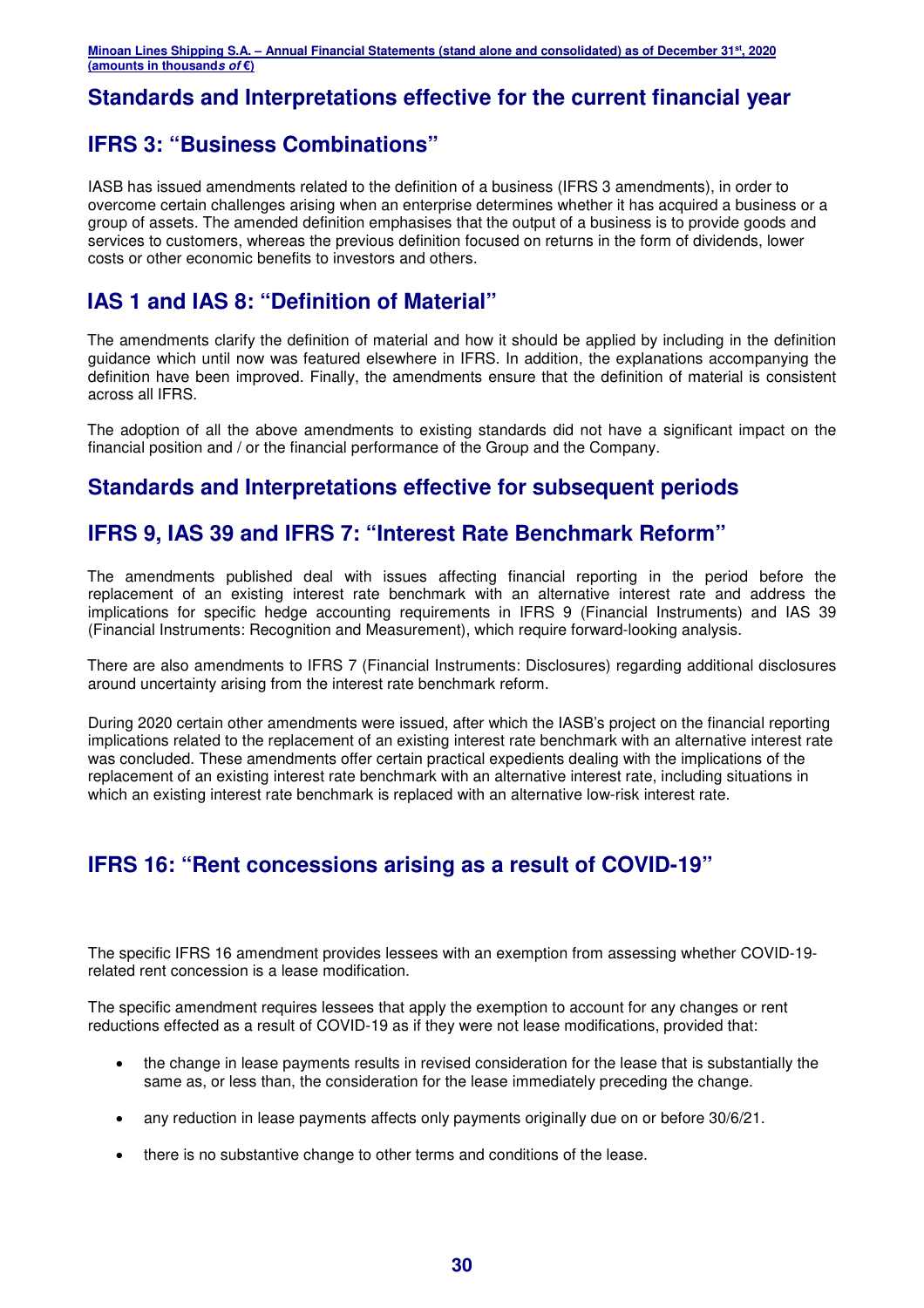In 2021, a proposal came out for discussion by IASB to extend the time period over which the above practical expedient is available for use, for an additional year through 30/6/22.

## **IAS 1: "Classification of liabilities as either current or non-current"**

The specific amendments were issued in order to ensure consistent application of IAS 1 requirements, by assisting Companies determining whether classification of a liability with uncertain timing of payment into either current or non-current liabilities on the statement of financial position is appropriate, depending on the rights that exist at the end of the reporting period. The specific amendments affect the presentation of such liabilities on the statement of financial position, and did not have any effect on the existing requirements relating to measurement or timing of recognition of a financial asset, liability, revenue and expenses, or their relevant required disclosures.

## **IAS 8: "Accounting Policies, Changes in Accounting Estimates and Errors"**

The specific amendments introduce a new definition of accounting estimates. Under the new definition, accounting estimates are monetary amounts in financial statements that are subject to measurement uncertainty. In addition, the specific amendments clarify what accounting estimates are, and how these differ from accounting policies and error corrections.

The Group has not adopted any of the above standards, interpretations or amendments issued but not effective for fiscal 2020. All the above standards, interpretations or amendments are not expected to have a significant impact on the financial position and / or the financial performance of the Group and the Company, and are effective for periods beginning on or after January 1, 2021, with early adoption permitted.

## **4. Revenue**

|                                                   | The Group  |            | The Company |            |
|---------------------------------------------------|------------|------------|-------------|------------|
|                                                   | 31/12/2020 | 31/12/2019 | 31/12/2020  | 31/12/2019 |
| Revenue from Vessel Operations (fares-chartering) | 38.285     | 56.583     | 38.285      | 56,583     |
| Revenue from restaurant - bars                    | 7.422      | 16.071     | 7.422       | 16,071     |
| Revenue from shops on board                       | 4.166      | 8.030      | 4.166       | 8,030      |
| Revenue from agency services                      | 7.583      | 11.420     | 7.583       | 11.420     |
| <b>Totals</b>                                     | 57.456     | 92.104     | 57.456      | 92,104     |

The majority of the decrease is explained by the drastic measures taken to contain covid-19 pandemic, including quarantines, travel restrictions and other transport restrictions.

Note 30.1 refers to related party income regarding to operating leases for the financial years 2020 and 2019. There were no other operating income related to operating leases for the years 2020 and 2019.

## **5. Cost of sales**

|                                            | <b>The Group</b> |            | The Company |            |
|--------------------------------------------|------------------|------------|-------------|------------|
|                                            | 31/12/2020       | 31/12/2019 | 31/12/2020  | 31/12/2019 |
| Payroll cost                               | 13.217           | 16.080     | 13.217      | 16.080     |
| <b>Bunkers and lubricants</b>              | 15.535           | 23.639     | 15.535      | 23,639     |
| Port expenses - Maintenances - Consumables | 2.714            | 2.844      | 2.714       | 2.844      |
| Food – Beverages – Shops merchandise       | 4.872            | 8.561      | 4.872       | 8.561      |
| Various other costs                        | 8.735            | 15.088     | 8.735       | 15,088     |
| Depreciation                               | 16.261           | 15.877     | 16.219      | 15.836     |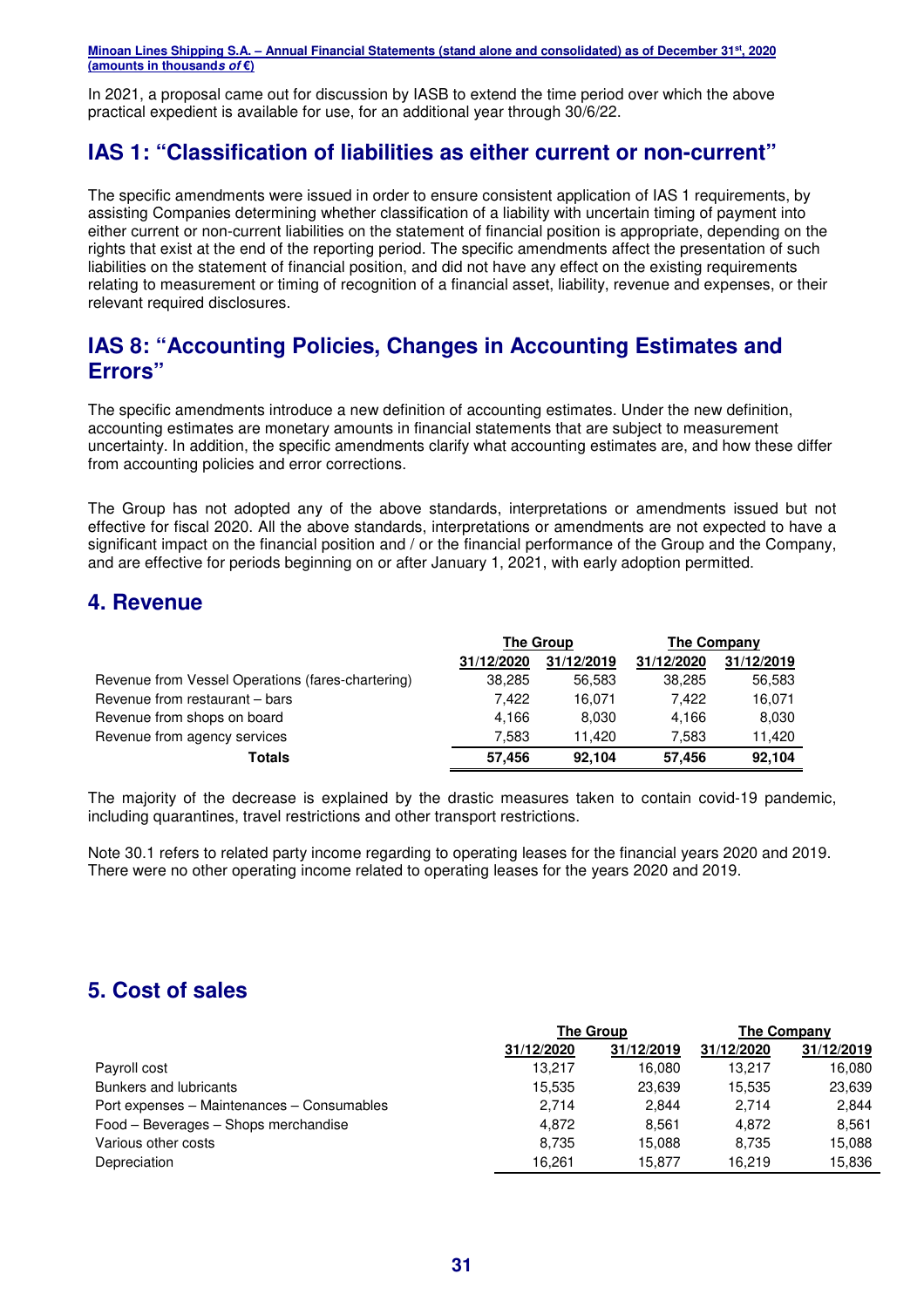| Minoan Lines Shipping S.A. – Annual Financial Statements (stand alone and consolidated) as of December 31st, 2020 |  |
|-------------------------------------------------------------------------------------------------------------------|--|
| (amounts in thousand <i>s of</i> €)                                                                               |  |
|                                                                                                                   |  |

| Totals | 61,334 | 82,089 | 61,292 | 82,048 |
|--------|--------|--------|--------|--------|
|        |        |        |        |        |

Corresponding to the decrease in revenue noted above, a significant part of the decrease in the cost of sales is due to the consequences of covid-19 pandemic. In addition to this part of the said decrease is due to the dry-dockings made by the Company's conventional vessels by turn for their planned tactical maintenance services, leading to shrinkage of voyages.

## **6. Selling expenses**

|                                    | <b>The Group</b> |            | <b>The Company</b> |            |
|------------------------------------|------------------|------------|--------------------|------------|
|                                    | 31/12/2020       | 31/12/2019 | 31/12/2020         | 31/12/2019 |
| Payroll cost                       | 3.743            | 5,086      | 3.743              | 5,086      |
| Commissions paid                   | 2,946            | 7,148      | 2.946              | 7,148      |
| Advertising and promotion expenses | 1.278            | 1,723      | 1,278              | 1,723      |
| Various other expenses             | 443              | 542        | 443                | 542        |
| Depreciation                       | 110              | 103        | 110                | 103        |
| Totals                             | 8,520            | 14.602     | 8.520              | 14,602     |

## **7. Administrative expenses**

|                                 | <b>The Group</b> |            | The Company |            |
|---------------------------------|------------------|------------|-------------|------------|
|                                 | 31/12/2020       | 31/12/2019 | 31/12/2020  | 31/12/2019 |
| Payroll cost                    | 2,011            | 3.026      | 2,011       | 3,026      |
| Third parties fees and expenses | 1.639            | 2.354      | 1,106       | 2,293      |
| Various other expenses          | 1.088            | 1.636      | 1.059       | 1,606      |
| Depreciation                    | 448              | 450        | 448         | 450        |
| Totals                          | 5,186            | 7.466      | 4.624       | 7,375      |

## **8. Other operating income**

| <b>The Group</b>                                 |            | The Company |            |            |
|--------------------------------------------------|------------|-------------|------------|------------|
| <b>Continuing operations</b>                     | 31/12/2020 | 31/12/2019  | 31/12/2020 | 31/12/2019 |
| Income from services rendered                    | 144        | 203         | 144        | 203        |
| Income from government grants                    | 2,820      | 25          | 2.820      | 25         |
| Rental income                                    | 10         | 11          | 10         | 11         |
| Gain from sale of tangible assets (note 14)      | 38         |             | 38         |            |
| Reversal of impairment loss due to debt recovery | 43         | 4,532       | 43         | 4,532      |
| Other income                                     | 2,053      | 91          | 1.639      | 58         |
| Totals                                           | 5.108      | 4.863       | 4.694      | 4.830      |

Income from government grants relates to subsidies- eligible amounts provided by the Greek Government in the context of the support due to COVID-19. Other income mainly relates to amounts received in 2021 in the context of a legal settlement and corresponds to legal costs incurred in previous years.

The 2019 reversal of impairment loss relates to the partial reversal of a provision for bad debts by an overdue debtor for a legal case that lasts for many years.

## **9. Other operating expenses**

|                                      |            | <b>The Group</b> |            | The Company |  |
|--------------------------------------|------------|------------------|------------|-------------|--|
| <b>Continuing operations</b>         | 31/12/2020 | 31/12/2019       | 31/12/2020 | 31/12/2019  |  |
| Impairment loss on trade receivables | 2,090      | 85               |            | 85          |  |
| Various other expenses               | 39         | 145              | 39         | 141         |  |
| Totals                               | 2.129      | 230              | 40         | 226         |  |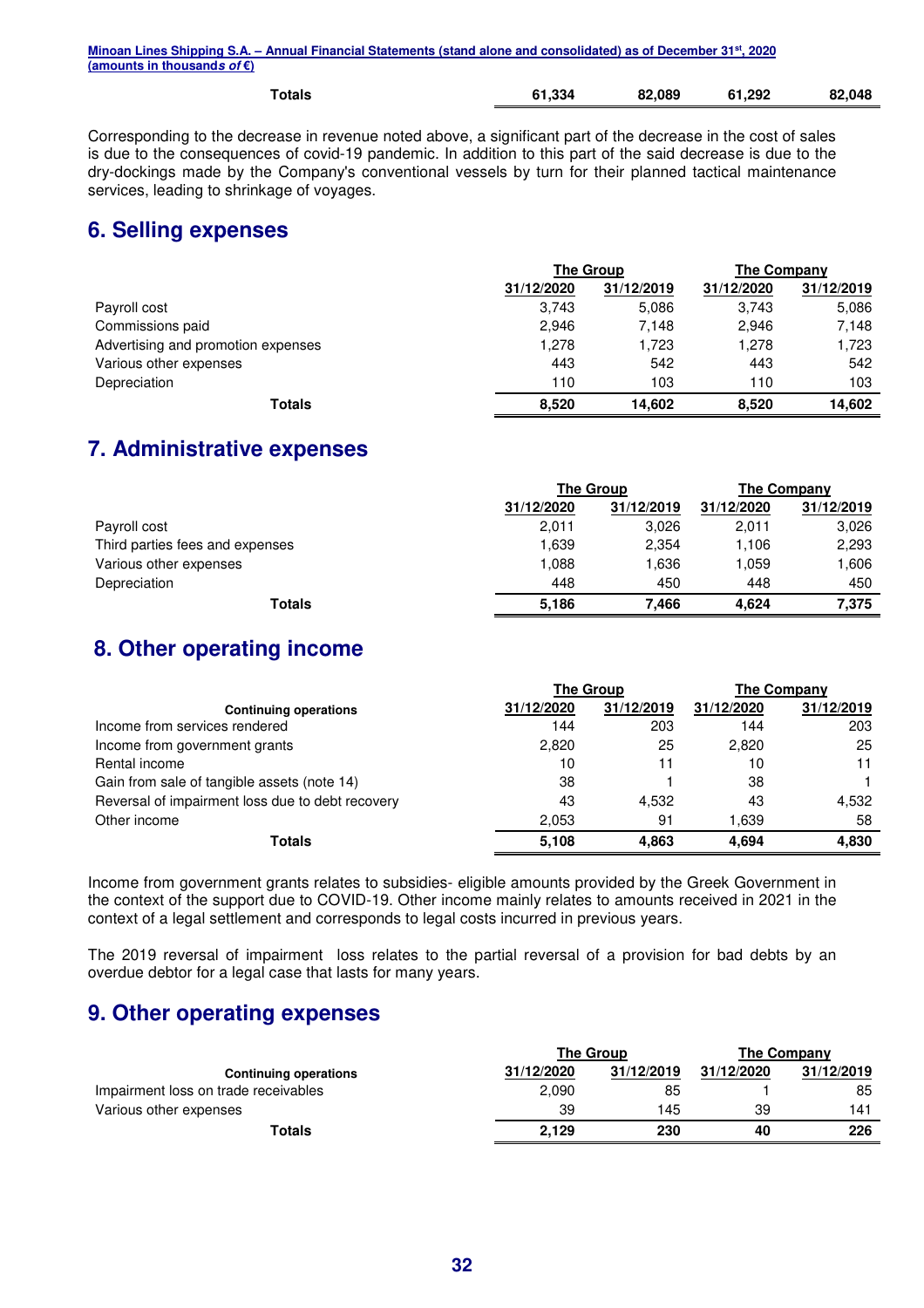Impairment loss on trade receivables includes an impairment amount of € 2,089 relating to the subsidiary with respect to a receivable from a third party. This case is ongoing in International Court of Arbitration, and the decision of the Arbitration Court is expected to be issued in 2021.

## **10. Finance income**

|                                   | The Group  |            | The Company              |            |
|-----------------------------------|------------|------------|--------------------------|------------|
| <b>Continuing operations</b>      | 31/12/2020 | 31/12/2019 | 31/12/2020               | 31/12/2019 |
| Income from time deposits         |            |            | $\overline{\phantom{0}}$ | 8          |
| Interest and other related income | 79         | 91         |                          | 82         |
| Foreign exchange gains            | 57         | 16         | 57                       | 16         |
| Totals                            | 136        | 115        | 128                      | 106        |

## **11. Finance expenses**

|                                                                                   | <b>The Group</b> |            | <b>The Company</b> |            |
|-----------------------------------------------------------------------------------|------------------|------------|--------------------|------------|
| <b>Continuing operations</b>                                                      | 31/12/2020       | 31/12/2019 | 31/12/2020         | 31/12/2019 |
| Interest on bank overdraft and loans                                              |                  |            |                    |            |
| Commissions - Bank charges and other expenses                                     | 42               | 63         | 42                 | 63         |
| Commissions on Letters of Guarantee and Credit Cards                              | 164              | 240        | 164                | 240        |
| Foreign exchange losses                                                           | 6                | 42         | 6                  | 42         |
| Amortization of deferred financing & waiver fees - expenses of<br>loan management |                  |            |                    |            |
| Totals                                                                            | 212              | 345        | 212                | 345        |

## **12. Personnel expenses**

The number of personnel employed at the end of the years ended 31/12/2020 and 31/12/2019 was 342 and 337, respectively.

|                                                | <b>The Group</b> |            | The Company |            |
|------------------------------------------------|------------------|------------|-------------|------------|
| <b>Continuing operations</b>                   | 31/12/2020       | 31/12/2019 | 31/12/2020  | 31/12/2019 |
| Salaries and wages                             | 17.152           | 20,283     | 17.152      | 20,283     |
| Social security contributions                  | 1,398            | 2,927      | 1,398       | 2,927      |
| Other personnel benefits                       | 149              | 253        | 149         | 253        |
| Employee Defined Benefit obligations (note 26) | 272              | 729        | 272         | 729        |
| Totals                                         | 18.971           | 24.192     | 18.971      | 24.192     |

## **13. Income Tax**

The current fiscal framework for the Company is described in note 3.16. Regarding the foreign Group Company, the tax rate applicable in the country that operates and for the purpose of its activity is 4.80%.

|                    |                              | The Group  |            | The Company    |                          |
|--------------------|------------------------------|------------|------------|----------------|--------------------------|
|                    | <b>Continuing operations</b> | 31/12/2020 | 31/12/2019 | 31/12/2020     | 31/12/2019               |
| Income tax expense |                              | -          | -          | -              |                          |
| Deferred tax       |                              | -          | -          | -              | $\overline{\phantom{0}}$ |
|                    | Totals                       |            | $\sim$     | $\blacksquare$ | $\blacksquare$           |

Due to the special tax regime there are no deferred taxes for Company (note 3.16).

## **14. Tangible and intangible assets**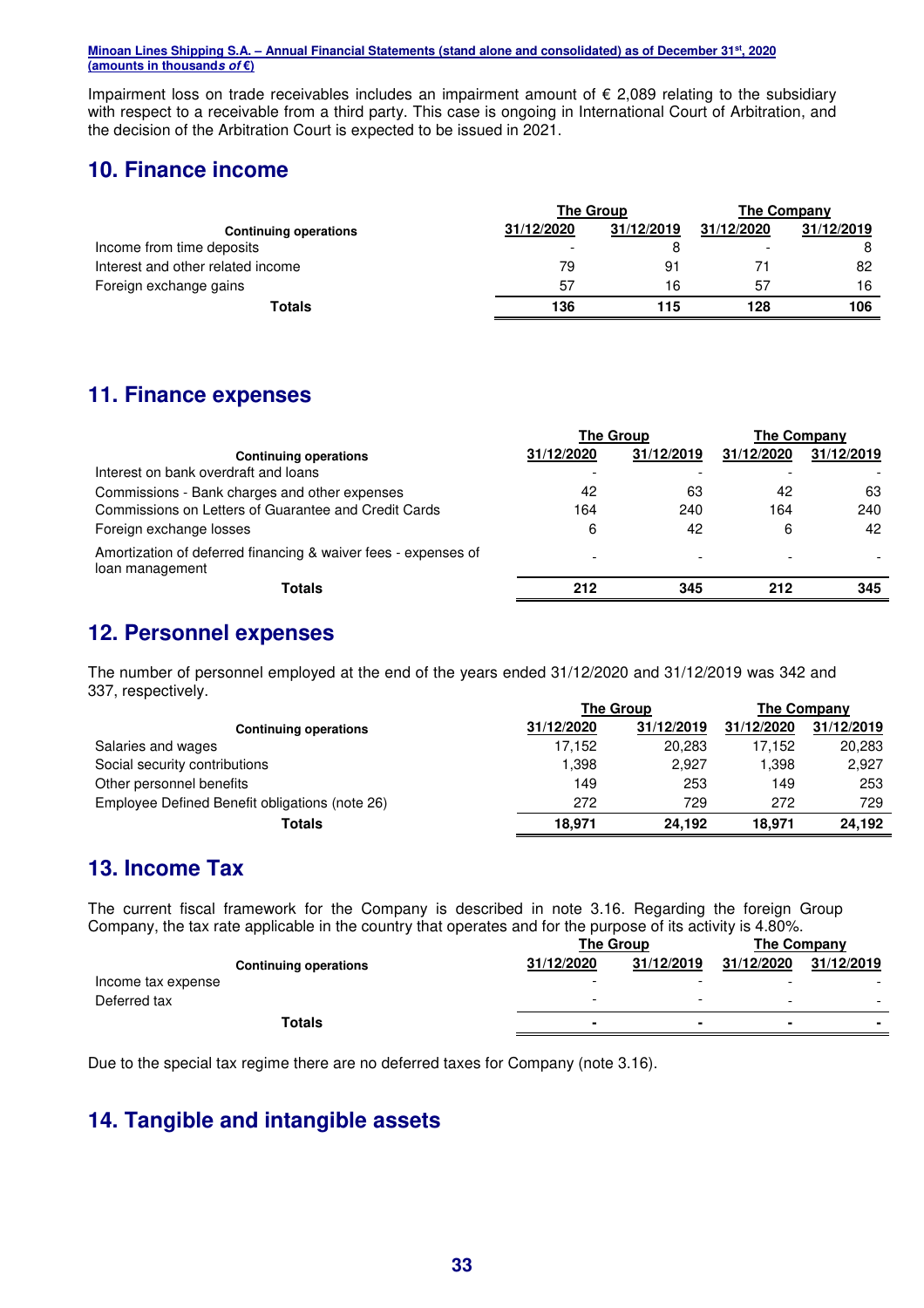|                                                                                     | Land           | <b>Building</b><br>s<br><b>Technic</b><br>al works | <b>Transportation</b><br>equipment | <b>The Group</b><br>Vessels-<br><b>Spare parts</b><br><b>Drydockings</b><br>– Vessels'<br>other<br>equipment | <b>Furniture –</b><br>Computers-<br>Other<br>equipment-<br><b>Mobile phones</b><br>& tablets | Computer<br>Software-<br><b>Operation</b><br>al rights | Totals  |
|-------------------------------------------------------------------------------------|----------------|----------------------------------------------------|------------------------------------|--------------------------------------------------------------------------------------------------------------|----------------------------------------------------------------------------------------------|--------------------------------------------------------|---------|
| Cost at 1/1/2019                                                                    | 2,110          | 6,320                                              | 8                                  | 379,135                                                                                                      | 4,046                                                                                        | 8,251                                                  | 399,870 |
| Acquisitions and additions $1/1 -$<br>31/12/2019                                    |                |                                                    |                                    | 20,739                                                                                                       | 137                                                                                          | 59                                                     | 20,935  |
| Less / (plus) : Disposals - Transfers -<br>Write offs $1/1 - 31/12/2019$            |                |                                                    |                                    | $\overline{c}$                                                                                               | 400                                                                                          |                                                        | 402     |
| Costs at 31/12/2019                                                                 | 2,110          | 6,320                                              | 8                                  | 399,872                                                                                                      | 3,783                                                                                        | 8,310                                                  | 420,403 |
| Cost at 1/1/2020                                                                    | 2,110          | 6,320                                              | 8                                  | 399,871                                                                                                      | 3,781                                                                                        | 8,310                                                  | 420,400 |
| Acquisitions and additions $1/1 -$<br>31/12/2020                                    |                |                                                    |                                    | 75,188                                                                                                       | 217                                                                                          | 55                                                     | 75,460  |
| Less: Disposals - Transfers - Write<br>offs - Impairment loss 1/1 -<br>31/12/2020   |                |                                                    |                                    | 130,340                                                                                                      | 5                                                                                            | 716                                                    | 131,061 |
| Costs at 31/12/2020                                                                 | 2,110          | 6,320                                              | 8                                  | 344,719                                                                                                      | 3,993                                                                                        | 7,649                                                  | 364,799 |
| <b>Accumulated Depreciation at</b><br>1/1/2019                                      | ۰              | 3,633                                              | 8                                  | 141,796                                                                                                      | 3,327                                                                                        | 4,193                                                  | 152,957 |
| Depreciation for the year 1/1 -<br>31/12/2019                                       |                | 257                                                |                                    | 14,236                                                                                                       | 237                                                                                          | 1,658                                                  | 16,388  |
| Less: Disposed / Transferred assets<br>accumulated depreciation 1/1 -<br>31/12/2019 |                |                                                    |                                    | -8                                                                                                           | 409                                                                                          |                                                        | 401     |
| <b>Accumulated Depreciation at</b><br>31/12/2019                                    | $\blacksquare$ | 3,890                                              | 8                                  | 156,040                                                                                                      | 3,155                                                                                        | 5,851                                                  | 168,944 |
| <b>Accumulated Depreciation at</b><br>1/1/2020                                      |                | 3,890                                              | 8                                  | 156,039                                                                                                      | 3,154                                                                                        | 5,852                                                  | 168,943 |
| Depreciation for the year 1/1 -<br>31/12/2020                                       |                | 250                                                |                                    | 14,625                                                                                                       | 233                                                                                          | 1,670                                                  | 16,778  |
| Less: Disposed / Transferred assets<br>accumulated depreciation 1/1 -<br>31/12/2020 |                |                                                    |                                    | 57,884                                                                                                       | 3                                                                                            |                                                        | 57,887  |
| <b>Accumulated Depreciation at</b><br>31/12/2020                                    | Ĭ.             | 4,140                                              | 8                                  | 112,780                                                                                                      | 3,384                                                                                        | 7,522                                                  | 127,834 |
| <u>Net book value at:</u>                                                           |                |                                                    |                                    |                                                                                                              |                                                                                              |                                                        |         |
| 1/1/2019                                                                            | 2,110          | 2,687                                              |                                    | 237,339                                                                                                      | 719                                                                                          | 4,058                                                  | 246,913 |
| 31/12/2019                                                                          | 2,110          | 2,430                                              |                                    | 243,832                                                                                                      | 628                                                                                          | 2,459                                                  | 251,459 |
| 31/12/2020                                                                          | 2,110          | 2,180                                              |                                    | 231,939                                                                                                      | 609                                                                                          | 127                                                    | 236,965 |

|                                                                                     | <u>Land</u> | <b>Building</b><br><u>s</u><br>Technic<br>al works | Transportation<br>equipment | The Company<br>Vessels –<br>Spare parts<br><b>Drydockings</b><br>– Vessels'<br>other<br>equipment | Furniture -<br>Computers-<br>Other<br>equipment -<br><b>Mobile phones</b><br>& tablets | Computer<br>Software-<br>Operation<br>al rights | <u>Totals</u> |
|-------------------------------------------------------------------------------------|-------------|----------------------------------------------------|-----------------------------|---------------------------------------------------------------------------------------------------|----------------------------------------------------------------------------------------|-------------------------------------------------|---------------|
| Cost at 1/1/2019                                                                    | 2,110       | 6,320                                              | 8                           | 335,736                                                                                           | 4,046                                                                                  | 8,251                                           | 356,471       |
| Acquisitions and additions $1/1 -$<br>31/12/2019                                    | ۰           |                                                    |                             | 20,739                                                                                            | 137                                                                                    | 59                                              | 20,935        |
| Less / (plus) : Disposals / Transfers /<br>Write offs $1/1 - 31/12/2019$            |             |                                                    |                             | 2                                                                                                 | 400                                                                                    | ٠                                               | 402           |
| Costs at 31/12/2019                                                                 | 2,110       | 6,320                                              | 8                           | 356,473                                                                                           | 3,783                                                                                  | 8,310                                           | 377,004       |
| Cost at 1/1/2020                                                                    | 2,110       | 6,320                                              | 8                           | 356,473                                                                                           | 3,781                                                                                  | 8,310                                           | 377,002       |
| Acquisitions and additions $1/1 -$<br>31/12/2020                                    |             |                                                    |                             | 75,188                                                                                            | 217                                                                                    | 55                                              | 75,460        |
| Less: Disposals - Transfers - Write<br>offs – Impairment loss $1/1$ –<br>31/12/2020 |             |                                                    | ٠                           | 130,340                                                                                           | 5                                                                                      | 716                                             | 131,061       |
| Costs at 31/12/2020                                                                 | 2,110       | 6,320                                              | 8                           | 301,321                                                                                           | 3,993                                                                                  | 7,649                                           | 321,401       |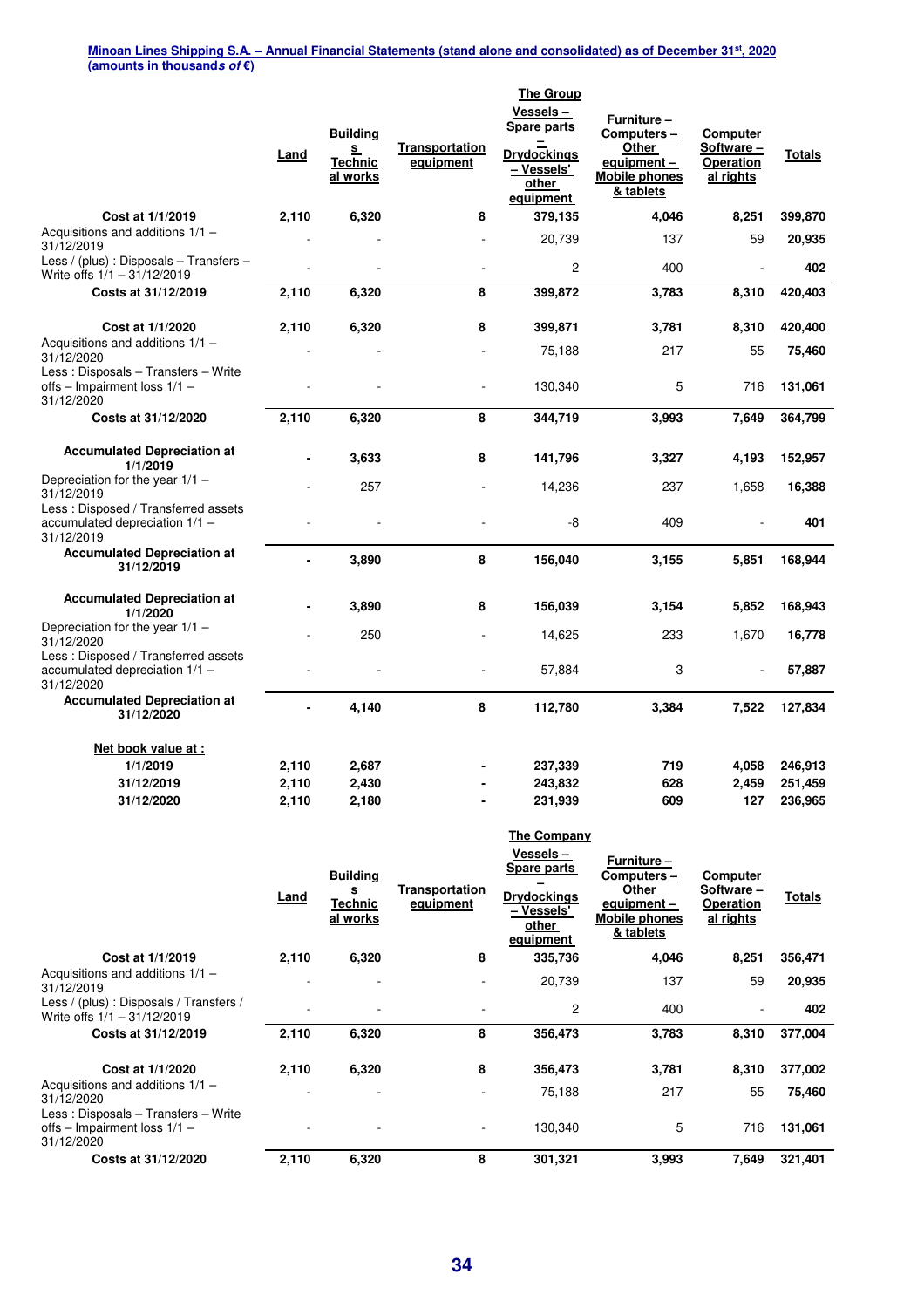| Minoan Lines Shipping S.A. – Annual Financial Statements (stand alone and consolidated) as of December 31 <sup>st</sup> , 2020 |       |       |   |         |       |       |         |
|--------------------------------------------------------------------------------------------------------------------------------|-------|-------|---|---------|-------|-------|---------|
| (amounts in thousands of $\epsilon$ )                                                                                          |       |       |   |         |       |       |         |
| <b>Accumulated Depreciation at</b><br>1/1/2019                                                                                 |       | 3,633 | 8 | 102,286 | 3,327 | 4,193 | 113,447 |
| Depreciation for the year $1/1 -$<br>31/12/2019                                                                                |       | 257   |   | 14,195  | 237   | 1,658 | 16,347  |
| Less: Disposed / Transferred assets<br>accumulated depreciation 1/1 -<br>31/12/2019                                            |       |       |   | -8      | 409   |       | 401     |
| <b>Accumulated Depreciation at</b><br>31/12/2019                                                                               |       | 3,890 | 8 | 116,489 | 3,155 | 5,851 | 129,393 |
| <b>Accumulated Depreciation at</b><br>1/1/2020                                                                                 |       | 3,890 | 8 | 116,489 | 3,154 | 5,852 | 129,393 |
| Depreciation for the year $1/1 -$<br>31/12/2020                                                                                |       | 250   |   | 14,583  | 233   | 1,670 | 16,736  |
| Less / (plus) : Disposed / Transferred<br>assets accumulated depreciation $1/1 -$<br>31/12/2020                                |       |       |   | 57,884  | 3     |       | 57,887  |
| <b>Accumulated Depreciation at</b><br>31/12/2020                                                                               |       | 4,140 | 8 | 73,188  | 3,384 | 7,522 | 88,242  |
| Net book value at :                                                                                                            |       |       |   |         |       |       |         |
| 1/1/2019                                                                                                                       | 2,110 | 2,687 |   | 233,450 | 719   | 4,058 | 243,024 |
| 31/12/2019                                                                                                                     | 2,110 | 2,430 |   | 239,984 | 628   | 2,459 | 247,611 |
| 31/12/2020                                                                                                                     | 2,110 | 2,180 |   | 228,133 | 609   | 127   | 233,159 |
| The fair value of the Croup's vessels on 31/12/2020, as determined by independent appraisers, amounted                         |       |       |   |         |       |       |         |
| to $\epsilon$ 238,000, while the fair value of the property is $\epsilon$ 7,173. Was examined whether there are any            |       |       |   |         |       |       |         |

to € 238,000, while the fair value of the property is € 7,173. Was examined whether there are any indications of impairment and no reason for impairment arisen. To secure an approved short–term borrowings two of the Company's properties have been mortgaged of total undepreciated value €1.146.

Given the adverse market conditions during 2020 from the continuing negative effects of the coronavirus, the Company wrote off the remaining unamortized balance of its exploitation right on the Heraklion-Cyclades line, which had a contractual maturity in June 2021, amounting to  $\epsilon$  716.

The depreciation of property plant and equipment is recorded in the following captions of the statement of profit or loss and other comprehensive income:

|                         |            | The Group  | The Company |            |  |
|-------------------------|------------|------------|-------------|------------|--|
|                         | 31/12/2020 | 31/12/2019 | 31/12/2020  | 31/12/2019 |  |
| Cost of sales           | 16.261     | 15.877     | 16.219      | 15.836     |  |
| Administrative expenses | 407        | 409        | 407         | 409        |  |
| Selling expenses        | 110        | 103        | 110         | 103        |  |
| Totals                  | 16.778     | 16.389     | 16.736      | 16.348     |  |

## **15. Investment Property**

The movement of the above caption is presented on the table below:

|                                              |      | <b>The Group</b> |              |      | The Company      |              |
|----------------------------------------------|------|------------------|--------------|------|------------------|--------------|
|                                              | Land | <b>Buildings</b> | Totals       | Land | <b>Buildings</b> | Totals       |
| Cost at 1/1/2019                             | 557  | 1,195            | 1,752        | 557  | 1,195            | 1,752        |
| Acquisitions – additions $1/1 - 31/12/2019$  |      |                  |              |      |                  |              |
| Costs at 31/12/2019                          | 557  | 1,195            | 1,752        | 557  | 1,195            | 1,752        |
| Cost at 1/1/2020                             | 557  | 1,195            | 1,752        | 557  | 1,195            | 1,752        |
| Acquisitions – additions $1/1 - 31/12/2020$  |      | 2                | $\mathbf{2}$ |      | 2                | $\mathbf{2}$ |
| Costs at 31/12/2020                          | 557  | 1,197            | 1,754        | 557  | 1,197            | 1,754        |
| Accumulated Depreciation at 1/1/2019         |      | 618              | 618          |      | 618              | 618          |
| Depreciation for the year $1/1 - 31/12/2019$ |      | 41               | 41           |      | 41               | 41           |
| Accumulated Depreciation at 31/12/2019       |      | 659              | 659          |      | 659              | 659          |
| Accumulated Depreciation at 1/1/2020         |      | 659              | 659          |      | 659              | 659          |
| Depreciation for the year $1/1 - 31/12/2020$ |      | 41               | 41           |      | 41               | 41           |
| Accumulated Depreciation at 31/12/2020       |      | 700              | 700          |      | 700              | 700          |

**Net book value at :**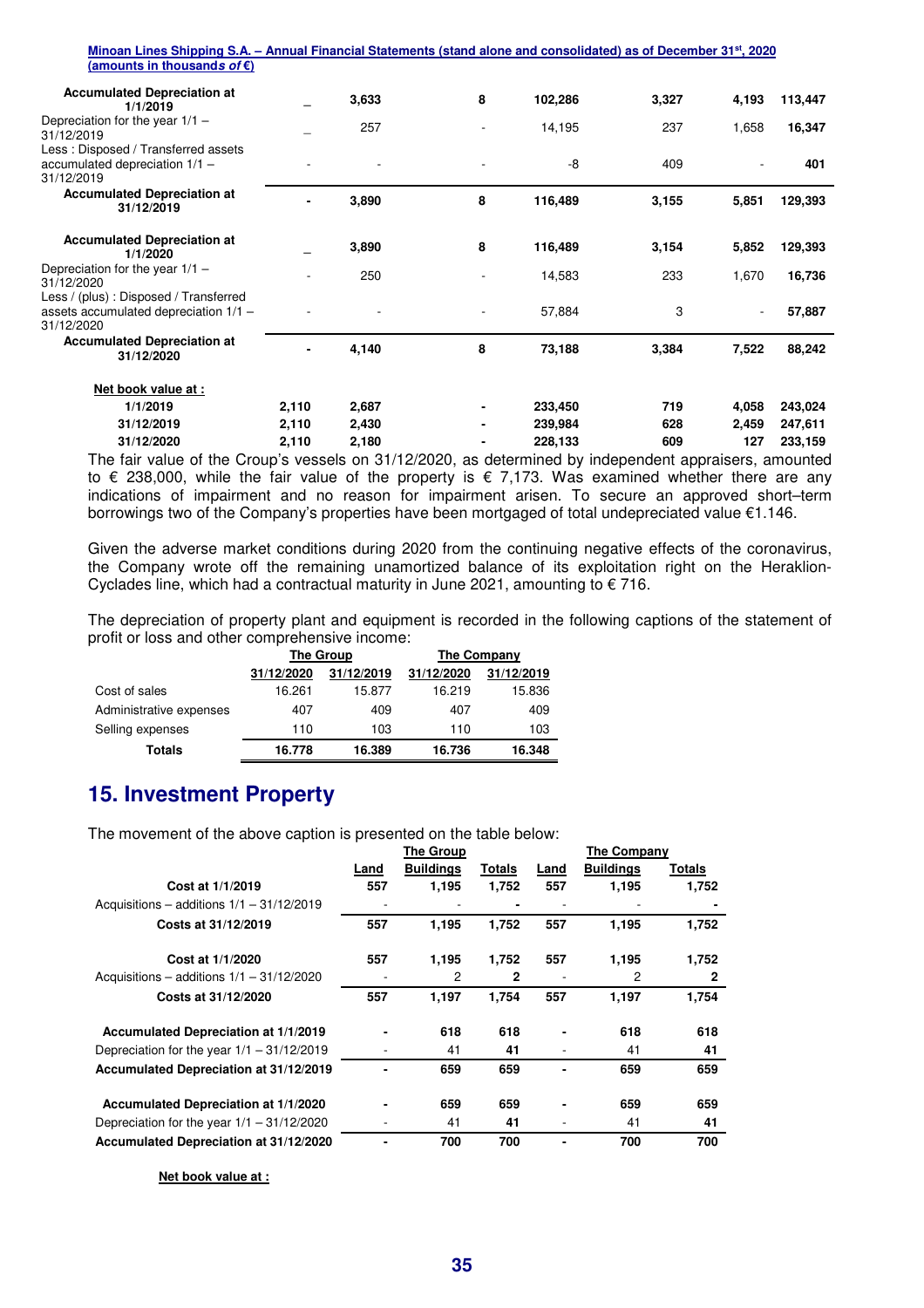| Minoan Lines Shipping S.A. – Annual Financial Statements (stand alone and consolidated) as of December 31 <sup>st</sup> , 2020 |  |  |  |
|--------------------------------------------------------------------------------------------------------------------------------|--|--|--|
| (amounts in thousands of $\epsilon$ )                                                                                          |  |  |  |
|                                                                                                                                |  |  |  |

| 1/1/2019                                                                                        | 557 | 577 | 1.134 | 557 | 577 | 1.134 |
|-------------------------------------------------------------------------------------------------|-----|-----|-------|-----|-----|-------|
| 31/12/2019                                                                                      | 557 | 536 | 1.093 | 557 | 536 | 1.093 |
| 31/12/2020                                                                                      | 557 | 497 | 1.054 | 557 | 497 | 1.054 |
| he property's fair value at 31/12/2020 as determined by independent appraisers is £ 1 198 while |     |     |       |     |     |       |

The property's fair value at 31/12/2020 as determined by independent appraisers is  $\epsilon$  1,198 while there was no reason for any impairment of the property. On the mentioned property, net book/undepreciated value is  $\epsilon$ 1,053 and to be secured Company's obligations, lien is recorded.

## **16. Investments in subsidiaries**

Investments in subsidiaries are as follows :

|                      | <b>Participation amount</b> |            |  |  |  |
|----------------------|-----------------------------|------------|--|--|--|
| company              | 31/12/2020                  | 31/12/2019 |  |  |  |
| Minoan Italia S.p.A. | 10.000                      | 11,223     |  |  |  |
| <b>Totals</b>        | 10.000                      | 11,223     |  |  |  |

The Company adjusted the value of its investment in Minoan Italia S.p.A. to  $\epsilon$  10,000 (impairment by  $\epsilon$ 1,223) so as to reflect the amount of equity of the subsidiary. The subsidiary has a satisfactory liquidity ( $\epsilon$ 5,967) and is considering activities that can develop.

## **17. Financial assets at fair value though P&L**

The financial assets at fair value though P&L amounting € 93 on 31/12/2020 and € 94 on 31/12/2019. The current period's amount refers to investments in stocks of two non-listed cooperative banks and one nonlisted domestic company in which the Group holds negligible shares. Furthermore as at 31/12/2020 it was examined whether there are any indications of impairment for the remaining non-current financial assets and it was found that there was such, but on the other hand the resulting amount was insignificant and it is not included in these notes where amounts are presented in thousands of euros.

## **18. Other long term assets–receivables**

In the other non–current assets, mainly included receivables of value € 22,362 which are expected to be collected in a period of over a year, have been transferred. For these receivables during the previous and the current fiscal years, the Company has respectively recorded provisions and adjustments to present value amounting to  $\epsilon$  9,972. The respective amounts for 2019 were for the receivables  $\epsilon$  24,901 and for the provisions – adjustments to present value  $\epsilon$  7,702. The variation is mainly due to a contractual receivable of the Group.

## **19. Inventories**

|             |            | <b>The Group</b> | The Company |            |
|-------------|------------|------------------|-------------|------------|
|             | 31/12/2020 | 31/12/2019       | 31/12/2020  | 31/12/2019 |
| Merchandise | 1.164      | 855. ا           | 1.164       | 1,855      |
| Consumables | 657        | 629              | 657         | 629        |
| Totals      | 1.821      | 2.484            | 1.821       | 2,484      |

## **20. Trade and Other receivables–Other current assets**

|                                | <b>Trade and Other Receivables</b> |                  |                      |            |  |
|--------------------------------|------------------------------------|------------------|----------------------|------------|--|
|                                |                                    | <b>The Group</b> | <b>The Company</b>   |            |  |
|                                | 31/12/2020                         | 31/12/2019       | 31/12/2020           | 31/12/2019 |  |
| Customers - Cheques Receivable | 9.687                              | 10.959           | 9.687                | 10.959     |  |
| <b>Other Receivables</b>       | 7.771                              | 7.022            | 3.247                | 825        |  |
| Totals                         | 17.458                             | 17.981           | 12.934               | 11.784     |  |
|                                |                                    |                  | Other current assets |            |  |
|                                |                                    | <b>The Group</b> | <b>The Company</b>   |            |  |
|                                | 31/12/2020                         | 31/12/2019       | 31/12/2020           | 31/12/2019 |  |
| <b>Prepaid Expenses</b>        | 985                                | 920              | 985                  | 920        |  |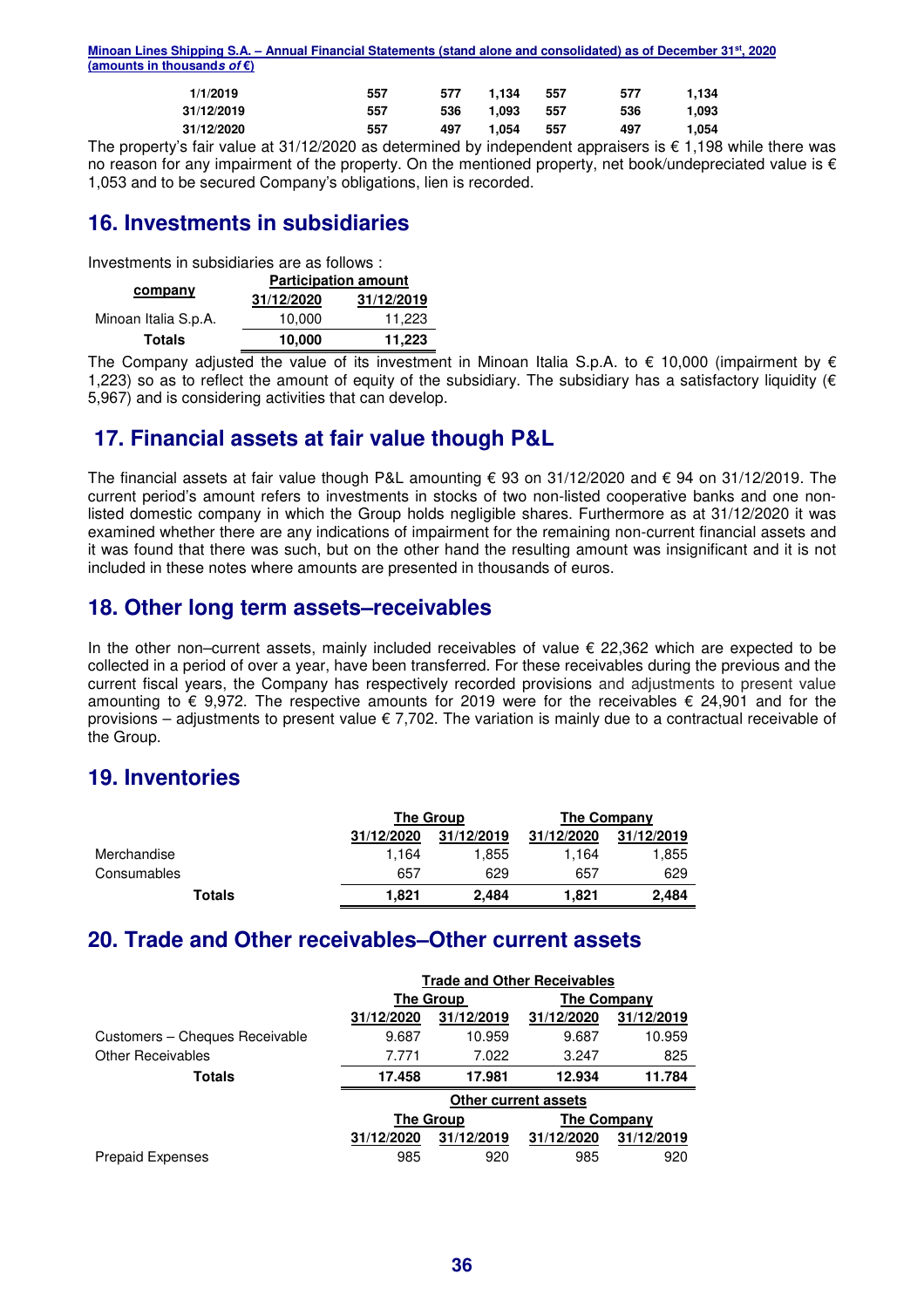| Accrued Income | 88    | 156   | 88    | 56     |
|----------------|-------|-------|-------|--------|
| Totals         | 1.073 | 076.، | 1.073 | 076، ا |

The Company and the Group's exposure to credit risks, as well as the impairment losses related to trade and other receivables are analyzed in note 27.2.

## **21. Cash and Cash equivalents**

|                                 | <b>The Group</b> |            | The Company |            |  |
|---------------------------------|------------------|------------|-------------|------------|--|
|                                 | 31/12/2020       | 31/12/2019 | 31/12/2020  | 31/12/2019 |  |
| Cash on hand                    | 243              | 391        | 243         | 391        |  |
| Cash in banks and time deposits | 9.492            | 9.513      | 3.526       | 3,386      |  |
| Totals                          | 9,735            | 9,904      | 3,769       | 3.777      |  |

Deposits are located mainly in banks with high credit rating index.

## **22. Share capital**

(The amounts of note 22 are presented in  $\epsilon$ )

The share capital of the Company is divided into 106,980,050 ordinary shares with a nominal value of  $\epsilon$  2.25 each.

The equity holders of ordinary shares receive dividend when it is approved for distribution by the General Shareholders' Meeting. Every ordinary share carries one voting right at the General Shareholders' Meetings. The weighted average number of shares on 31/12/2020 and on 31/12/2019 was 106,980,050. Both the Company and its subsidiary did not held own shares during the year.

## **23. Reserves**

|                                                    | The Group  |            | The Company |            |
|----------------------------------------------------|------------|------------|-------------|------------|
|                                                    | 31/12/2020 | 31/12/2019 | 31/12/2020  | 31/12/2019 |
| Statutory reserve                                  | 13.883     | 13.883     | 12.779      | 12.779     |
| Accumulated actuarial results recognized in equity | 47         | 33         | 47          | 33         |
| Totals                                             | 13.930     | 13.916     | 12.826      | 12.812     |

**Statutory reserve:** According to the Greek corporate law (art.158 law 4548/2018), the Company is required to transfer an amount equal to at least 5% of its net realized profit to a statutory reserve, until such a reserve equals 1/3 of the issued share capital. This reserve can be used exclusively before any distribution of dividends to off–set a deficit.

**Accumulated actuarial results recognized in equity:** As defined in IAS 19 are recognized directly in the other comprehensive income of the period in which they occur and not be transferred to the income statement in a subsequent period but are recognized directly in equity of the Company and the Group (note 25).

## **24. Dividends**

According to the Greek Corporate law, companies should distribute as dividend to their shareholders, provided there is a positive balance of retained earnings, at least an amount equal to 35% of the annual net realized profits (after the deduction of the statutory reserve). Nil dividend distribution can be approved by the General Assembly by shareholders representing the 80% of the paid–in share capital. Under the above terms, for the year 2020 the Company is not entitled to distribute dividend.

## **25. Employee defined benefit obligations**

According to the Greek Labour Law, employees upon retirement are entitled to compensation which amounts to 40% of the amount that would become payable upon dismissal.

The table below shows the present value of the employee defined benefit obligations:

| 31/12/2020 | 31/12/2019 |
|------------|------------|
| 527        |            |

Present value of defined benefit obligations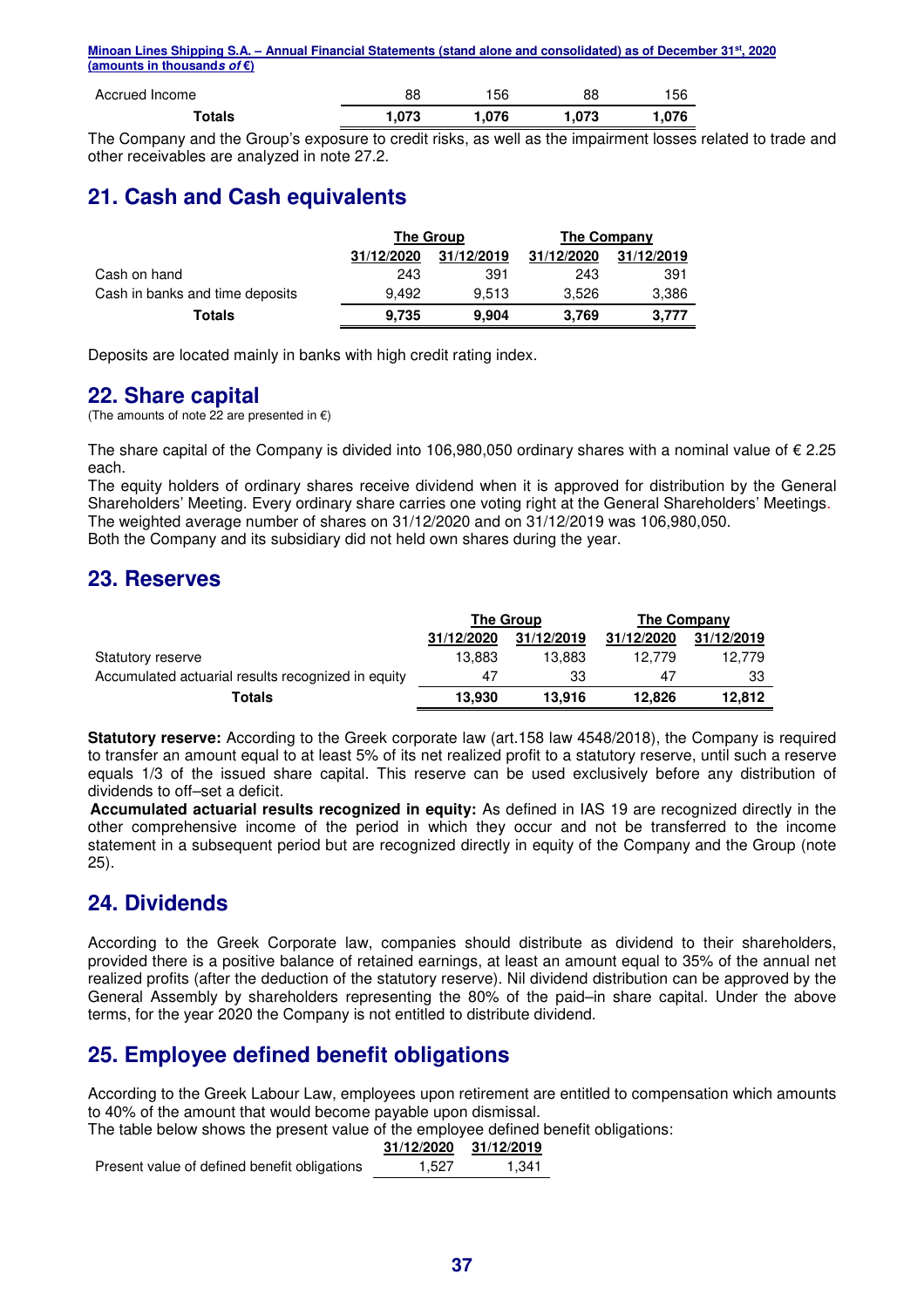#### **Total liability 1,527 1,341**

From the above amount of  $\epsilon$  1,527 part of it reaching the amount of  $\epsilon$  200 is in current liabilities. The amount, recorded as an expense at 31/12/2020 and 31/12/2019 respectively, is analyzed as follows:

|                                                                   | The Group | The Company |
|-------------------------------------------------------------------|-----------|-------------|
| <b>Balance as at 1/1/2019</b>                                     | 1,571     | 1,571       |
| <b>Current Service Cost</b>                                       | 28        | 28          |
| <b>Interest Cost</b>                                              | 27        | 27          |
| Benefits paid                                                     | $-1,068$  | $-1,068$    |
| Cost of settlement                                                | 674       | 674         |
| Actuarial (gain) recognized in the statement of changes in equity | 109       | 109         |
| Balance as at 31/12/2019                                          | 1,341     | 1,341       |
| <b>Balance as at 1/1/2020</b>                                     | 1,341     | 1,341       |
| <b>Current Service Cost</b>                                       | 74        | 74          |
| Interest Cost                                                     | 11        | 11          |
| Benefits paid                                                     | $-72$     | $-72$       |
| Cost of settlement                                                | 187       | 187         |
| Actuarial loss recognized in the statement of changes in equity   | $-14$     | -14         |
| Balance as at 31/12/2020                                          | 1,527     | 1,527       |

The amount, recorded as an expense at 31/12/2020 and 31/12/2019 respectively, is analyzed as follows:

|                             | <b>The Group</b> |            |            | The Company |
|-----------------------------|------------------|------------|------------|-------------|
|                             | 31/12/2020       | 31/12/2019 | 31/12/2020 | 31/12/2019  |
| <b>Current Service Cost</b> | 74               | 28         | 74         | 28          |
| Interest Cost               | 11               | 27         | 11         | 27          |
| Benefits paid               | 187              | 674        | 187        | 674         |
| Totals                      | 272              | 729        | 272        | 729         |

|                         | <b>The Group</b>         |            | The Company |            |
|-------------------------|--------------------------|------------|-------------|------------|
|                         | 31/12/2020               | 31/12/2019 | 31/12/2020  | 31/12/2019 |
| Administrative expenses | 178                      | 328        | 178         | 328        |
| Selling expenses        | 94                       | 399        | 94          | 399        |
| Cost of sales           | $\overline{\phantom{a}}$ | っ          | -           | 2          |
| <b>Totals</b>           | 272                      | 729        | 272         | 729        |

The movement of the defined benefit obligations for the years 2016 – 2020 is presented below:

|                             |       | 31/12/2020 31/12/2019 31/12/2018 31/12/2017 30/12/2016 |       |       |       |
|-----------------------------|-------|--------------------------------------------------------|-------|-------|-------|
| Defined Benefit Obligations | 1,527 | 1.341                                                  | 1.571 | 1.420 | 1,473 |

The total amount of Employee Defined Benefit Obligations is unfunded.

The main assumptions used are as follows:

- Discount Rate for 2020 is 0.50% while for 2019 is 0.80%
- Long–term average annual salaries increase by 1.70% for 2020 while for 2019 is 1.75%
- The average annual long term inflation rate for 2020 is 1.70% while for 2019 is also 1.70%
- Average expected future employee services 22.81 years.

If the discount rate used in the valuation was 0.50% higher, then the defined benefit obligation for staff retirement indemnities for the Company would decrease by 8%. If the discount rate used in the valuation was 0.50% lower, then the defined benefit obligation for staff retirement indemnities for the Company would increase by 8.94%.

## **26. Contractual obligations & Trade and Other payables**

|                                             | The Group             |                       | <b>The Company</b> |
|---------------------------------------------|-----------------------|-----------------------|--------------------|
|                                             | 31/12/2020 31/12/2019 | 31/12/2020 31/12/2019 |                    |
| <b>Contractual obligations</b> (note 3:19). |                       |                       |                    |

**Contractual obligations** (note 3.19)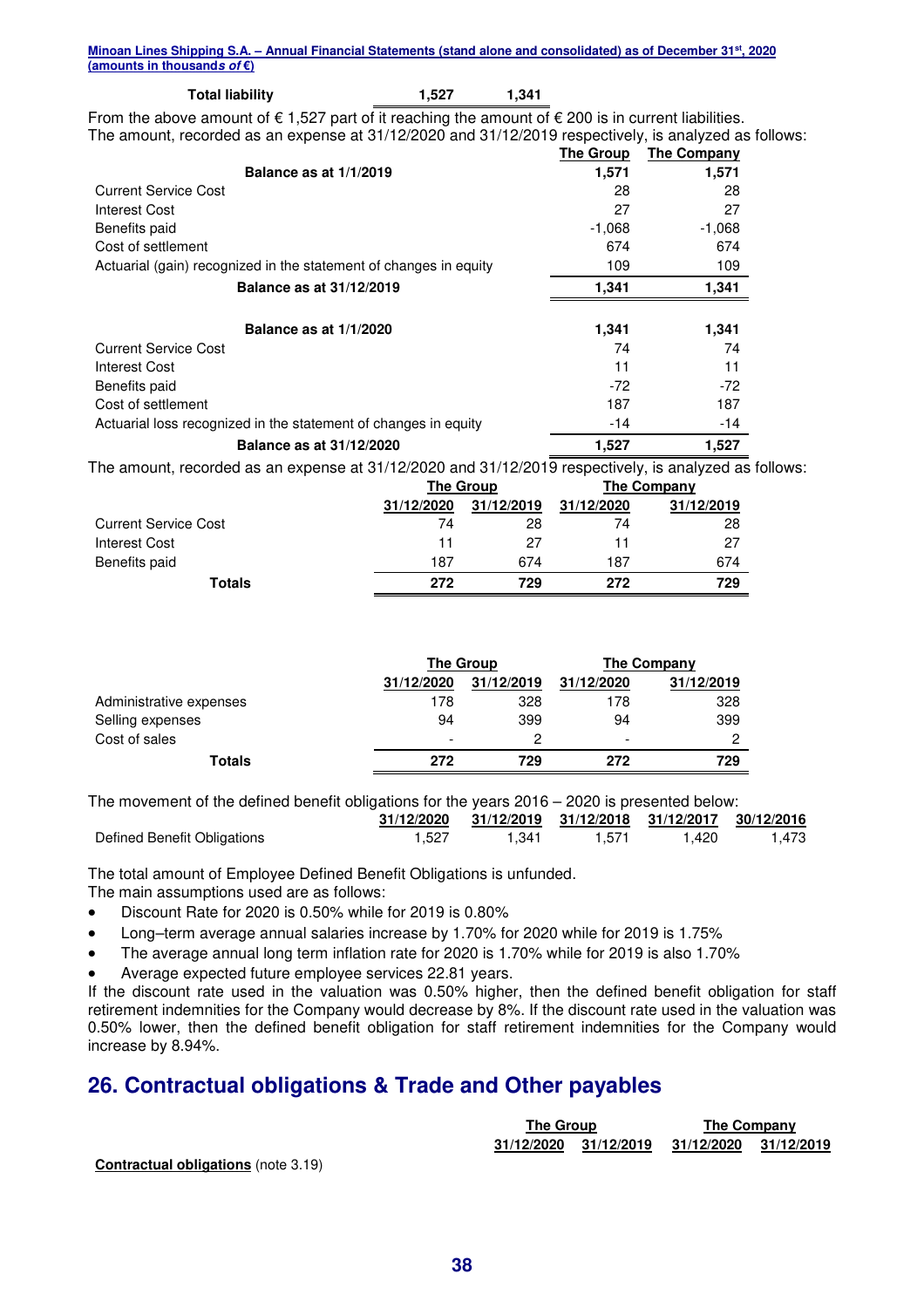| <b>Totals</b>                                                                                                                  | 19.913 | 26.101 | 19,876 | 26,048 |
|--------------------------------------------------------------------------------------------------------------------------------|--------|--------|--------|--------|
| Accrued expenses                                                                                                               | 1.575  | 3.336  | 1,576  | 3,336  |
| Sundry creditors                                                                                                               | 9.574  | 9.608  | 9.574  | 9,608  |
| Withholding taxes-social security contributions payable                                                                        | 2,190  | 4.075  | 2.190  | 4,075  |
| Suppliers - cheque payables                                                                                                    | 6.574  | 9.082  | 6.536  | 9.029  |
| Trade and other payables                                                                                                       |        |        |        |        |
| <b>Totals</b>                                                                                                                  | 3,485  | 3,150  | 3,078  | 3,150  |
| Deferred income                                                                                                                | 1,104  | 1,514  | 697    | 1,514  |
| Customer advances                                                                                                              | 2.381  | 1,636  | 2.381  | 1.636  |
| (amounts in thousands of $\epsilon$ )                                                                                          |        |        |        |        |
| Minoan Lines Shipping S.A. – Annual Financial Statements (stand alone and consolidated) as of December 31 <sup>st</sup> , 2020 |        |        |        |        |

## **27. Financial Risk Management**

## **27.1 General**

The Company and the Group are exposed mainly to the following financial risks which might possibly be affected by the macroeconomic and operating environment as analyzed below.

This note presents information about the Group's exposure to each of the above risks, the Group's objectives, policies and processes for measuring and managing risk, and the Group's management of capital. Further quantitative disclosures are included throughout these financial statements.

The Board of Directors has overall responsibility for the establishment and oversight of the Company's and the Group's risk management framework. The Board has delegated authority to the finance division for monitoring of financial risks. The Company's and Group's risk management policies are established to identify and analyze the risks faced by the Group, to set appropriate risk limits and controls, and to monitor risks, adherence to limits and to hedge such risk depending on the prevailing market conditions each period of time. Risk management policies and systems are reviewed regularly to reflect changes in market conditions and the Group's activities. Cash and cash equivalents are also elements with high credit risk as the current conditions in Greece exert considerable pressure on domestic banks. In order for the risk to be reduced, the Company's and Group's cash and cash equivalents are only deposited for a short amount of time.

## **27.2 Credit risk**

The Company's turnover comes from a range of categories like passenger and private vehicles transportation, on board sales (restaurants, bars and shops), transportation of freight units and vessels' chartering. Hence, the Company's customer base is analyzed as follows:

a) Those with professional collaboration such as:

- Travel Agents
- Central Agents
- Cargo Companies
- Cargo Owners
- Car rental companies
- Shipping Companies
- b) Individuals-Passengers

There are ongoing efforts to attract more potential customers (in all the above categories) in order to enhance sales and develop the Company's customer base. Under the Company's set credit policy, every new customer is analyzed individually for creditworthiness before the Company's standard payment and credit terms and conditions are offered. The Company constantly monitors the balance of its clients and examines the prospect of forming provisions. Hence, a possible failure of the clients to meet their obligations, may affect the Company's results through the creation of relevant provisions.

## **27.2.1 Credit risk exposure**

The carrying value of "Trade and Other Receivables" and "Other investments" indicate the maximum exposure to credit risk. In order to secure the aforementioned trade risk exposure, the Company receives letters of guarantee, pre–notations and shares pledged from its customers. The carrying value of "Trade and Other Receivables" along with the received guarantees, are presented below:

|                       |            | The Group  |            | The Company |
|-----------------------|------------|------------|------------|-------------|
|                       | 31/12/2020 | 31/12/2019 | 31/12/2020 | 31/12/2019  |
| Long term receivables | 12.390     | 17.199     | 12.390     | 17.199      |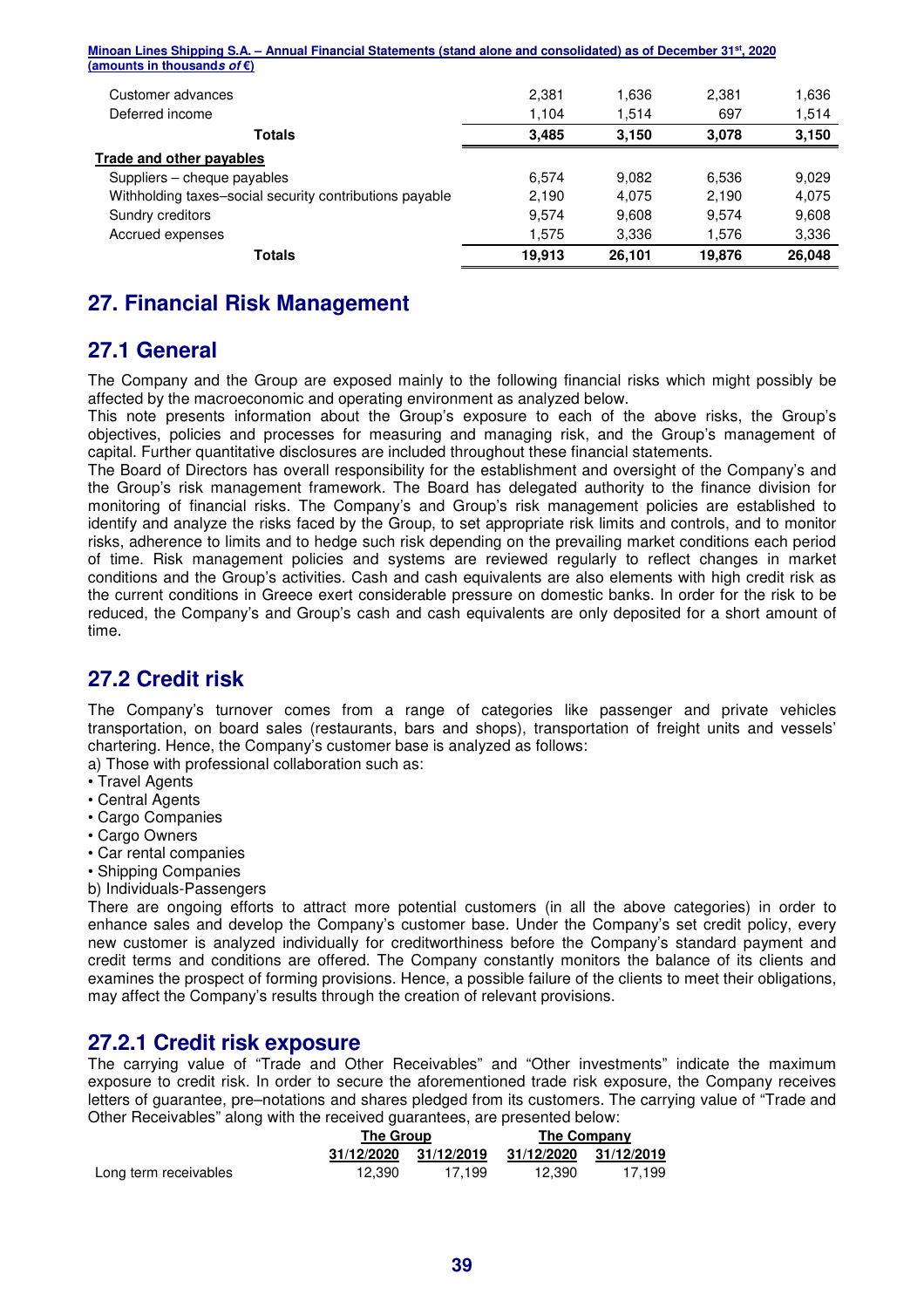| Minoan Lines Shipping S.A. – Annual Financial Statements (stand alone and consolidated) as of December 31 <sup>st</sup> , 2020 |        |        |        |        |  |
|--------------------------------------------------------------------------------------------------------------------------------|--------|--------|--------|--------|--|
| (amounts in thousands of $\epsilon$ )                                                                                          |        |        |        |        |  |
| Short term receivables                                                                                                         | 17.458 | 17.980 | 12.934 | 11.782 |  |
| Guarantees received                                                                                                            | -5.975 | -6.031 | -5.975 | -6.031 |  |

For securing long–term doubtful receivables net amounting to  $\epsilon$  9,604, the Company has received pledges on shares of non–listed companies. Moreover, legal proceedings are in progress against property of the debtors and property pre–notations have received.

## **27.2.2 Impairment loss**

The aging of the trade and other receivables, at the balance sheet dates were as follows:

|                        | <b>The Group</b> |            |            | The Company |  |
|------------------------|------------------|------------|------------|-------------|--|
|                        | 31/12/2020       | 31/12/2019 | 31/12/2020 | 31/12/2019  |  |
| Short term receivables |                  |            |            |             |  |
| Not past due           | 11,958           | 11,296     | 7,434      | 5,098       |  |
| Past due 1-30 days     | 2,038            | 1,432      | 2,038      | 1,432       |  |
| Past due 31-120 days   | 2,754            | 4,472      | 2,754      | 4,472       |  |
| Past due 121-365 days  | 139              | 62         | 139        | 62          |  |
| Past due over a year * | 569              | 718        | 569        | 718         |  |
| <b>Totals</b>          | 17,458           | 17,980     | 12,934     | 11,782      |  |
| Long term receivables* | 12,390           | 17,199     | 12,390     | 17,199      |  |
| <b>Totals</b>          | 29.848           | 35,179     | 25,324     | 28,981      |  |

\* including debtors in litigation and settlement agreements

The allowance for impairment losses which has reduced the "Trade and Other Receivables" caption, relates to receivables that are past due for over one year. The movement of the allowance is analysed in the table below:

|                                                        | <b>The Group</b> |            | <b>The Company</b> |            |
|--------------------------------------------------------|------------------|------------|--------------------|------------|
|                                                        | 31/12/2020       | 31/12/2019 | 31/12/2020         | 31/12/2019 |
| <b>Opening Balance</b>                                 | 18.092           | 22.539     | 18.092             | 22,539     |
| Plus : Impairment loss                                 |                  | 85         |                    | 85         |
| Less: Transfer of impairment on long-term receivables  |                  | $-4.485$   |                    | $-4,485$   |
| Less: Reversal of impairment loss due to debt recovery | 43               | 4.532      | 43                 | 4,532      |
| <b>Closing Balance</b>                                 | 19.787           | 22.577     | 19.787             | 22,577     |
| Impairment on long-term receivables                    |                  | $-4.485$   |                    | -4.485     |
| <b>Closing Balance</b>                                 | 19,787           | 18,092     | 19,787             | 18,092     |

The allowance for impairment is used to record impairment losses, unless the Company estimates that no recovery of the pending amount is expected, where in such cases the non–recoverable amounts are directly written–off against the receivables

## **27.3 Liquidity risk**

The liquidity risk is referred to the Company's or the Group's ability to meet their financial obligations as they fall due.The approach adopted by the Company and the Group regarding liquidity management is to ensure the necessary liquidity to meet their liabilities when due. Therefore, it has ensured an appropriate combination of cash, cash equivalents and approved bank credits.

On 31/12/2020 the Group's cash and cash equivalents amounted to € 9,735 while on 31/12/2019 amounted to € 9,904. Furthermore, the Group maintains credit line with commercial bank, which as of 31/12/2020 and  $31/12/2019$  amounted to  $\epsilon$  7,000, which it was unused. The interest charged on the credit line is based on the EURIBOR rate and the bank's margin. Moreover, a lien has been registered on two of the Company's properties. Considering that the available bank credit balance, the lack of debt obligations and the level of the Group's cash balance, the Management is in a position to claim the non–existence of liquidity risk in the foreseeable future. The contractual expiry dates of the Company's financial liabilities based on the agreements effective on the balance sheet date and also based on the negotiations with the lending banks are as follows:

|                                                    |               | <b>The Group</b> |            | <b>The Company</b> |  |
|----------------------------------------------------|---------------|------------------|------------|--------------------|--|
|                                                    | 31/12/2020    | 31/12/2019       | 31/12/2020 | 31/12/2019         |  |
|                                                    | Within 1 year |                  |            |                    |  |
| Contractual obligations & Trade and other payables | 21.208        | 25.175           | 20.764     | 25.125             |  |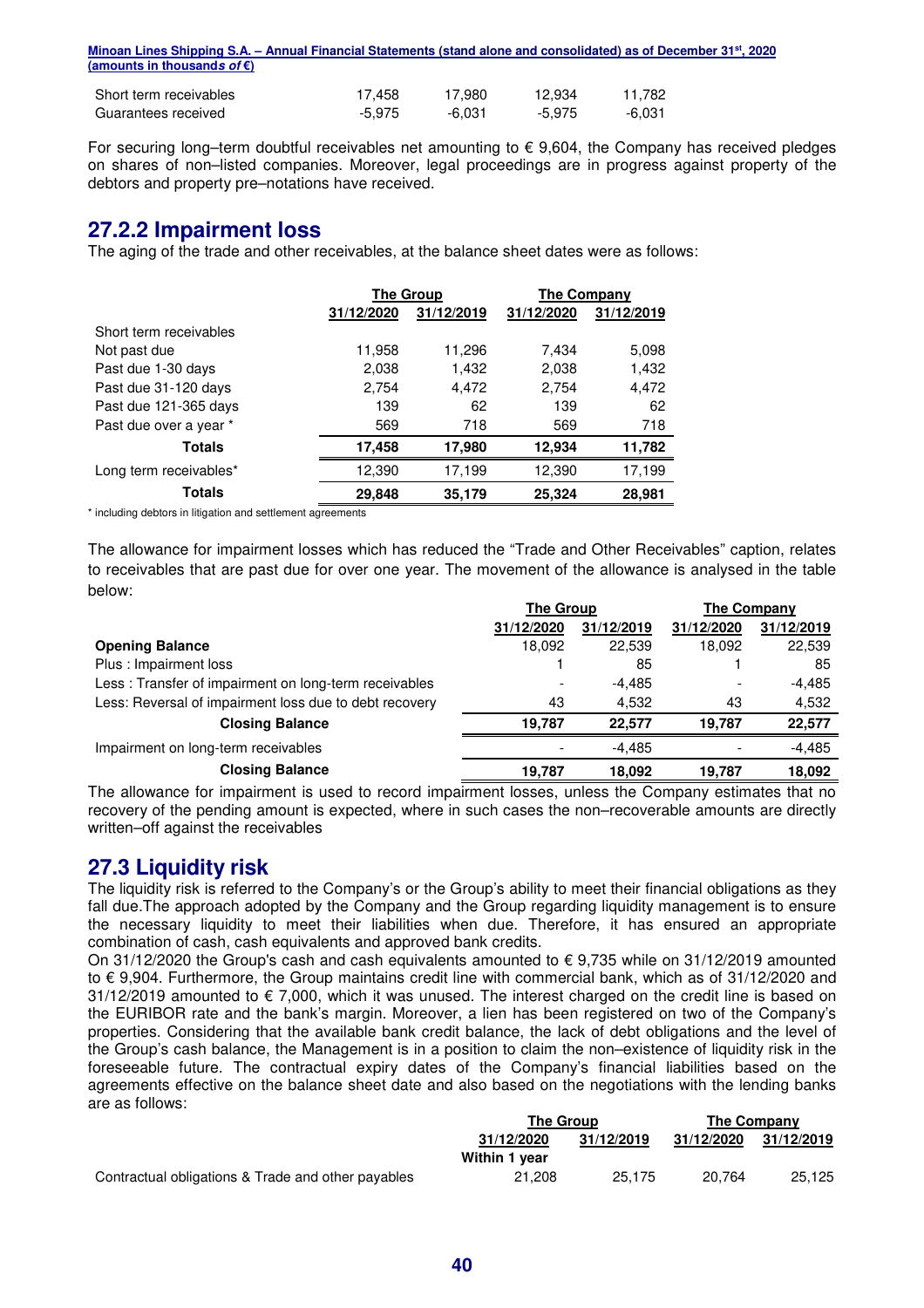| 21,208 | 25,175 | 20,764 | 25,125 |
|--------|--------|--------|--------|
|        |        |        |        |

## **27.4 Market conditions risk**

A common feature of a perfectly competitive market is the freedom of entry and exit. Thus, the deliberate routes in which the Company operates are highly competitive. The effort for growth and increase of each company's market shares could possibly create an overwhelming competition reflected to the financial results of the sector. In this respect the Company, in cooperation with the overlying parent company's Group, reschedules its itineraries seeking efficiency and profit while remaining competitive in terms of pricing, and also, maintains branches in Greece and abroad. A possible intensification of the market conditions in the routes the Company operates could lead to adverse impacts on its operating results, cash position and financial performance. The Company, in cooperation with the overlying parent company's Group, monitors closely the above mentioned competition and acts accordingly.

## **27.5 Currency risk**

Considering the fact that all transactions performed abroad are mainly in the Euro currency, after the adoption of the common European currency, the company's foreign exchange risk is almost eliminated. Indirectly, the Company is exposed to currency risk from the bunkers supplies.

## **27.5.1 Interest rate risk**

Following the full repayment of the Group's borrowings within 2018, the exposure to interest rate risk has almost eliminated and exists only for cash and cash equivalents.

At the balance sheet date, the financial instruments of the Company and the Group, subject to interest rate fluctuations, were as follows:

|                               | The Group  |            | The Company |            |  |
|-------------------------------|------------|------------|-------------|------------|--|
|                               | 31/12/2020 | 31/12/2019 | 31/12/2020  | 31/12/2019 |  |
| <b>Fixed rate instruments</b> |            |            |             |            |  |
| Cash and cash equivalents     | 9.735      | 9.904      | 3.769       | 3.777      |  |

## **27.6 Capital management**

The Board of Directors' policy is to maintain a strong capital base so as to maintain investor, creditor and market confidence and to sustain future development of the business.

The Board of Directors monitors the return on invested capital, aiming to its maximization so as to ensure the distribution of dividends according to the relevant legislation and meeting the Group's commitments.

## **27.7 Supply chain**

The Company has developed a supply chain in order to serve both the needs for its marine operation (fuel supplies, spare parts, etc.) as well as the needs of its hotelier business (stores, restaurants and bars). No particular difficulty or delay in the supply of goods and services has been observed. In addition, the long-term cooperation and the trust relationship that has been developed amongst the Company and its suppliers facilitate all parties to overcome any difficulty that may arise.

## **27.8 Fuel prices**

The main risk in which the Company is exposed is the sensitivity of fuel prices. Due to the nature of the sector and as fuel cost is the most significant part of cost of sales, the Company is exposed to the said risk. Moreover, the Company considers several financial derivatives' strategies that will be used accordingly in case the proper situation arises.

An important factor in the level of fuel prices was the installation on all ships of the Group of special systems for the retention of harmful substances in the atmosphere / exhaust filters (scrubbers) in 2019, which allowed the consumption of cheaper fuel compared to what Ships that have not installed such filters must consume (according to relevant instruction of the International Maritime Organization (IMO) with validity from 01/01/2020).

## **27.9 Environmental risk**

The Company attributes great attention to environmental issues. In this context, being aware of how important it is to safeguard and to protect the environment from human activities, business evolution and technological progress, it has been created an environmental policy, which complies not only with the IMO ISM Code and ISO 14001:2004 but also with the environmental regulatory framework.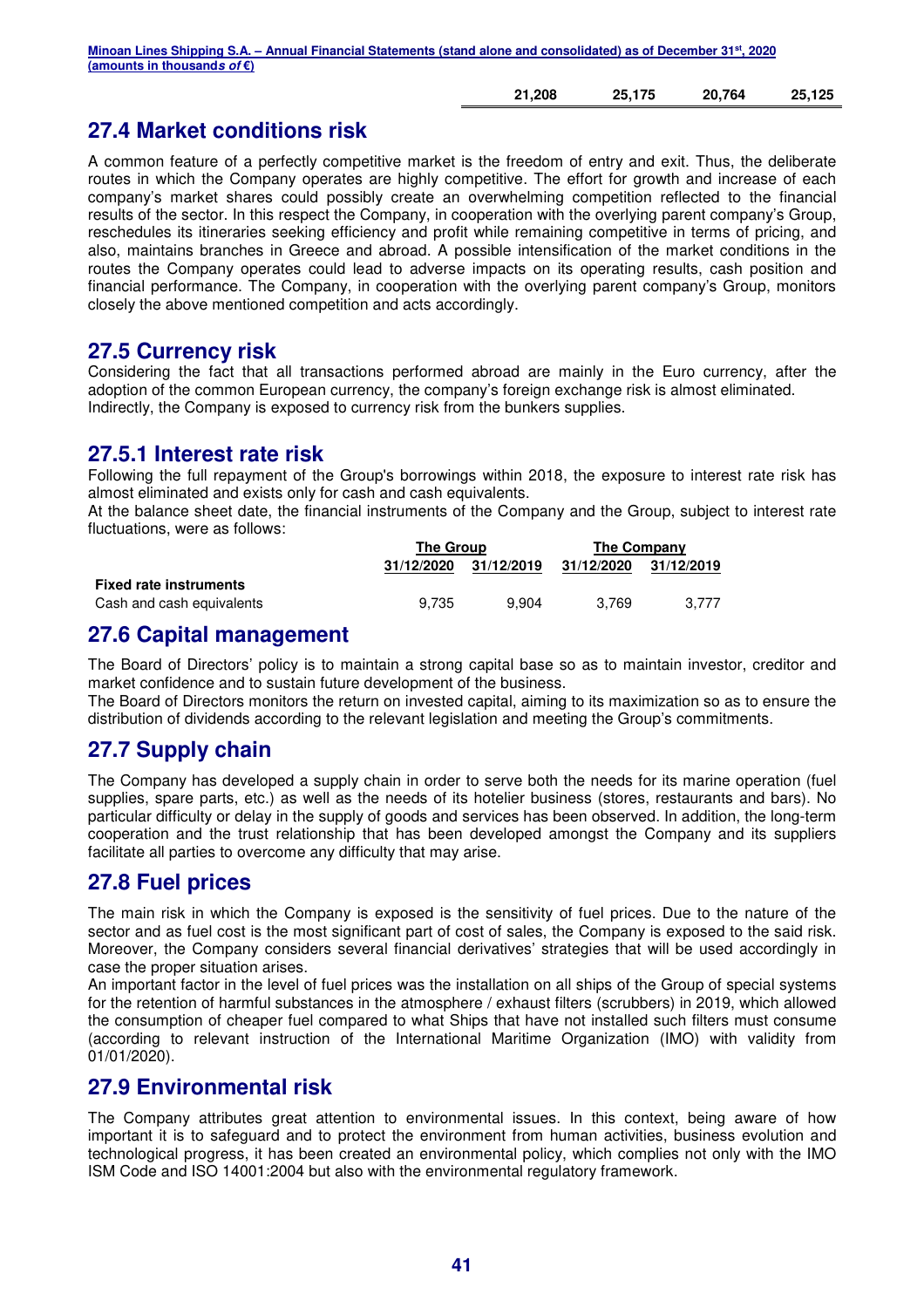## **28. Fair value estimation**

The Group uses the following hierarchy for determining and disclosing the fair value of financial instruments by valuation technique:

Level 1: quoted (unadjusted) prices in active markets for identical assets or liabilities.

Level 2: other techniques for which all data with significant effect on the recorded fair value are visible, either directly or indirectly.

Level 3: techniques using data with significant effect on the recorded fair value and based on apparent market data.

On 31/12/2020 and 31/12/2019 respectively, the Group and the Company held the following financial instruments measured at fair value:

|                                                  |       | <b>The Group</b> |                       | <b>The Company</b>    |    |
|--------------------------------------------------|-------|------------------|-----------------------|-----------------------|----|
|                                                  | Level |                  | 31/12/2020 31/12/2019 | 31/12/2020 31/12/2019 |    |
| <b>Financial instruments</b>                     |       |                  |                       |                       |    |
| Other Financial assets on fair value through P&L |       | 93               | 94                    | 93                    | 94 |

The financial assets of Level 3 are related to investments in stocks of two non-listed cooperative banks and one non-listed domestic company in which the Group holds negligible shares. Their valuation is based on their financial statements, which reflect the assets at fair value.

Finally, the fair value of the following financial assets and liabilities is reflected in their book value:

- Trade and other receivables
- Other current assets
- Cash and cash equivalents (other than bank overdrafts)
- Trade and other payables
- The following assets and liabilities of the Group are held for sale:
	- Cash and cash equivalents
	- Other current assets
	- Trade and other payables
	- **Other current liabilities**

## **29. Earnings per share**

Earnings per share (after income taxes) are calculated by dividing the profit attributable to the owners of the Company by the weighted average number of shares outstanding during the year including (for the diluted earnings per share) the number of share options outstanding at the end of the year that have a dilutive effect on earnings per share.

Earnings per share are analyzed as follows:

|                                                                     | <b>The Group</b> |             |             | The Company |
|---------------------------------------------------------------------|------------------|-------------|-------------|-------------|
|                                                                     | 31/12/2020       | 31/12/2019  | 31/12/2020  | 31/12/2019  |
| Profit of the period attributable to shareholders                   |                  |             |             |             |
| of the Parent from continuing operations                            | $-15,397$        | -7,650      | $-14,350$   | $-4,698$    |
| <b>Total Profit</b>                                                 | $-15.397$        | -7.650      | $-14.350$   | $-4,698$    |
|                                                                     |                  |             |             |             |
| Weighted average number of shares outstanding                       | 106.980.050      | 106.980.050 | 106.980.050 | 106.980.050 |
|                                                                     |                  |             |             |             |
| Basic Earnings of the period per share after taxes (in $\epsilon$ ) |                  |             |             |             |
| from continuing operations                                          | $-0.1439$        | $-0.0715$   | $-0.1341$   | $-0.0439$   |
| <b>Total Earnings per share</b>                                     | $-0.1439$        | $-0.0715$   | $-0.1341$   | $-0.0439$   |

## **30. Related Party transactions**

During 2008, the company "Grimaldi Group S.p.A." having its registered address in Palermo Italy, acquired the majority of the Company's shares, and thus became the ultimate controlling party exercising control on the Company and the Group.

Related parties are considered the Group of the ultimate parent company, the members of the Board of Directors and management of subsidiaries of the Group, as well as the financially dependent members and first–degree relatives of the members of the Board of Directors and Management, and the associate companies.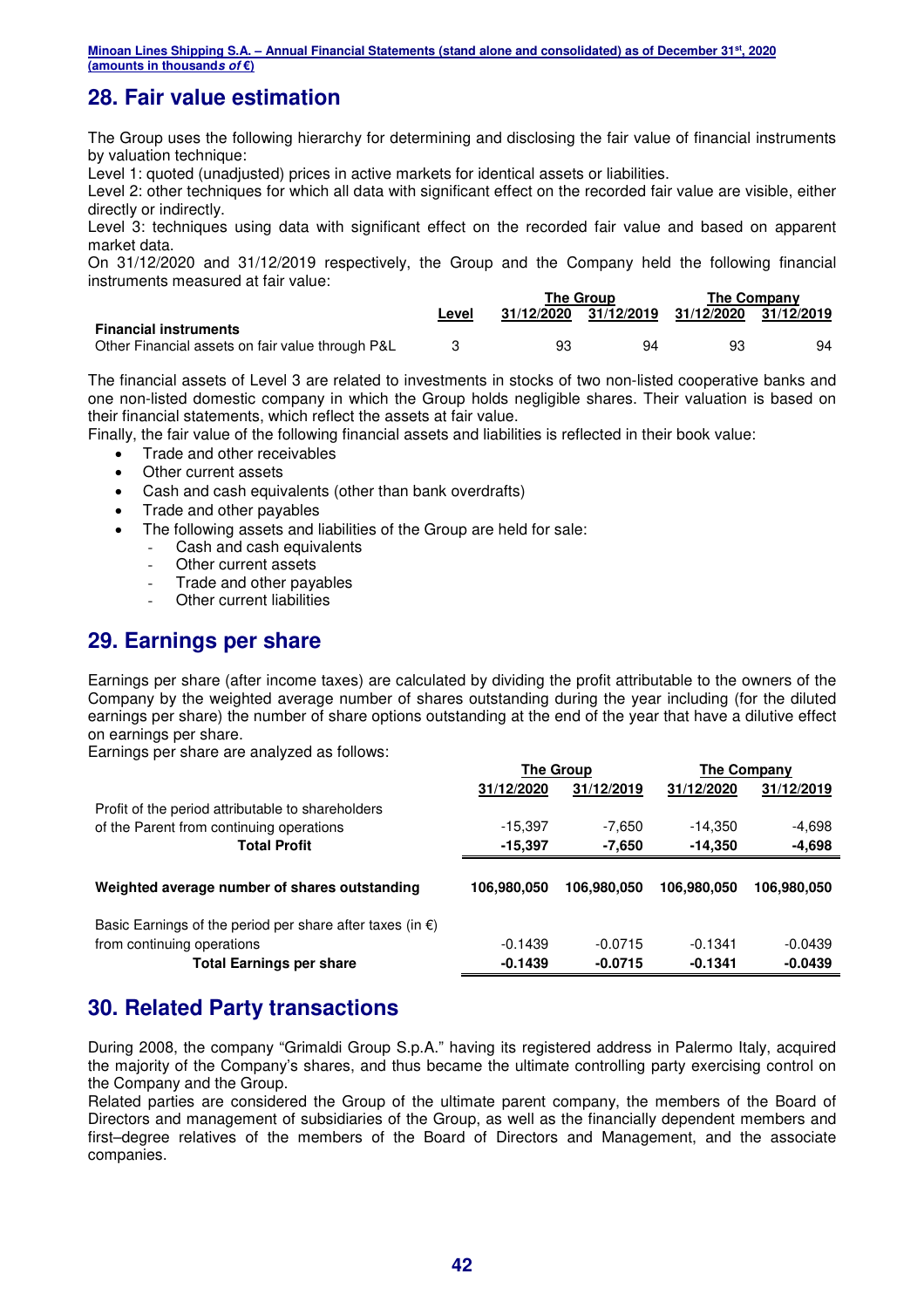Presented in the tables below are the receivable and payable balances between the related parties on 31/12/2020 and 31/12/2019, as well as purchases (services received) and sales (services provided) for the years 2020 and 2019:

## **30.1 Group of Ultimate Parent Company**

| 31/12/2020 |                                      |                                             |                                       |                                                | The<br>Company |                                   | The<br><b>Group</b> |
|------------|--------------------------------------|---------------------------------------------|---------------------------------------|------------------------------------------------|----------------|-----------------------------------|---------------------|
|            |                                      |                                             | Minoan Lines Shipping S.A.            |                                                |                | Minoan<br>Italia<br><u>S.p.A.</u> |                     |
| company    | Grimaldi<br><b>Group</b><br>S.p.A. * | Grimaldi<br><b>Euromed</b><br><u>S.p.A.</u> | Grimaldi<br>Deep Sea<br><u>S.p.A.</u> | Grimaldi<br>Logistica<br>Espana<br><u>S.L.</u> | <b>Totals</b>  |                                   | <b>Totals</b>       |
| due from   | 107                                  |                                             | 87                                    |                                                | 194            |                                   | 194                 |
| payable to |                                      | 6.847                                       |                                       | 15                                             | 6.862          |                                   | 6.862               |

\* Grimaldi Tours and Grimaldi Group (Roma) are included

| 31/12/2019 |                               |                               |                                       | The<br>Company |                            | The<br>Group  |
|------------|-------------------------------|-------------------------------|---------------------------------------|----------------|----------------------------|---------------|
|            |                               | Minoan Lines Shipping S.A.    |                                       |                | Minoan<br>Italia<br>S.p.A. |               |
| company    | Grimaldi<br>Group<br>S.p.A. * | Grimaldi<br>Euromed<br>S.p.A. | Grimaldi<br>Deep Sea<br><u>S.p.A.</u> | <b>Totals</b>  |                            | <b>Totals</b> |
| due from   | 72                            |                               | 135                                   | 207            |                            | 207           |
| payable to |                               | 5,905                         |                                       | 5,905          |                            | 5.905         |

\* Grimaldi Tours and Grimaldi Group (Roma) are included

| 1/1-31/12/2020                                                       |                                             |                                             |                                          | <b>The</b><br>Company |                                             | <u>The</u><br>Group |
|----------------------------------------------------------------------|---------------------------------------------|---------------------------------------------|------------------------------------------|-----------------------|---------------------------------------------|---------------------|
|                                                                      |                                             | <b>Minoan Lines Shipping S.A.</b>           |                                          |                       | Minoan<br><u>Italia</u><br>S.p.A.           |                     |
| company                                                              | Grimaldi<br><u>Group</u><br><u>S.p.A. *</u> | Grimaldi<br><b>Euromed</b><br><u>S.p.A.</u> | Grimaldi<br>Deep<br>Sea<br><u>S.p.A.</u> | <b>Totals</b>         | Grimaldi<br><u>Group</u><br><u>S.p.A. *</u> | <u>Totals</u>       |
| Expenses related to the on board sales<br>(concession fees etc)      |                                             | 4.649                                       |                                          | 4.649                 |                                             | 4.649               |
| Attributing agency costs                                             |                                             | $-4.048$                                    | $-19$                                    | $-4.067$              |                                             | $-4.067$            |
| Bunkers cost                                                         |                                             |                                             |                                          | 0                     |                                             | $\mathbf 0$         |
| Other expenses                                                       | 8                                           | 349                                         |                                          | 357                   | 24                                          | 381                 |
| Proceeds from sale of tangible assets                                |                                             | 71.321                                      | $\overline{a}$                           | 71.321                |                                             | 71.321              |
| <b>Totals</b>                                                        | 8                                           | 72.271                                      | $-19$                                    | 72.260                | 24                                          | 72.284              |
| Revenue from crew coat reduction<br>Revenue from services rendered   |                                             | 577                                         |                                          | 577                   |                                             | 577                 |
| (commissions, fees and other revenue<br>related to agency operation) | 18                                          | 5.564                                       | 6                                        | 5.588                 |                                             | 5.588               |
| Revenue related to the on board sales                                |                                             | 2.158                                       | $\overline{\phantom{a}}$                 | 2.158                 |                                             | 2.158               |
| Chartering revenue                                                   |                                             | 661                                         |                                          | 661                   |                                             | 661                 |
| Revenue from bunker disposal                                         |                                             | 149                                         |                                          | 149                   |                                             | 149                 |
| Other revenue                                                        |                                             | 20                                          |                                          | 20                    |                                             | 20                  |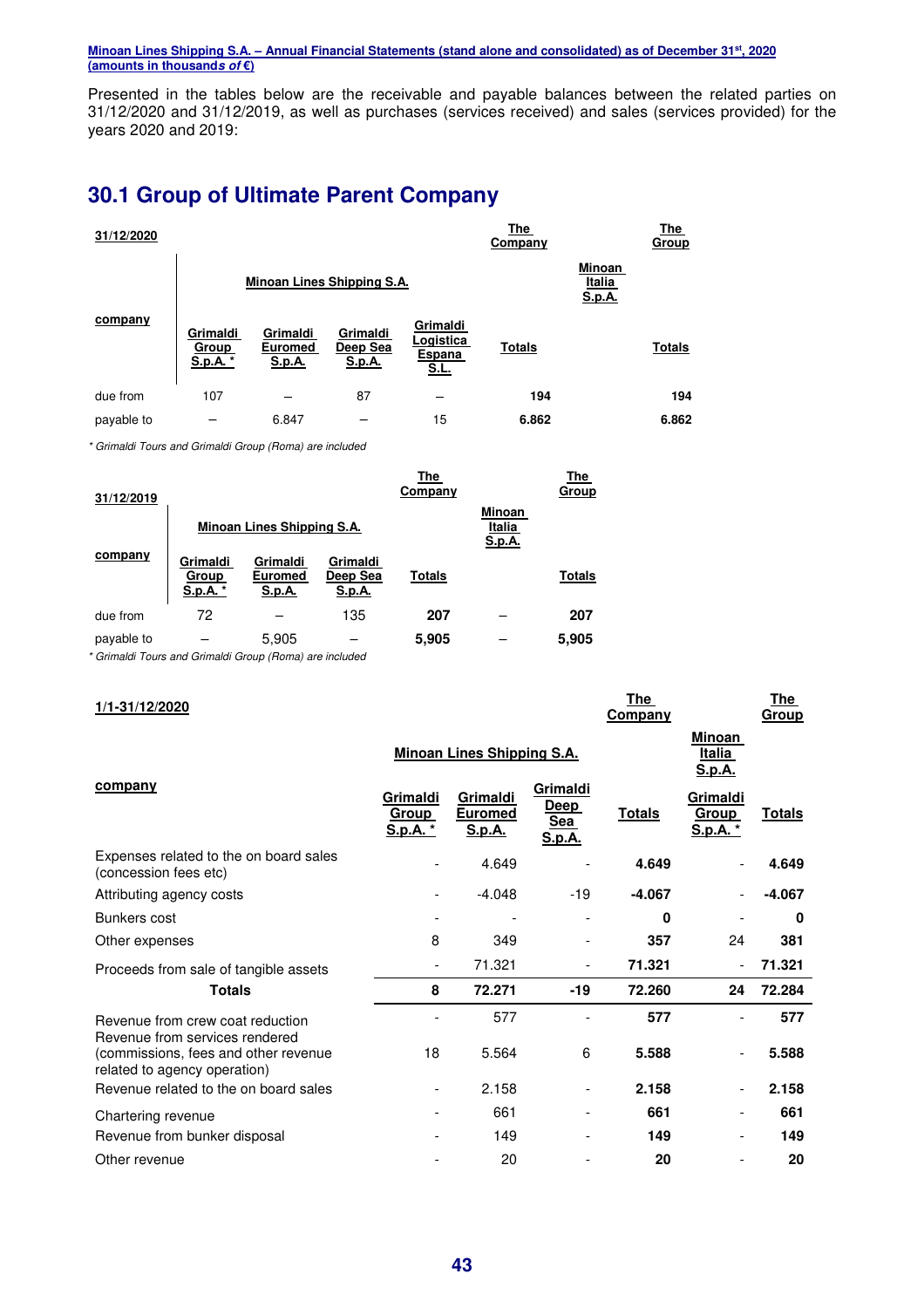|                             | Minoan Lines Shipping S.A. – Annual Financial Statements (stand alone and consolidated) as of December 31 <sup>st</sup> , 2020 |  |
|-----------------------------|--------------------------------------------------------------------------------------------------------------------------------|--|
| (amounts in thousands of €) |                                                                                                                                |  |

| Proceeds from sale of tangible assets |    | 72.563 | $\overline{\phantom{0}}$ | 72.563 | $\overline{\phantom{0}}$ | 72.563     |
|---------------------------------------|----|--------|--------------------------|--------|--------------------------|------------|
| Totals                                | 18 | 81.692 |                          | 81.716 |                          | $0$ 81.716 |

\* Grimaldi Tours and Grimaldi Group (Roma) are included

| 1/1-31/12/2019                                                                                  |                               |                                             |                                   |                             | <b>The</b><br>Company |                             | <b>The</b><br>Group |
|-------------------------------------------------------------------------------------------------|-------------------------------|---------------------------------------------|-----------------------------------|-----------------------------|-----------------------|-----------------------------|---------------------|
|                                                                                                 |                               | <b>Minoan Lines Shipping S.A.</b>           |                                   |                             |                       | Minoan<br>Italia<br>S.p.A.  |                     |
| company                                                                                         | Grimaldi<br>Group<br>S.p.A. * | Grimaldi<br><b>Euromed</b><br><b>S.p.A.</b> | Grimaldi<br>Deep<br>Sea<br>S.p.A. | Grimaldi<br>Germany<br>GmbH | <b>Totals</b>         | Grimaldi<br>Group<br>S.p.A. | <b>Totals</b>       |
| Expenses related<br>to the on board<br>sales (concession<br>fees etc)                           |                               | 10,458                                      |                                   |                             | 10,458                |                             | 10,458              |
| Attributing agency<br>costs                                                                     |                               | $-2,642$                                    | $-241$                            |                             | $-2,883$              |                             | $-2,883$            |
| Other expenses                                                                                  | 23                            | $-177$                                      |                                   | 5                           | $-149$                | 20                          | $-129$              |
| Proceeds from<br>sale of tangible<br>assets                                                     |                               | 1,754                                       |                                   |                             | 1,754                 |                             | 1,754               |
| <b>Totals</b>                                                                                   | 23                            | 9,393                                       | $-241$                            | 5                           | 9,180                 | 20                          | 9,200               |
| Revenue from<br>crew coat<br>reduction<br>Revenue from                                          |                               | 649                                         |                                   |                             | 649                   |                             | 649                 |
| services rendered<br>(commissions,<br>fees and other<br>revenue related to<br>agency operation) | 82                            | 9,021                                       | 46                                |                             | 9,149                 |                             | 9,149               |
| Revenue related to<br>the on board sales                                                        |                               | 3,564                                       |                                   |                             | 3,564                 |                             | 3,564               |
| Chartering<br>revenue                                                                           |                               | 1,517                                       |                                   |                             | 1,517                 |                             | 1,517               |
| Revenue from<br>bunker disposal                                                                 |                               | 283                                         |                                   |                             | 283                   |                             | 283                 |
| Other revenue                                                                                   |                               | 32                                          |                                   |                             | 32                    |                             | 32                  |
| Proceeds from<br>sale of tangible<br>assets                                                     |                               | 438                                         |                                   |                             | 438                   |                             | 438                 |
| <b>Totals</b>                                                                                   | 82                            | 15,504                                      | 46                                | -                           | 15,632                | -                           | 15,632              |

\* Grimaldi Tours and Grimaldi Group (Roma) are included

## **30.2 Subsidiaries**

| 31/12/2020<br>company<br>Minoan Lines Shipping S.A.<br>due from / payable to | Minoan Italia<br><b>S.p.A.</b> | Totals        |
|------------------------------------------------------------------------------|--------------------------------|---------------|
| 31/12/2019<br>company<br>Minoan Lines Shipping S.A.<br>due from / payable to | <b>Minoan Italia</b><br>S.p.A. | <b>Totals</b> |
| 1/1-31/12/2020<br>Company<br>Minoan Lines Shipping S.A.                      | Minoan Italia<br>S.p.A         | Totals        |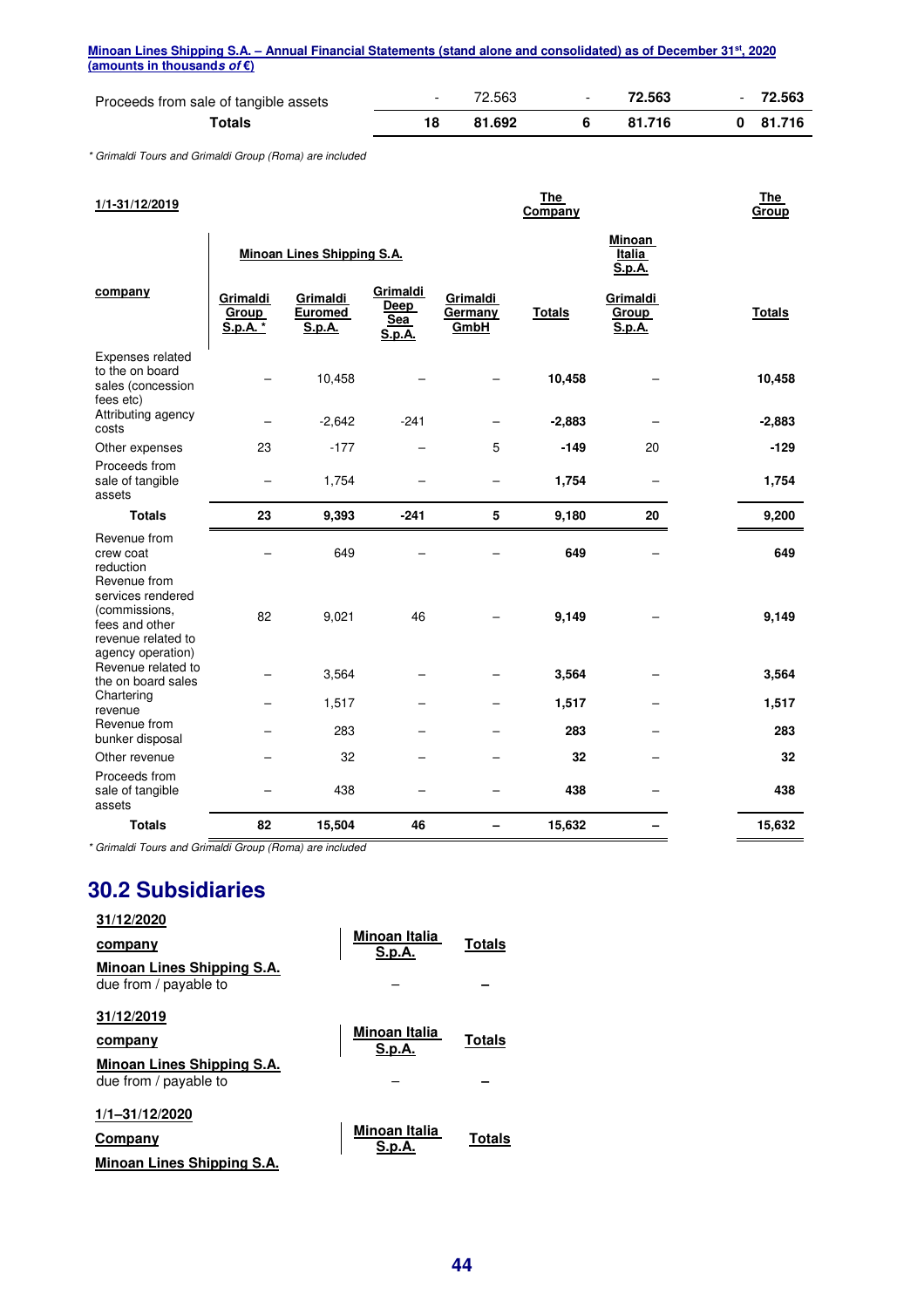| Totals                              |                                |               |
|-------------------------------------|--------------------------------|---------------|
|                                     |                                |               |
| 1/1-31/12/2019                      |                                |               |
| Company                             | <b>Minoan Italia</b><br>S.p.A. | <b>Totals</b> |
| <b>Minoan Lines Shipping S.A.</b>   |                                |               |
| Dividend received for the year 2018 | 2,858                          | 2,858         |
| <b>Totals</b>                       | 2,858                          | 2,858         |

All the above transactions, as referred in notes 30.1 and 30.2, were entered into at arm's length.

## **30.3 Members of the Board of Directors and Management**

The remuneration to the Members of the Board of Directors and the Company's management are analysed as follows:

|                             | 31/12/2020 | 31/12/2019 |
|-----------------------------|------------|------------|
| Executive directors         | 414        | 430        |
| $Non - executive$ directors | 324        | 340        |
| Management                  | 1.573      | 1,616      |
| <b>Totals</b>               | 2.311      | 2,386      |

Of the total remunerations above, an amount of € 82 and € 152 remains unpaid as of 31/12/2020 and 31/12/2019 respectively. It is noted that in the amount of management is also included payment of dismissal allowances attributed to staff left the Company during year 2020 along with needed proportion of respective ratio coming from same amounts attributed to staff that left the Company at the earlies of 2021.

Moreover, during the year ended 31/12/2020, the Company concluded commercial transactions with entities owned by BoD members amounting to € 4 compared to last year's € 19, while as of 31/12/2020 from such transactions an amount of € 176 was receivable compared to last year's € 188 receivable and of € 1 payable.

Finally, during the year ended 31/12/2020, transactions with relatives of the management and of executives amounted to € 177, while as of 31/12/2020 it was unpaid the amount of € 18. The nature of these transactions was mainly labour (payroll/dismissal allowances) and commercial cooperation (compensation for goods and services received).

## **31. Contingent liabilities**

The contingent liabilities are the following:

 **(a)** By letter dated 15/6/2015, the Greek Capital Market Commission informed the Company, that as a consequence of its shareholding structure as of 31/12/2014, falls under par. 4 of article 7 of the Ministerial Decision 54138/B΄ 2197 (Government Gazette 1913Β'–09/12/2010) provided an increased periodical contribution, amounting, for the year 2015, to  $\epsilon$  252. The Company, by calling into question that the conditions for being subject to the said provisions are met, has taken legal steps against this decision before the competent Administrative Courts. The Company is convinced that the Courts will rule in its favor, and for that reason no relevant provision has been established.

 **(b)** On 30/11/2012, the Company received notification from the company A.N.E.K. S.A. that the latter appealed against arbitration before the London Maritime Arbitration Association. The arbitration alleges claims against the Company by the contract of selling shares of Hellenic Seaways Shipping S.A, dated 18/5/2009. After completion of the selection of the arbitrators, A.N.E.K. S.A. tabled in June 2013 a Claim Submission for this arbitration proceeding against the Company which shall deliver its demands. Specifically, A.N.E.K. S.A invokes alleged loss on behalf of the Company termination / cancellation of the above memorandum of sale of shares. It is noted that the Company was forced to withdraw from the agreement because of A.N.E.K. S.A being unable to pay the balance of the agreed amount. Subsequently, the Company withheld as clearly stated in a special clause of the relevant agreement, the deposited amount of  $\epsilon$ 47,500. A.N.E.K. S.A. is requesting the payment of twice the amount given as deposit or alternatively the same amount or further alternatively whichever amount is deemed reasonable by the Arbitration Court to be withhold by the seller. Furthermore, A.N.E.K. S.A. is not only requesting the legitimate interest on the amount to be awarded but also its legal expenses. The Company on 11/10/2013 submitted its own response and, subsequently on 12/12/2015 has proceeded by filing a counterclaim against A.N.E.K. S.A requesting initially an amount of € 17,700 plus interest as compensation under the provisions of tort, subject of claiming further amount. In the alternative, if the Court accepts, in whole or in part the application of A.N.E.K. S.A. the Company requests, under the provisions of the Civil Code on the withdrawal, as reasonable compensation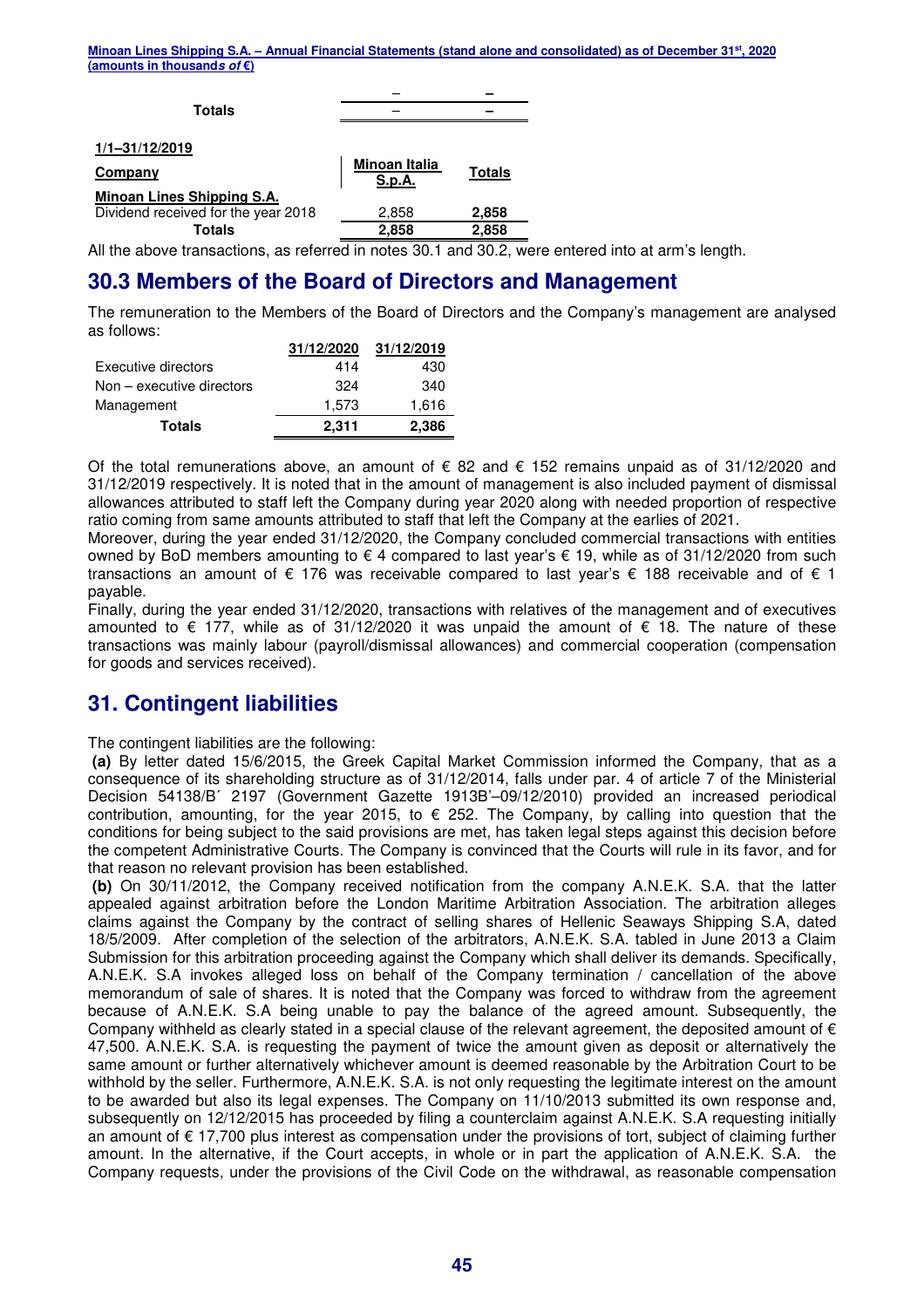the amount of € 46,250 at least plus statutory interest. Within February 2019 the process completed and the decision of the Arbitration Court was announced in 2020. According to the said decision of Court the Company acted in accordance with what was explicitly committed by the parties at the completion of the private agreement, won the case and the Court accepted the justified withdrawl of amount  $\epsilon$  47,500 on Company's behalf. Furthermore, the Court decided that A.N.E.K. S.A. has to pay to the Company legal expenses of about  $\epsilon$  1,992, which upon respective agreement between the two parties made on October 2020, the aforementioned amount will be transferred to the Company until January 2021.

**(c)** The companies of the Group, which are either consolidated or integrated by the equity method in the financial statements, have not been audited and consequently their tax obligations have not yet been finalized by the tax authorities, for the financial years presented below:

| Company |  |
|---------|--|
|         |  |

Minoan Lines Shipping S.A.<br>
Minoan Italia S.p.A.<br>
2016–2020 Minoan Italia S.p.A.

**<u>Unaudited tax years</u>**<br>2014–2020

The Company has not been audited by the tax authorities for the financial year 2014 and onwards. Respectively, the Italian subsidiary Minoan Italia S.p.A. has not been audited for the years 2016 to 2020. On 12/6/2017, the audit of the subsidiary by the Italian tax authorities for the years 2012–2014 started. Until the approval date of the annual financial report, this audit is in progress and has not been finalized. Concerning the opinion of its Tax Advisors, the company's management assesses that no significant additional taxes and surcharges will be imposed.

For the year 2011 onwards, the Company receives annually a "Tax Compliance Report ". The "Tax Compliance Report" is issued by the statutory auditor that audits the annual financial statements. Following the completion of a tax audit, the auditor issues the "Tax Compliance Report" which submits electronically to the Ministry of Finance.

For the Company the "Tax Compliance Report" for the unaudited by the tax authorities years 2014–2019 has been issued by the statutory auditors and no adjustments with respect to the tax expense and corresponding tax provision as reflected in the annual financial statements of those years has arisen.

The aforementioned audit for the year 2020 is still in progress by Deloitte Certified Public Accountants SA. The related «Tax Compliance Report» will be provided after the publication of 2020 Annual Report. If the completion of the tax audit bring additional tax liabilities the Company's management considers that these will have no material impact on the financial statements.

## **32. Audit fees**

The auditing and other fees of the statutory audit firms reffered to the years 2020 and 2019 respectively are analyzed as follows:

|                                | The Group  |            | The Company |            |
|--------------------------------|------------|------------|-------------|------------|
|                                | 31/12/2020 | 31/12/2019 | 31/12/2020  | 31/12/2019 |
| For auditing services          |            | 67         |             | 67         |
| For the Annual Tax Certificate | 31         | 35         |             | 35         |
| For other services             | հ          |            |             | 6          |
| Totals                         | 108        | 108        | 108         | 108        |

## **33. Subsequent events**

There are no other events, which took place after the statement of financial position date as of 31/12/19 that might require an adjustment to, or disclosure, in the Parent or Group financial statements in accordance with International Financial Reporting Standards.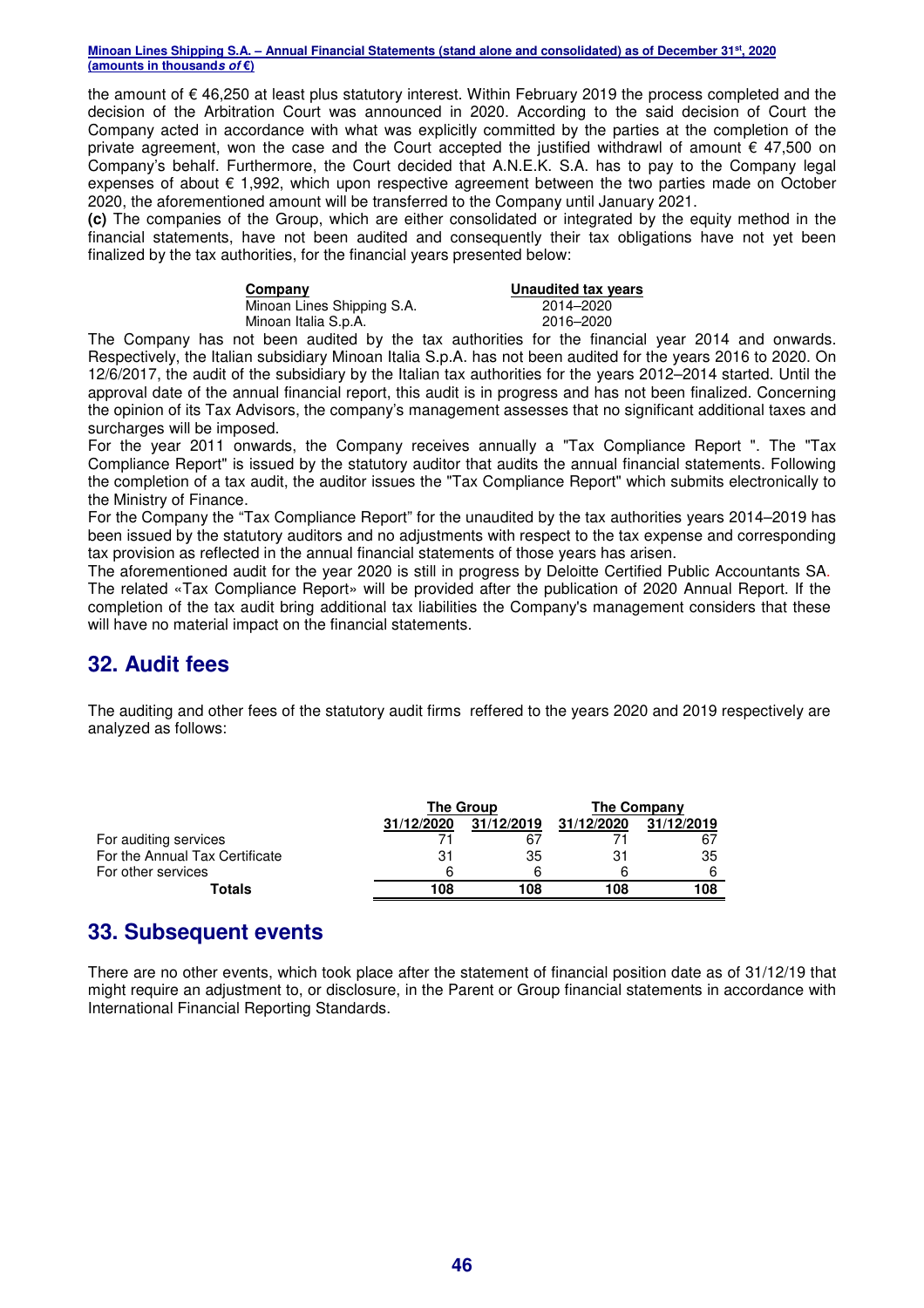## **Heraklion, March 30th 2021**

**The Chairman of the B.o.D.**

**The Managing Director**

**The Accounting Manager**

**Emanuele Grimaldi**

**Antonios Maniadakis**

**George Karouzos Pass Nο IT / ΑΑ 2179472 ID C No AI 944699 ID C No AK 744272 H.E.C. ID No 101758 – A' Class**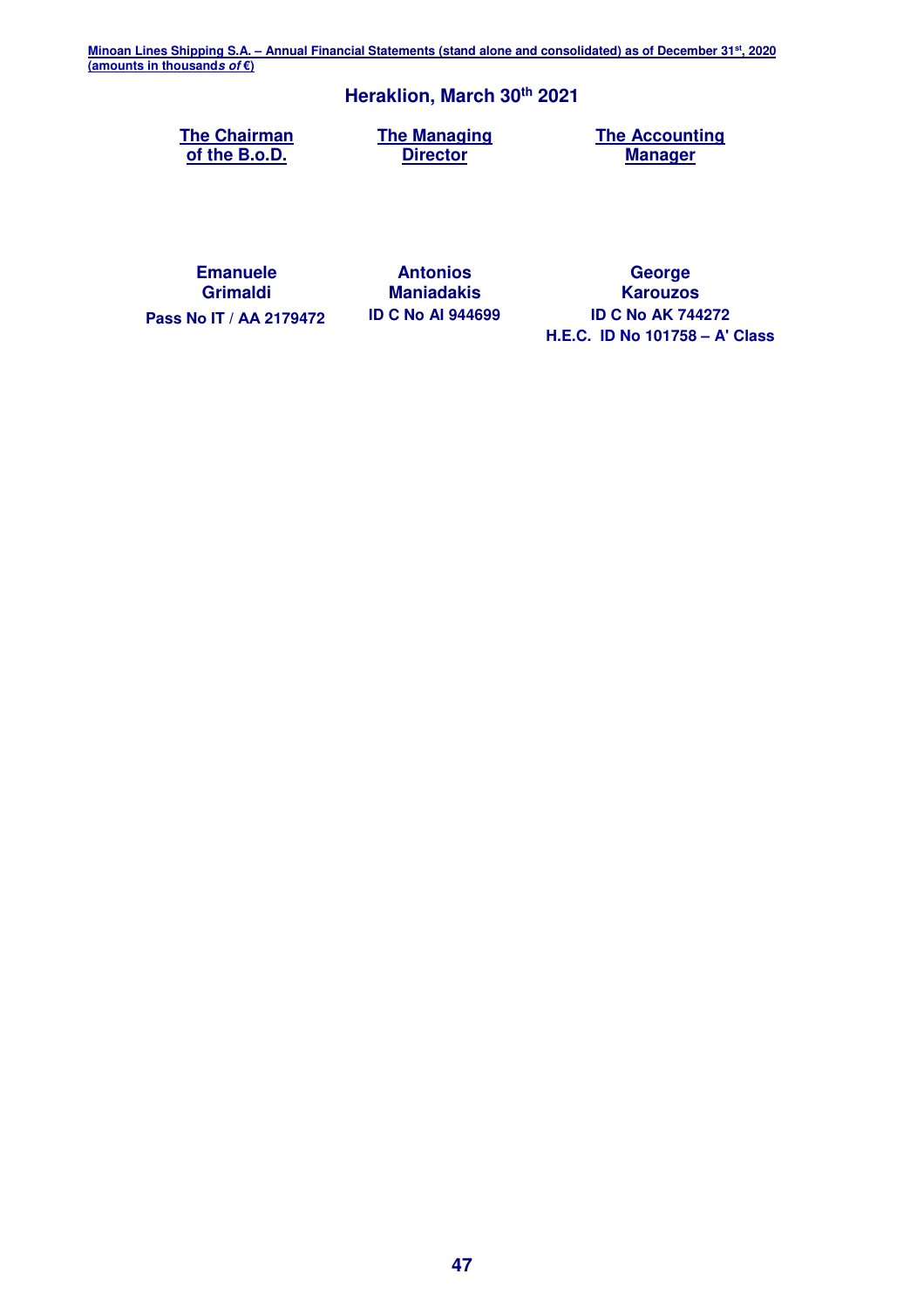# **Deloitte.**

Deloitte Certified Public Accountants S.A. 3a Fragkokklisias & Granikou str. Marousi Athens GR 151-25 Greece

Tel: +30 210 6781 100 www.deloitte.gr

#### Translation of the Greek audit report

#### Independent Auditor's Report

#### To the Shareholders of "Minoan Lines Shipping Company S.A."

#### Report on the Audit of Separate and Consolidated Financial Statements

#### Qualified Opinion

We have audited the accompanying separate and consolidated financial statements of Minoan Lines Shipping Company S.A. (the "Company") which comprise of the separate and consolidated statements of financial position as of 31 December 2020, the separate and consolidated statements of profit or loss and other comprehensive income, changes in equity and cash flow statements for the year then ended and the notes to the separate and consolidated financial statements including a summary of significant accounting policies.

In our opinion, except for the possible effects of the matter discussed in the paragraph "Basis for Qualified Opinion" the separate and consolidated financial statements present fairly, in all material respects, the financial position of Minoan Lines Shipping Company S.A. and its subsidiary (the "Group") as of 31 December 2020 , its financial performance and cash flows for the year then ended in accordance with the provisions of International Financial Reporting Standards as adopted by the European Union.

#### Basis for Qualified Opinion

Included in Other long term assets - receivables on the face of the separate and consolidated statements of financial position are certain assets with a gross carrying amount of K€ 17.097 as at 31 December 2020 and K€ 20.002 as at 31 December 2019, against which a provision has been recorded of K€7.492 as at 31 December 2020 and of K€5.756 as at 31 December 2019. During the course of our audit, we were not provided with sufficient appropriate audit evidence to support the reasonableness of the provision established as at 31 December 2020 amounting to K€ 7.492. As a result, we are unable to assess whether such a provision is adequate as at 31 December 2020 and have therefore, qualified our report in this respect for the possible effects on the profit or loss and equity.

We conducted our audit in accordance with the International Standards of Auditing as these have been adopted by Greek Legislation. Our responsibilities, according to these standards are described further under the paragraph of our report "Auditor's Responsibilities for the Audit of separate and consolidated Financial Statements". We have been independent of the Company and its subsidiary during the whole period of our appointment in accordance with the International Ethics Standards Board for Accountants' Code of Ethics for Professional Accountants, as adopted by Greek Legislation and the ethical requirements related to the audit of financial statements in Greece. We have fulfilled our ethical obligations in accordance with the requirements of the applicable law and the aforementioned Code of Conduct. We believe that the audit evidence we have obtained is sufficient and appropriate to provide a basis for qualified opinion.

#### Management's Responsibility for the Separate and Consolidated Financial Statements

Management is responsible for the preparation and fair presentation of these separate and consolidated financial statements in accordance with International Financial Reporting Standards as those have been adopted by the European Union and for such internal control system as management determines is necessary to enable the preparation and fair presentation of separate and consolidated financial statements that are free from material misstatement, whether due to fraud or error.

During the preparation of the separate and consolidated financial statements, management is responsible for the assessment of the Company's and Group's ability to continue as a going concern by disclosing, when required, the matters related to the going concern and the use of going concern's accounting principle, unless the management either intends to liquidate the Company or the Group or to cease their activity or does not have any other realistic option than to proceed with these actions.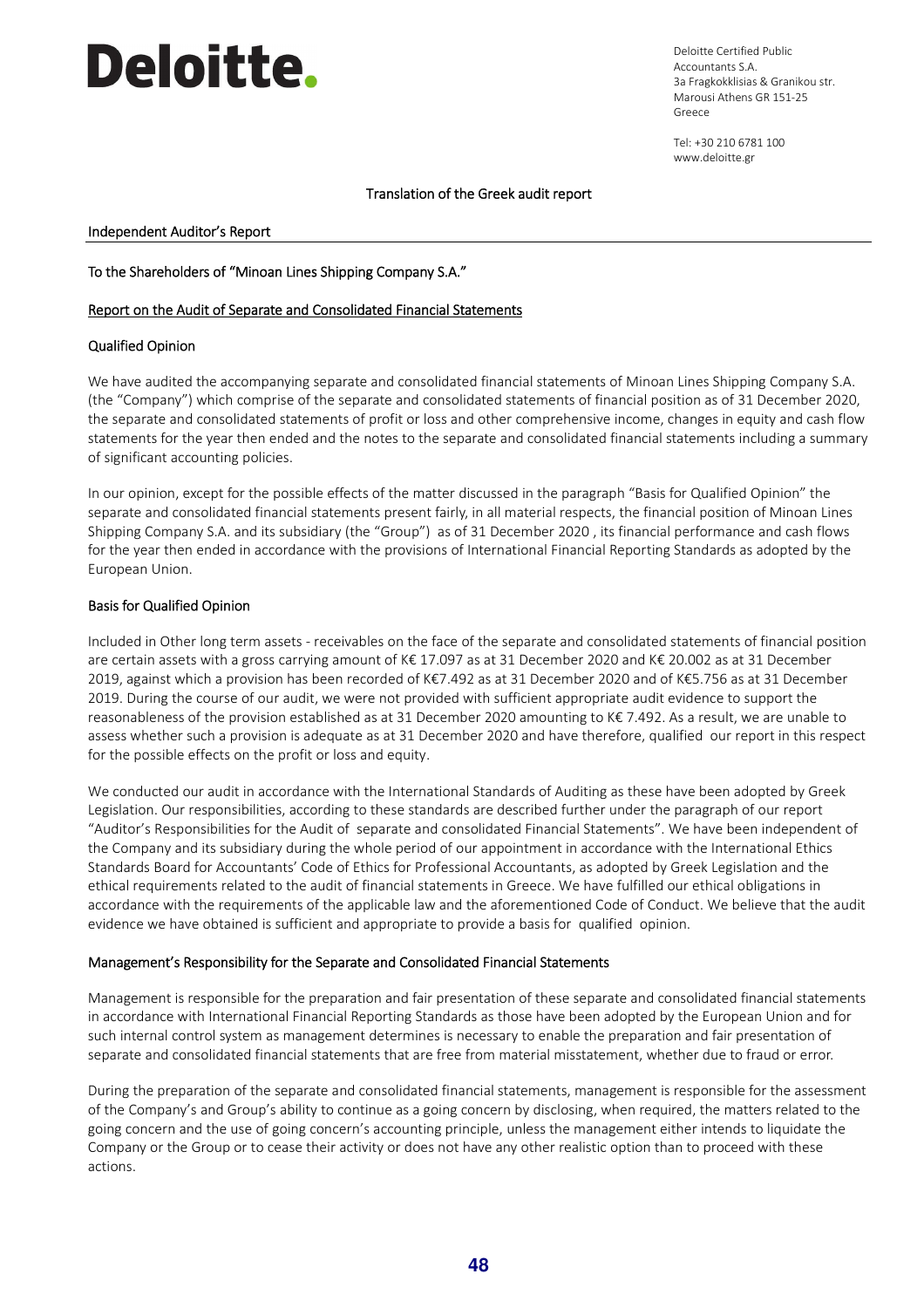# Deloitte.

#### Auditor's Responsibility for the Audit of the Separate and Consolidated Financial Statements

Our objective is to obtain reasonable assurance that the separate and consolidated financial statements, as a whole, are free from material misstatement, due to fraud or error and to issue an auditor's report, which includes our opinion. Reasonable assurance is a high level of assurance, however it is not a guarantee that the audit which is performed in accordance with the ISAs as adopted by the Greek Legislation will always detect a material misstatement, in case it exists. Misstatements may result from fraud or error and are considered as material when individually or cumulatively could reasonably be expected to influence the financial decisions of users taken on the basis of these separate and consolidated financial statements.

As part of the audit, according to the ISAs as adopted by the Greek Legislation, we exercise professional judgment and maintain professional skepticism throughout the audit. In addition:

- We identify and evaluate the risk of material misstatements in the separate and consolidated financial statements, due to fraud or error, by designing and performing audit procedures that address these risks and we obtain audit evidence that is sufficient and appropriate to be the basis of our opinion. The risk of not detecting a material misstatement due to fraud is higher than that due to error, as fraud may involve collusion, forgery, deliberate omissions, false representations or bypassing of internal controls.
- We understand the internal control procedures that are related to audit in order to design audit procedures appropriate to the circumstances, but not to express an opinion on the effectiveness of the Company's and the Group's internal controls.
- We assess the appropriateness of the accounting policies and methods used and the reasonableness of accounting estimates and relevant disclosures made by the management.
- We conclude on the appropriateness of the use by the management of the going concern principle and based on the audit evidence obtained whether there is material uncertainty on the Company's and the Group's ability to continue as a going concern. If we conclude that there is material uncertainty, we are obliged to draw the attention in the audit report on the disclosures in the separate and consolidated financial statements or whether these disclosures are insufficient to modify our opinion. Our conclusions are based on audit evidence obtained until the date of the auditor's report. However, future events or conditions may cause the Company and the Group to cease its operation as a going concern.
- We evaluate the overall presentation, the structure and the content of the separate and consolidated financial statements, including disclosures, and whether the separate and consolidated financial statements present the underlying transactions and the events in a manner that it achieves a fair presentation.
- We obtain sufficient and appropriate audit evidence for the financial information of the companies or their business transactions within the group to express an audit opinion on separate and consolidated financial statements. We are responsible for the direction, supervision and performance of the audit of the Company and ts subsidiary. We remain solely responsible for the audit opinion.

Among other issues, we communicate to the management for the planned scope and the timetable of the audit, as well as for significant audit findings, including any significant deficiencies in internal control that are identified during our audit.